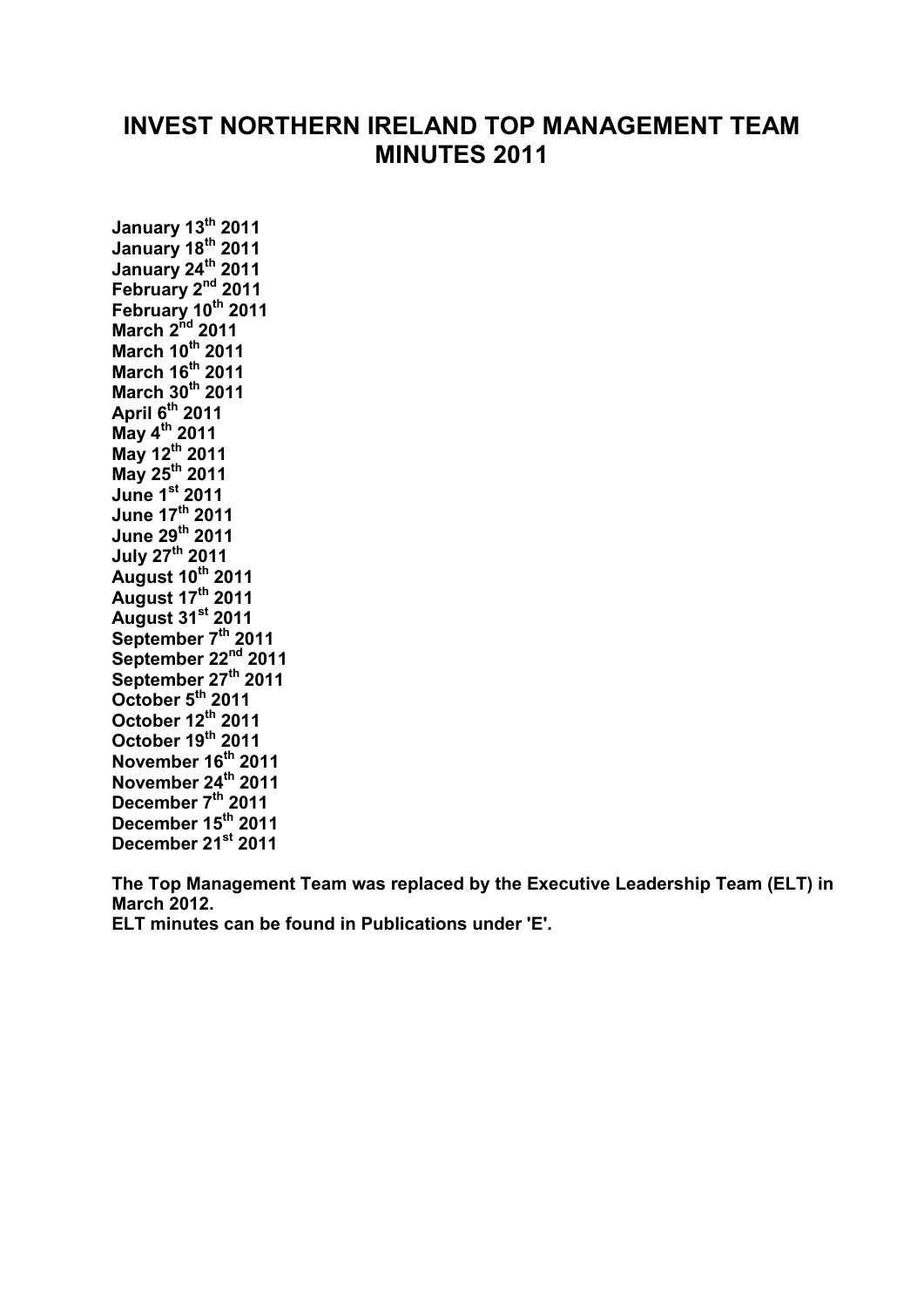Cc Chairman Damian McAuley Alison Gowdy

#### <span id="page-1-0"></span>**INVEST NI TOP MANAGEMENT TEAM**

#### **MINUTES OF OPERATIONAL MEETING – Thursday 13 January 2011**

Attendees: Alastair Hamilton, Tracy Meharg (from point 9 onwards), Mel Chittock, Jeremy Fitch & Ian Murphy

In Attendance: Gary Cushnahan (minutes)

#### **1. Apologies**

None

#### **2. Minutes from Previous Meeting and Outstanding Actions**

The Minutes of the meeting held on 22nd December 2010 were agreed. The following amendments are to be made;

Agenda Item 3, Corporate Risk Register - status of Risk 4 - "failure of communications" to remain unchanged.

Delete last sentence form Risk 10.

#### **3. Principles on WIP and RAM**

• As a result of the anticipated reduction in budget, client teams have been advised to continue to talk to companies but to highlight that there are no firm guarantees that they will secure funding.

#### **Action**

TMT to consider all options to manage our projects in an era of reduced budget.

#### **4. BITP**

• An update was provided on the current status of ERDF drawdown.

#### **5. Office Accommodation**

• Liam Hagan joined the meeting and provided an overview of the proposed office accommodation for MDs and the CEO. Liam explained that the total cost and proposed timescale had reduced and confirmed that most work could take place out of hours with only limited disruption to staff.

• Whilst TMT felt that the introduction of office accommodation was both necessary and appropriate, it was felt that the cost should not be incurred at this time, given other priorities. It was agreed that any decision on the matter should be deferred until at least September 2011.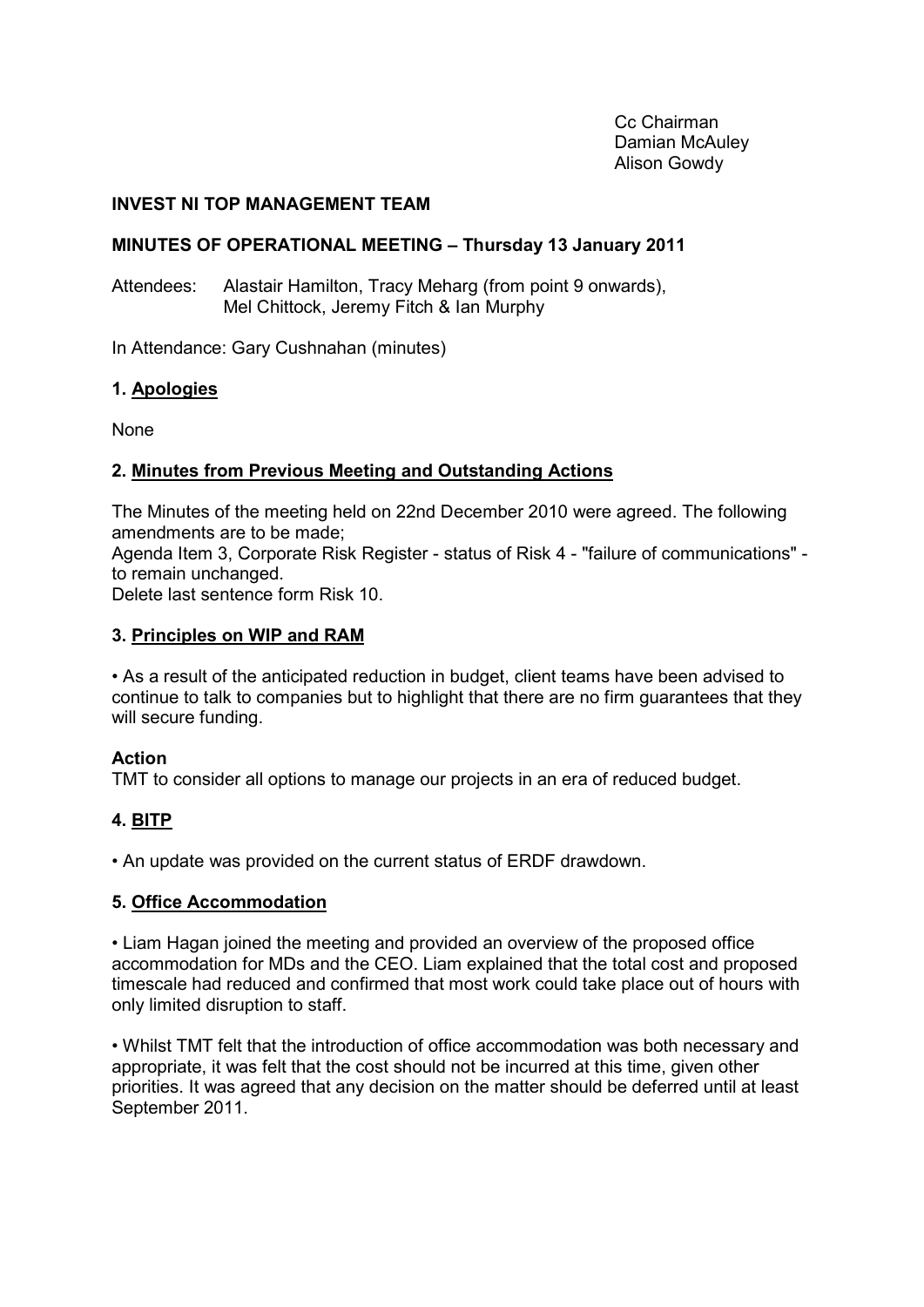#### **6. Filling Vacancies During the Recruitment Freeze**

• Liam Hagan outlined a number of issues around the current recruitment freeze. There is pressure to backfill a number of vacancies, particularly at AO level throughout the organisation. In addition, a new Grade 7 post has been identified within the ICD group and it is likely that the deployment of the Short Term Employment Scheme will need to be resourced with at least four additional staff.

#### **Action**

Liam to prepare a paper on those posts which currently need filled or will need filled in the near future.

TMT to discuss with their Directors look to ensure that they are satisfied that Divisions are appropriately resourced and to see if they can identify any potential for redeployment.

#### **7. Corporate Risk Register**

#### **Corporate Risks**

• The rating of Risk 8 - "failure to anticipate and manage the loss of public funds" - has been changed to reflect the fact that this item will now be considered by TMT on a more regular basis.

• It was agreed that Risk 9 - "the failure to provide adequate business continuity" should remain as yellow due to the recent water crisis.

• Ownership of Risk 11 - "the failure to ensure that increased delegations are managed" - now rests with TMT and will incorporate actions coming out of previous PAC hearings.

• For the next Risk Register, consideration should be given to adding the loss of or damage to Invest NI's reputation.

#### **Action**

MC to research reputational risk via benchmarking with other organisations and Report back to TMT in March.

#### **Managed Risks**

• Risk 3 - "failure to secure funding for Corporate Plan targets" - the degree of risk involved here will be clearer once the budget position has been confirmed.

• Risk 5 - "failure to monitor offers and commitments" - will be reviewed again once the project monitoring exercise is complete.

• The addition of a risk associated with the management of the Short Term Employment Scheme needs to be considered.

It was confirmed that all of the above would be included on the next Board Audit Committee agenda.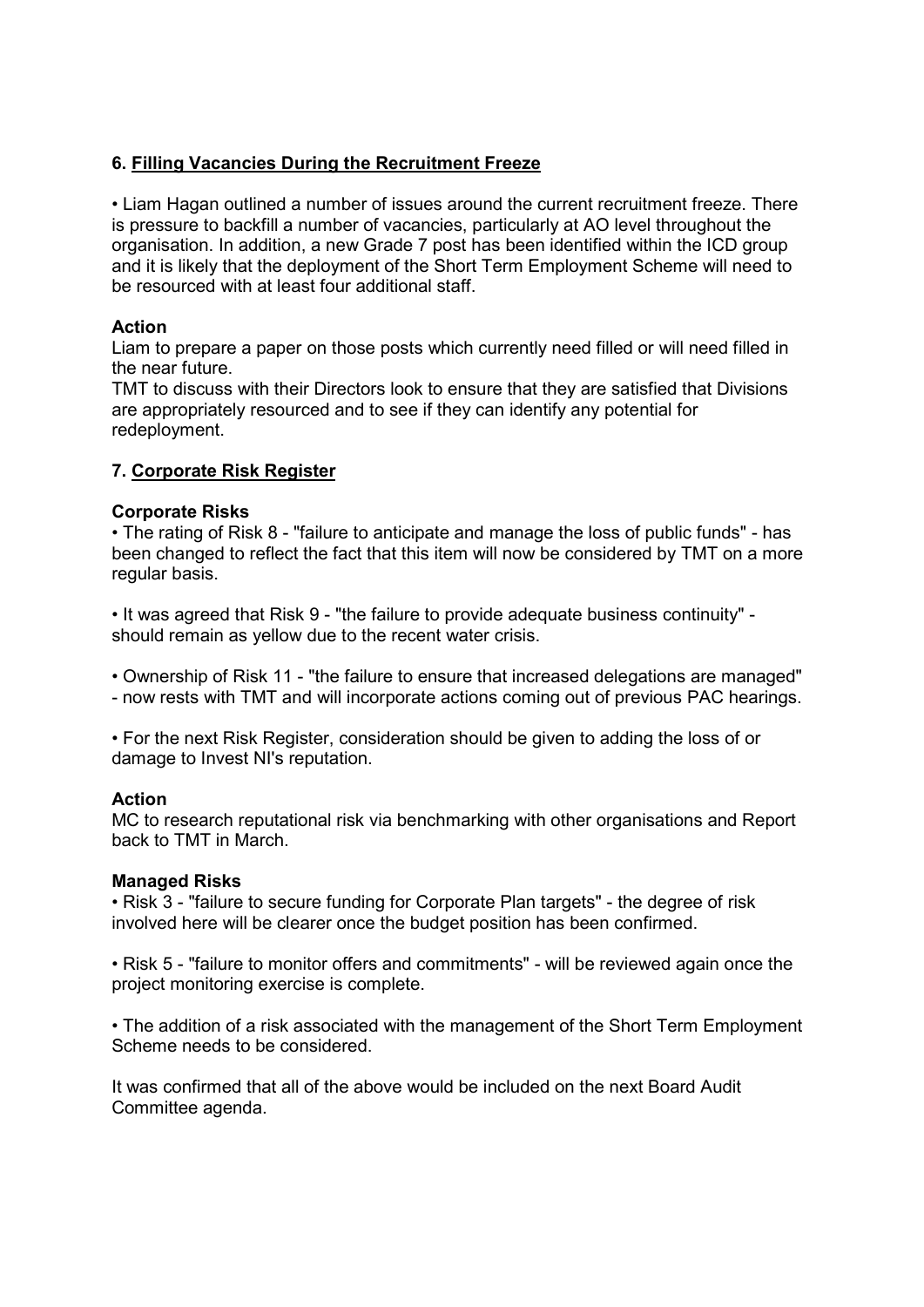## **8. Water Disruption Issues & Lessons Learned**

• A number of issues were raised as a result of the recent water disruption, and our role in the whole process, have direct links to our Business Continuity Plan and it was confirmed that SMP and HR are liaising to examine how any lessons learned can be incorporated. TMT suggested that the following things should be considered as part of this process

- Fixing the internal Outlook address system so that it carries a full 90 telephone number for staff extensions and has TMT/SMT home telephone numbers in the correct field (currently some home numbers are categorised under "Work").

- A number of staff do not have the email facility enabled on their Blackberry. A check should be done to see if there is a charge associated with doing this and, if it is not too onerous, then the facility should be activated.

- At key holiday times, consideration should be given to a more efficient means of notifying senior managers of other senior managers leave arrangements and their nominated deputies.

- If we were to provide a single contact number in an emergency, would our standard switchboard number suffice or should consideration be given to retaining an 0800 number as a back- up?

- With regard to our websites, who would be the key publishing contacts and can updates to the websites be done remotely and outside working hours?

- Do we need to have a nominated representative/deputy to attend any multi-agency emergency planning meetings?

- Is our database robust and reliable enough to carry out a mass contact exercise at short notice?

## **9. Major Project Sign-On**

• John Bardon joined the meeting and approval to proceed with negotiation on a proposed major project was granted on the understanding that this negotiation should be conducted in the context of the company providing an overall strategic business plan that would capture all potential activities that relate to the company's growth over the period of the plan. This should cover as appropriate R&D and training as well as the job creation initiative discussed today.

• Invest NI's negotiation will include consideration of what is the most appropriate support mechanism to assist the company deliver on its growth plans.

## **10. AOB**

• There was some discussion on the current policy on dress codes within Invest NI and it was agreed to clarify with HR what this was and then report back at a later TMT meeting.

#### **Date of Next Meeting**

Tuesday 18th January 2011 @ 09.00, CEO Office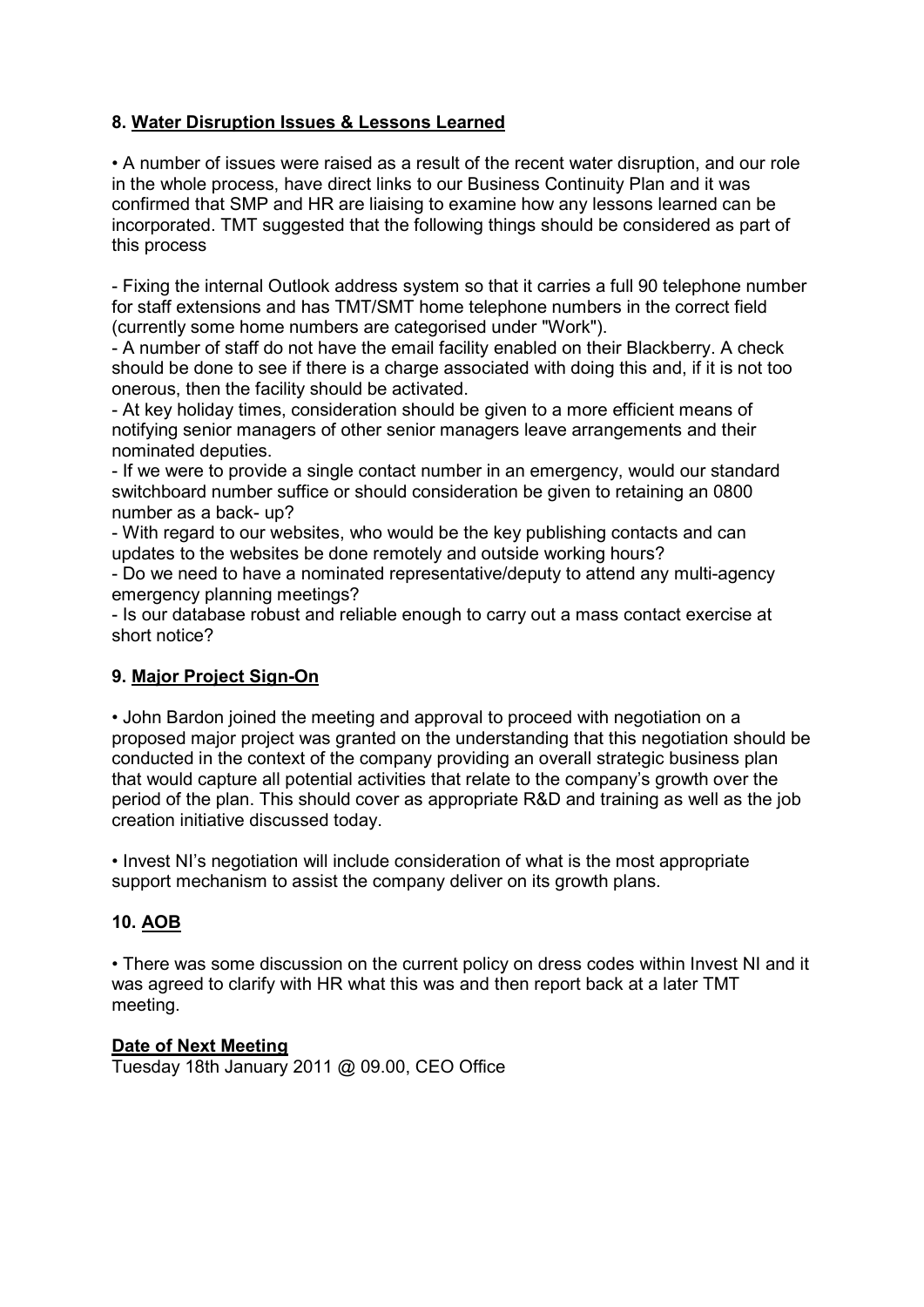Cc Chairman Damian McAuley Alison Gowdy

#### <span id="page-4-0"></span>**INVEST NI TOP MANAGEMENT TEAM**

#### **MINUTES OF MEETING – Tuesday 18th January 2011**

Attendees: Alastair Hamilton, Mel Chittock, Jeremy Fitch & Ian Murphy

In Attendance: Gary Cushnahan (minutes)

#### **1. Apologies**

Tracy Meharg

#### **2. Minutes from Previous Meeting and Outstanding Actions**

The Minutes of the meeting held on 13 January 2011 were agreed with some minor amendments.

#### **3. Principles on WIP and RAM**

• Operational MDs are meeting during week commencing 24th January to review current WIP, and will report back to TMT in due course.

#### **Action**

2nd February TMT further consider options to manage our projects in an era of reduced budget.

#### **4. BITP**

• A meeting is scheduled for 19th January and an update will be provided to TMT on 24th January.

#### **5. Quarter 3 OPMR & DETI PSA Updates**

• Damian McAuley and Gerard McNally joined the meeting and provided an overview of progress against targets to the end of quarter 3 along with the data and analysis for the quarterly DETI PSA Update.

• It was agreed that in future, where there are large cases approved but which may not proceed as originally envisaged, TMT will discuss the appropriate reporting action.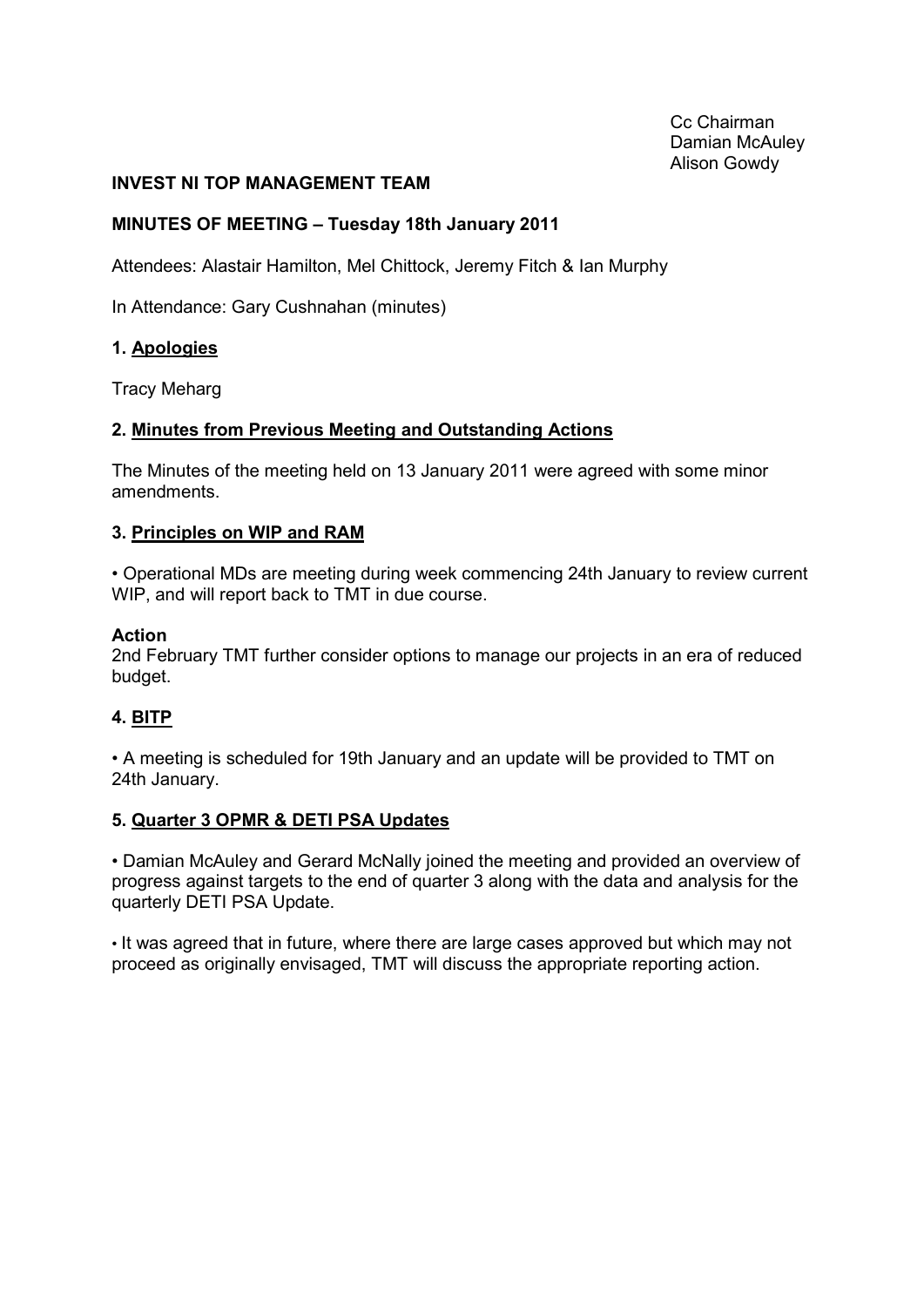- Slippage Reports to include comparative analysis where possible **(SMP)** 

- Slippage reports to include lines to take for internal use at O&L meeting. **(SMP)** 

- OPMR and DETI updates to be amended to reflect movements in FDI projects. **(SMP)** 

- An outline framework for the next PfG period should be developed with indicative draft targets, high-level outputs, baselines etc for the next PfG period. **(DMcA)** 

- The issue of outline targets should be added to the next Oversight and Liaison meeting agenda **(DMcA)** 

- An options paper should be prepared to consider the feasibility of changing the metric for the measurement of projects from offers approved to offers issued or accepted. This should also consider the impact on our management information systems **(DMcA)** 

#### **6. Intensive Monitoring**

• William McCulla joined the meeting and presented outline proposals for a revised Intensive Monitoring process. TMT agreed to take forward as recommended.

#### **Action**

IM to speak to Bill Scott and agree an appropriate figure for categorising jobs at risk and advise William accordingly.

### **7. Internal Communications**

Peter Harbinson joined the meeting and presented outline proposals for an internal communications strategy. TMT were in agreement that such a strategy was essential for the delivery of Transform and the commitments made in response to the staff survey. It was recognised that the only way such a strategy could be implemented effectively would be through the allocation of an additional dedicated staff resource within the Corporate Communications team.

#### **Action**

- Job specification to be finalised (PH)

- Agree appropriate grade for post with HR and expression of interest to be issued (PH/LH)

#### **8. Transform: Values and Behaviours Framework**

• Kevin McCann and Alison Gowdy joined the meeting. Kevin provided an overview of the draft Values and Behaviours Framework document. Kevin confirmed that it was hoped that the final version would be ready within the next two weeks and would then be rolled out to staff during February.

#### **9. Transform Update**

• Alison provided an overview of progress against the remaining Transform actions. It was confirmed that the Department had now raised some issues with the appraisals methodology criteria despite having initially given their approval to the proposals.

#### **Action**

Richard Johnston to prepare a short position paper outlining what has been agreed and the impact on proceeding on this basis.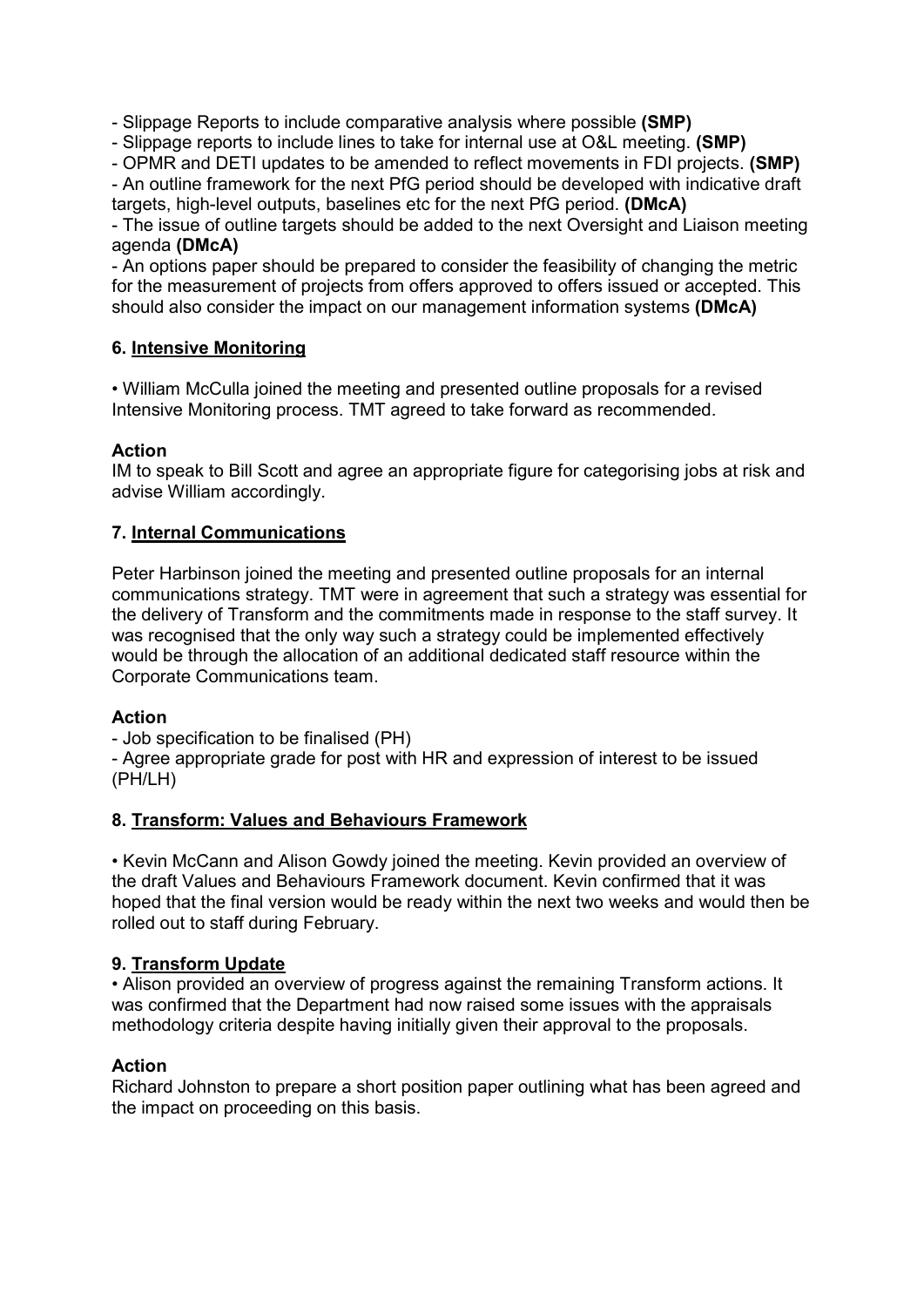### **10. AOB**

• Some concern was expressed regarding the various generic Invest NI telephone numbers and where calls are directed to when people ring through on them.

#### **Action**

GC to liaise with FM to identify the several numbers in operation and clarify the process for routing calls to the appropriate area of the organisation.

# **Date of Next Meeting**

Monday 24th January 2011 @ 2pm, CEO Offic*e*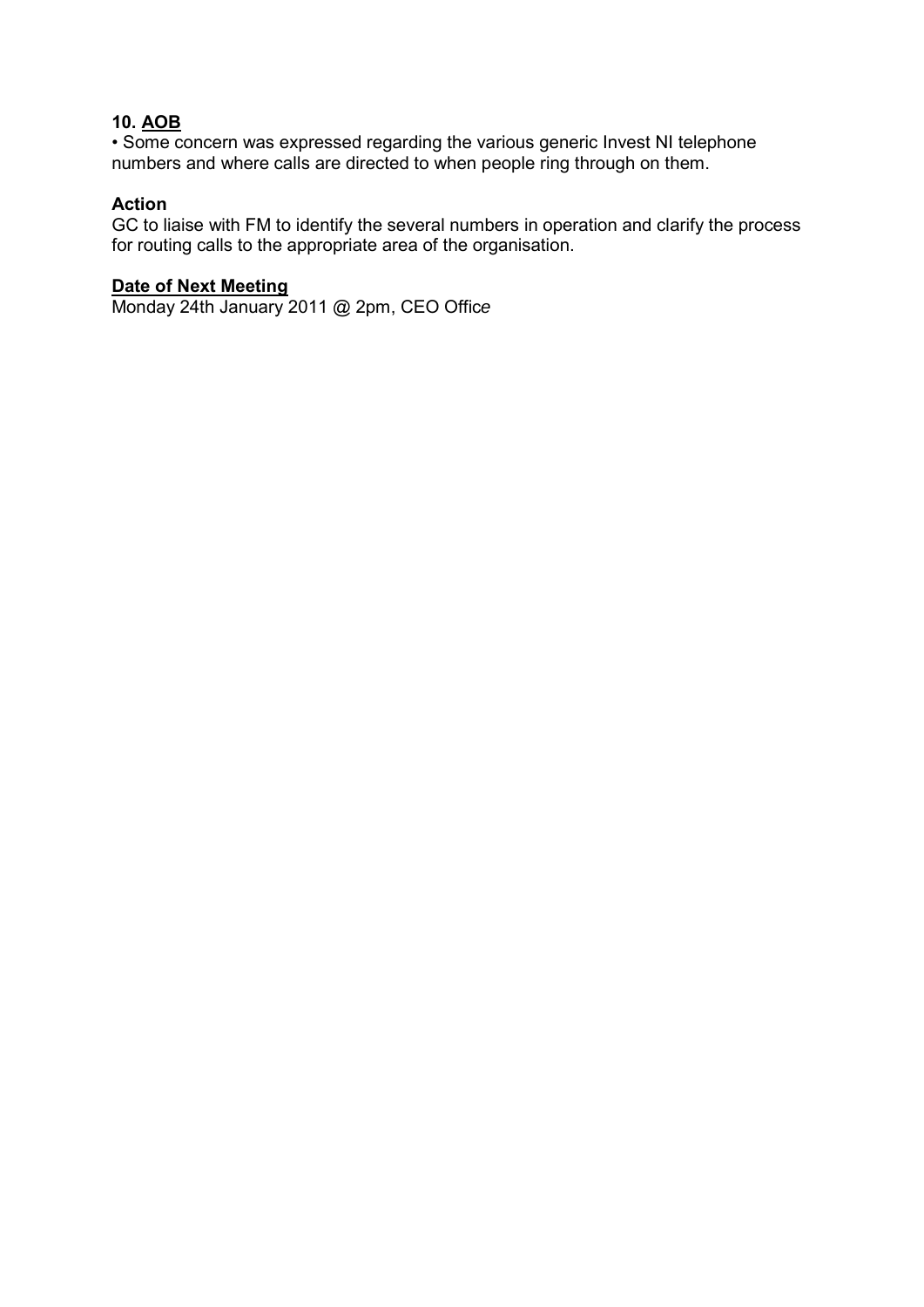Cc Chairman Damian McAuley Alison Gowdy

## <span id="page-7-0"></span>**INVEST NI TOP MANAGEMENT TEAM**

## **MINUTES OF MEETING – Monday 24th January 2011**

Attendees: Alastair Hamilton, Tracy Meharg, Mel Chittock, Jeremy Fitch & Ian Murphy

In Attendance: Gary Cushnahan (minutes)

#### **1. Apologies**

None

#### **2. Minutes from Previous Meeting and Outstanding Actions**

The Minutes of the meeting held on 18 January 2011 were agreed with some minor amendments. The draft Corporate Dress Code policy was circulated and the issue will be discussed at the next TMT. It was agreed that a figure of 10 posts would be acceptable for reporting jobs at risk under the intensive monitoring process.

#### **3. Principles on WIP and RAM**

• Was not discussed.

## **4. BITP**

• A separate TMT session on BITP has been arranged for Wednesday 26th January. This will examine staff training, principles and the list of claims currently in process.

## **5. Filling Vacancies During the Recruitment Freeze**

- Liam Hagan joined the meeting and presented a paper outlining the current vacancy pressure points across the organisation. The biggest concern is at Administrative Officer grade and Liam outlined a number of options for addressing this. Before a final decision is taken on how to proceed, TMT requested sight of a list of all the AO posts throughout the organisation.
- It was agreed to proceed with an internal recruitment exercise for a Grade 7 in IRTD. There is pressure to fill a number of posts within the Finance Division and it was agreed to wait on the outcome of the discussions on BITP before making a final decision on how best to resolve this issue.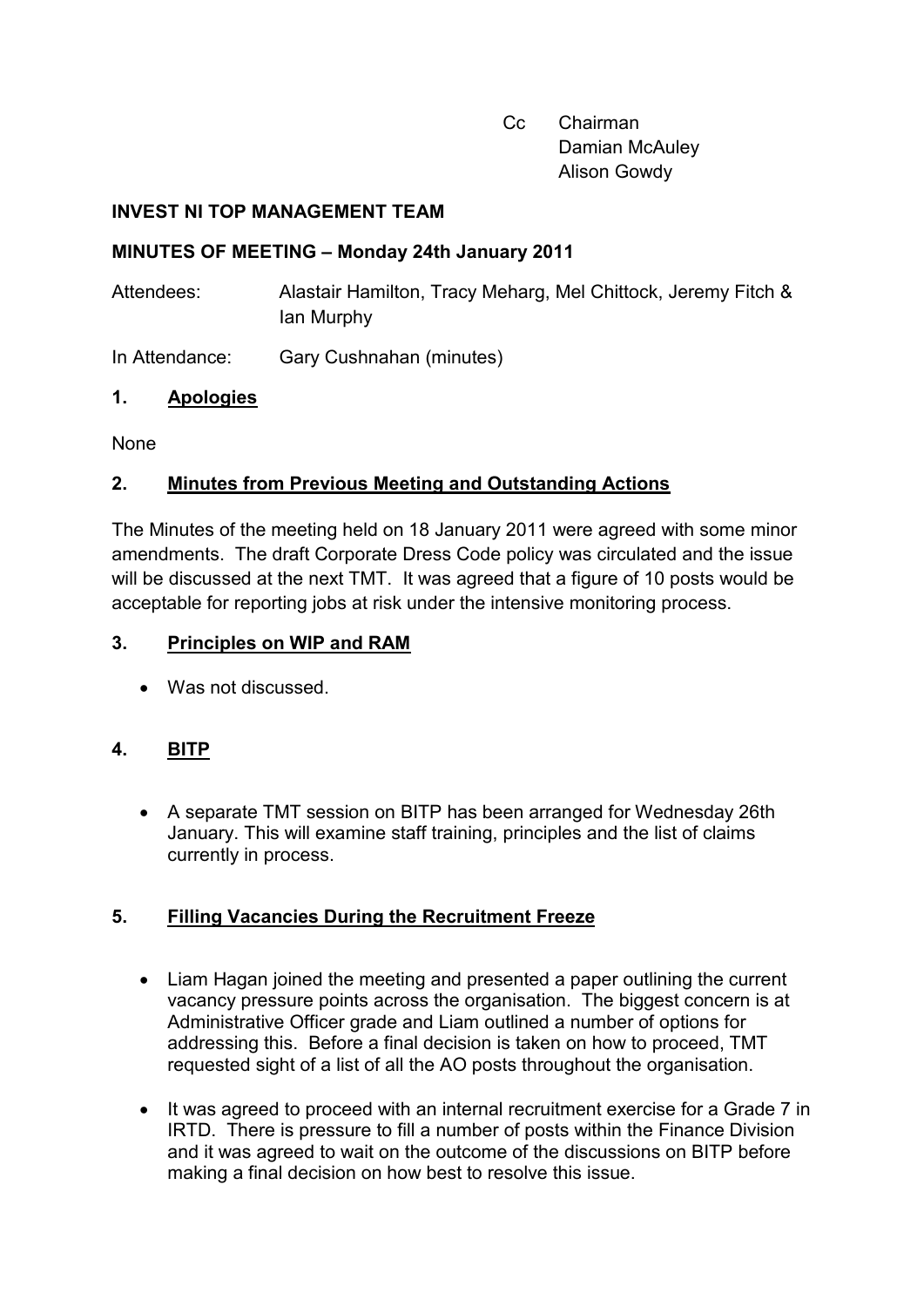## **Action**

IM and JF to meet to discuss how the vacant Life Sciences Director post could be best managed temporarily.

LH to prepare list of current Administrative Officer staff for TMT's consideration.

#### **6. Economic Appraisal Methodology**

• Alison Gowdy and Richard Johnston joined the meeting. Richard presented an options paper for taking forward the revised methodology. It was noted that the methodology in its original form had been agreed by DETI in August and DFP had asked for clarification on four issues during September, but were generally content with the proposal. However, in November 2010, DETI insisted on removing elements of the proposal which will have a negative impact on FDI R&D projects.

#### **Action**

MC to write to David Thomson highlighting Invest NI's concerns with the suggested revisions.

#### **Date of Next Meeting**

Wednesday 2nd February 2011 @ 9am, CEO Office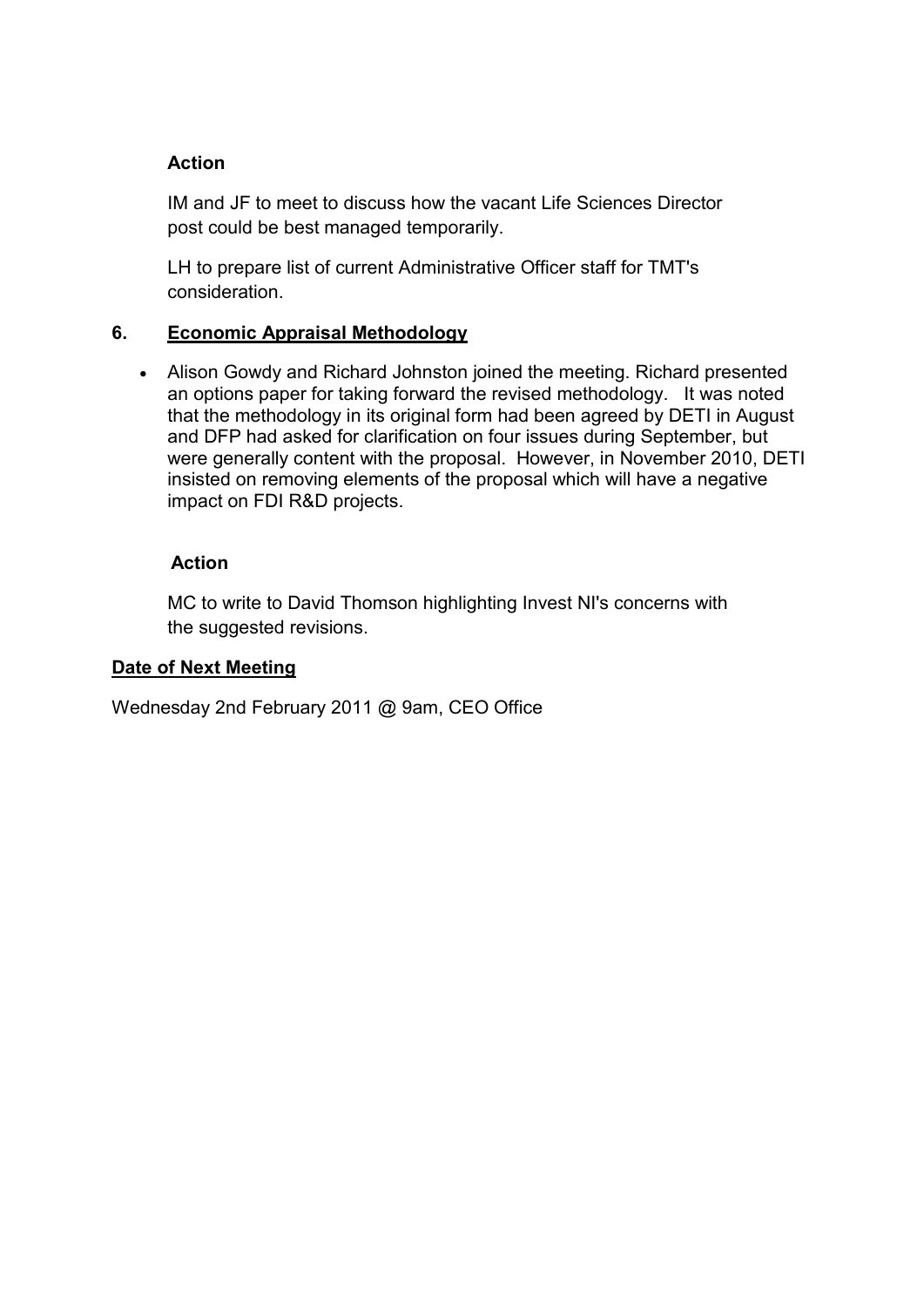Cc Chairman Damian McAuley Alison Gowdy

## <span id="page-9-0"></span>**INVEST NI TOP MANAGEMENT TEAM**

## **MINUTES OF MEETING – Wednesday 2nd February 2011**

Attendees: Alastair Hamilton, Tracy Meharg, Mel Chittock & Ian Murphy

In Attendance: Gary Cushnahan (minutes)

## **1. Apologies**

Jeremy Fitch

## **2. Minutes from Previous Meeting and Outstanding Actions**

• The Minutes of the meeting held on 24 January 2011 were agreed with no amendments.

## **3. Principles on WIP and RAM**

• A further meeting to review WIP will be held during week commencing  $7<sup>th</sup>$ February.

## **4. BITP**

- A TMT session on BITP was held on 26th January and a subsequent staff briefing session took place on 28<sup>th</sup> January. Progress is already being made in clearing claims in hand, with a total of 13 claims, amounting to £0.5 million cleared in the last week.
- The BITP team has been restructured with additional resources and roles being allocated at management levels – this will now provide greater oversight and visibility of the whole process and any significant issues as they arise. Weekly progress updates will be prepared every Monday.
- TM and MC are meeting with Niall Casey on  $3<sup>rd</sup>$  February to discuss how the new team structure is working and to agree who will be responsible for the day to day operational management of the process.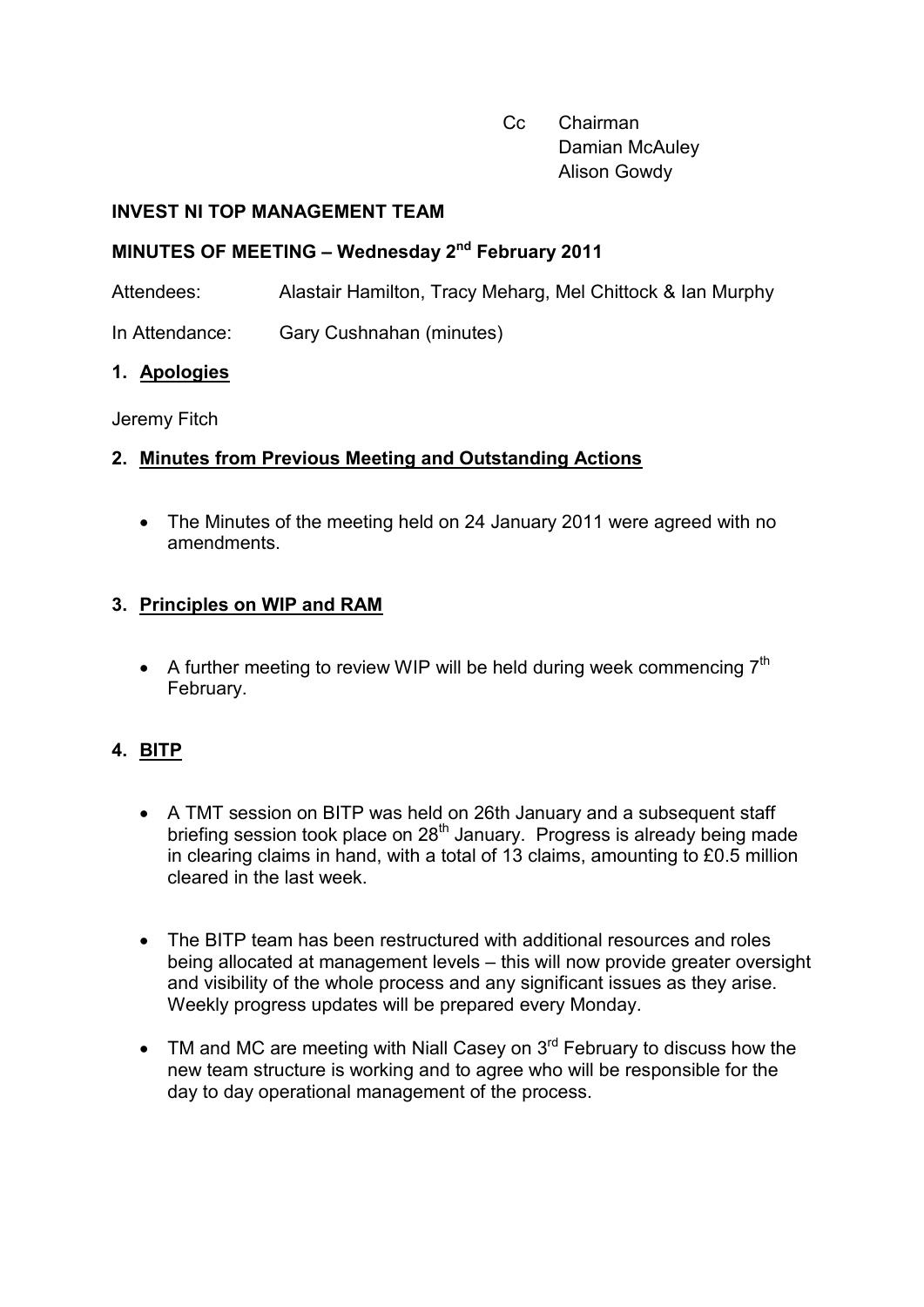## **5. Filling Vacancies During the Recruitment Freeze**

• It was agreed that the temporary directorship of Life Sciences and Creative division should be trawled on the basis of offering the post for up to a maximum of twelve months. The list of current AO posts throughout the organisation has not identified any significant opportunities for redeployments.

## **Action**

MDs to consider if those AO posts which are currently vacant are absolutely required before a final decision is taken on how best to proceed.

#### **6. Corporate Dress Code**

• It was agreed that a new set of guidelines should now be drafted which specifically address the issue of appropriate business dress for client facing staff.

### **Action**

Liam Hagan to draft guidelines and present to TMT.

#### **7. Call for Evidence by NI Select Committee on Enterprise Zones**

• It was agreed that Invest NI should send a representative to give verbal evidence to the Committee in early March. TMT felt that the most appropriate person to attend would be Bill Scott.

## **Action**

- IM to discuss and agree with Bill Scott (Evidence sessions are on 2 and 8 March)
- SMP to inform Department that Invest NI intends to provide verbal evidence.
- BS to discuss with CEO prior to attending evidence session.

#### **8. AOB**

• TM advised that under FP7 additional responsibility may fall to Invest NI to deliver elements of programmes previously undertaken by DEL. If this were to be the case then there would be resourcing implications for Invest NI.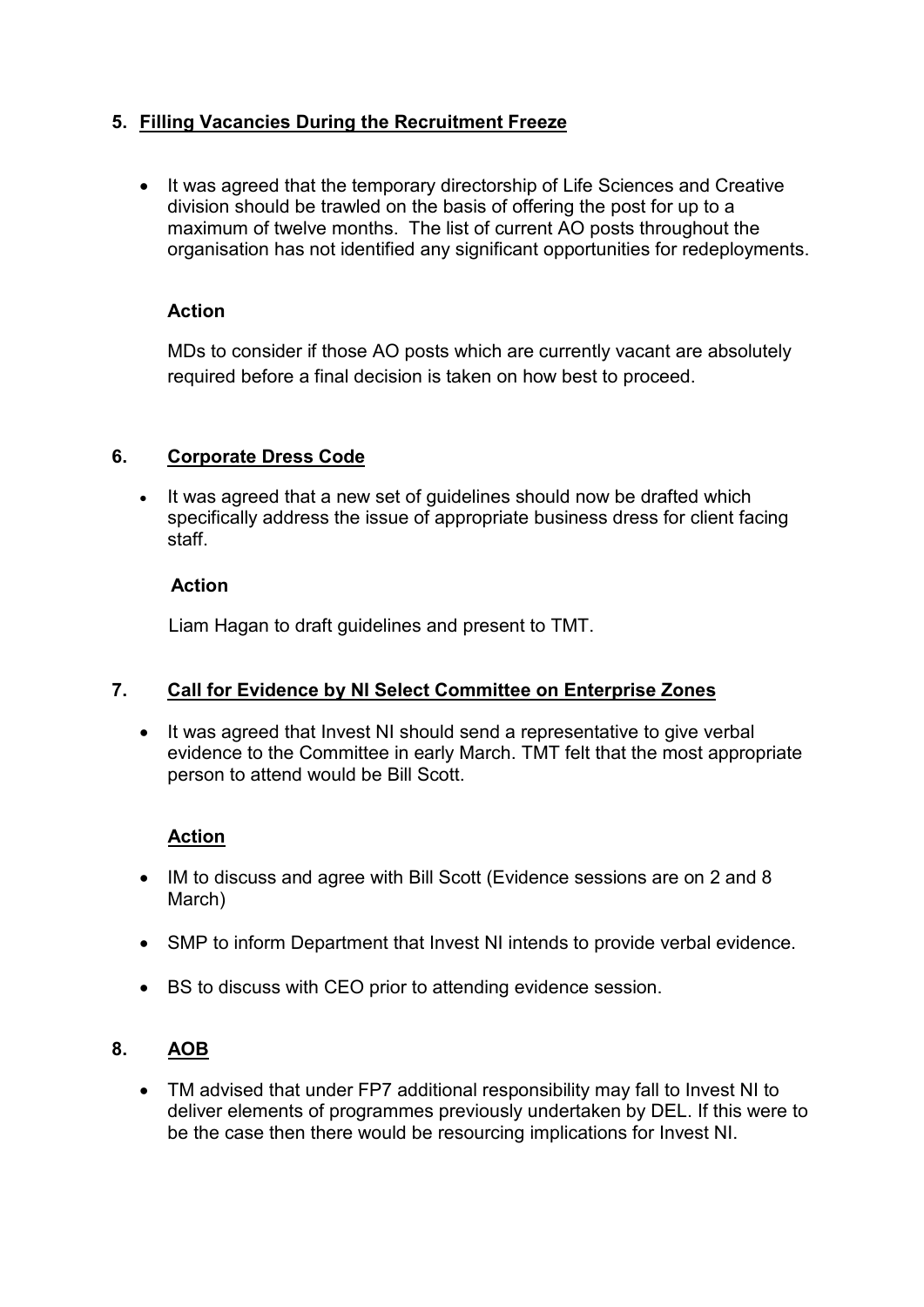# **Date of Next Meeting**

Thursday 10<sup>th</sup> February 2011 @ 9am, CEO Office (Operational) and 12:30 pm (Strategic).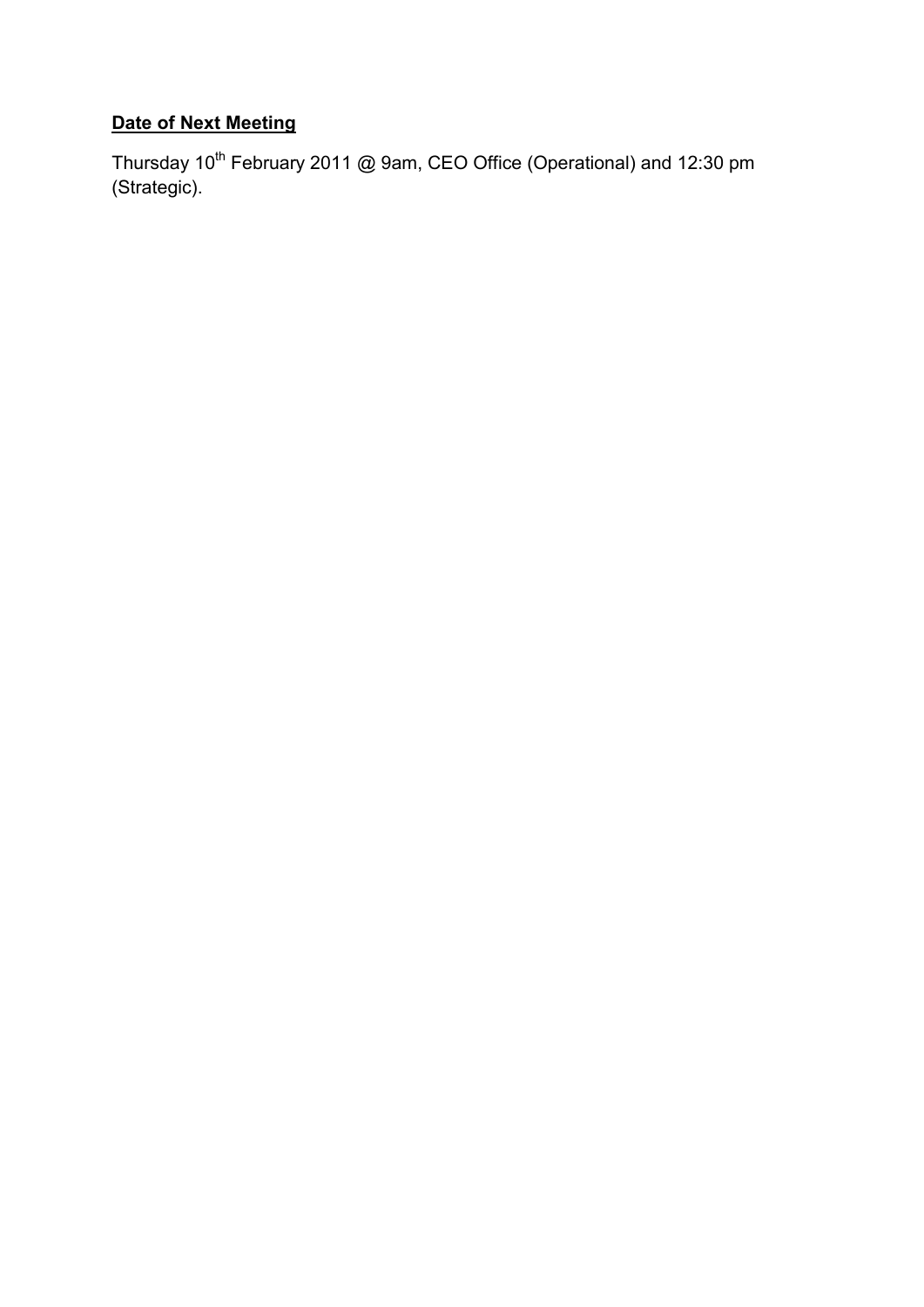Cc Chairman Damian McAuley Alison Gowdy

## <span id="page-12-0"></span>**INVEST NI TOP MANAGEMENT TEAM**

## **MINUTES OF MEETING – Thursday 10th February 2011**

Attendees: Alastair Hamilton, Tracy Meharg, Mel Chittock & Ian Murphy, Jeremy Fitch

In Attendance: Gary Cushnahan (minutes)

## **1. Apologies**

None

## **2. Minutes from Previous Meeting and Outstanding Actions**

• The Minutes of the meeting held on 2 February 2011 were agreed with no amendments.

## **3. Principles on WIP and RAM**

• Was not discussed.

## **4. BITP**

• It was agreed that a further briefing session should be held for client facing staff to allow them to raise any questions they may have with regard to handling BITP cases.

## **Action**

MC to discuss format of new session with Niall Casey

## **5. Major Project Sign-On – Update**

• Gabriel Mooney joined the meeting and presented an update on a major project sign-on case. The case was discussed and TMT agreed that it could be moved forward as recommended.

#### **6. Corporate Dress Code**

• Liam Hagan joined the meeting and presented a short outline of the revised corporate dress code. It was agreed that, in the first instance, the introduction of a dress code policy would be best managed through a verbal cascade of the proposals by directors to their teams.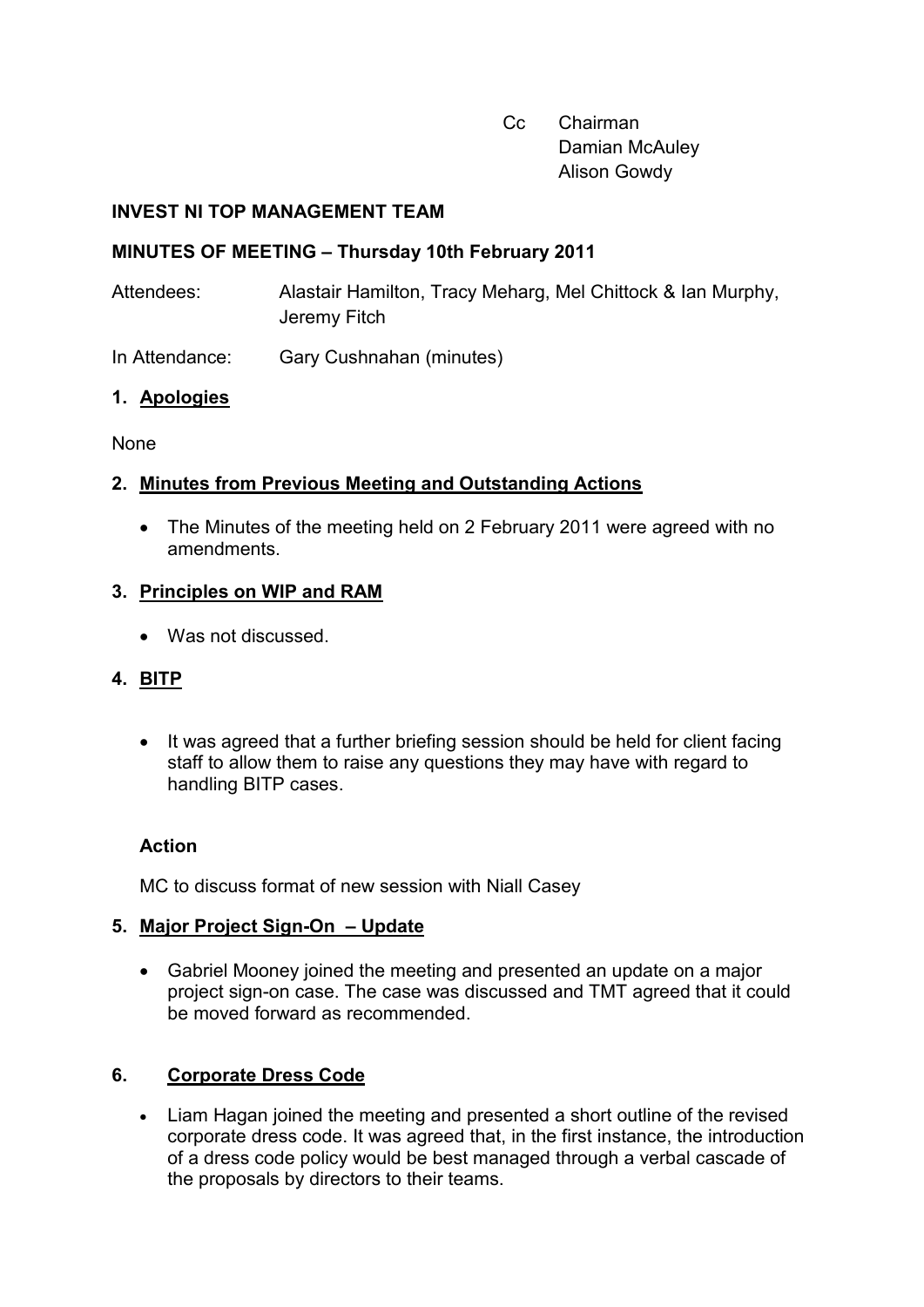## **Action**

To be discussed at SMT meeting on  $10<sup>th</sup>$  February. Liam to informally discuss proposals with the union.

#### **7. Short Term Employment Scheme**

- Donal Durkan joined the meeting and presented a paper outlining the proposed structure for operating and managing the various elements of the Short Term Employment Scheme. The required staff resources can all be met from redeploying people in existing posts and responsibility for the day to day management of the SFA elements of the scheme will rest with individual directors with Donal acting in an oversight role.
- In taking the project forward TMT agreed the following:
	- The 75% ruling should be applied as a guiding principle rather than an enforced guideline.
	- There should be flexibility across the SFA measures to enable other eligible SFA applications.

(DETI to be notified of both of the above)

- Targets should be incorporated into the job plans of those directors with ownership of specific measures.
- Letters of Offer should contain a specific break-clause to allow reallocation of budget if projects aren't progressing.
- The suggested staff resource plan was considered appropriate.

#### **8. AOB**

• It was agreed that a trawl of SMT should be undertaken to assess the scale of Invest NI staff involved in policy creation and the amount of time being spent undertaking such work.

## **Action**

• DMcA to trawl SMT for input.

## **Date of Next Meeting**

**9.** Wednesday 2<sup>nd</sup> March, CEO office.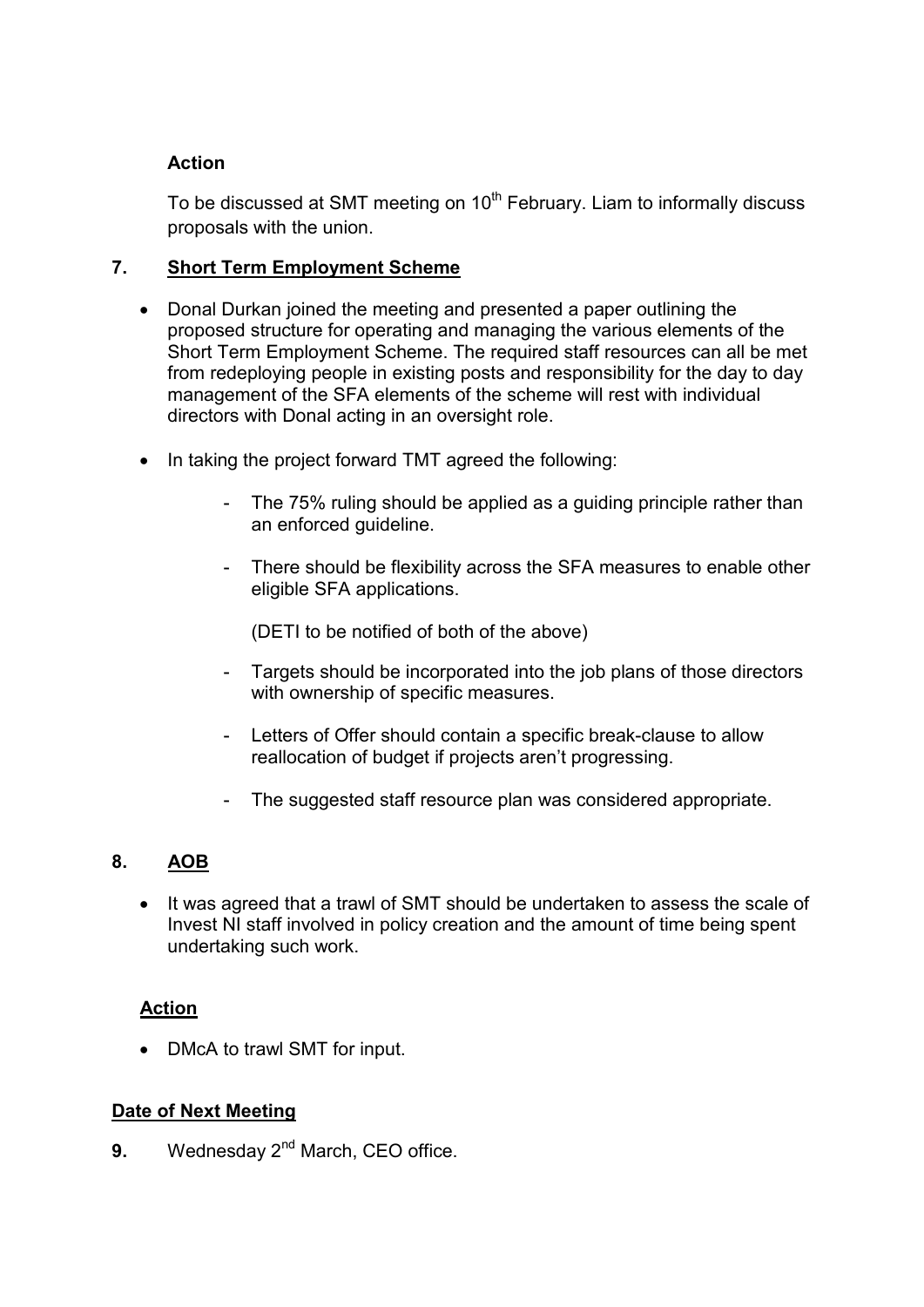Cc Chairman Damian McAuley Alison Gowdy

## <span id="page-14-0"></span>**INVEST NI TOP MANAGEMENT TEAM**

## **MINUTES OF MEETING – 02nd March 2011**

Attendees: Alastair Hamilton, Tracy Meharg, Mel Chittock & Jeremy Fitch

In Attendance: Gary Cushnahan (minutes)

### **1. Apologies**

Ian Murphy

## **2. Minutes from Previous Meeting and Outstanding Actions**

- The minutes of the meeting held on 10th February 2011 were agreed. SMT should use their judgement to address the appropriateness of the application of the corporate dress code and TMT will review the policy again in six months.
- There was brief discussion on the draft PfG/PSA template which will be discussed in full at the next TMT meeting

#### **Action**

Richard Johnston to prepare a short options paper examining if using the PSM is the most appropriate indicator for job quality.

## **3. Principles on WIP and RAM**

• Was not discussed as it is being considered as part of the PfG discussions.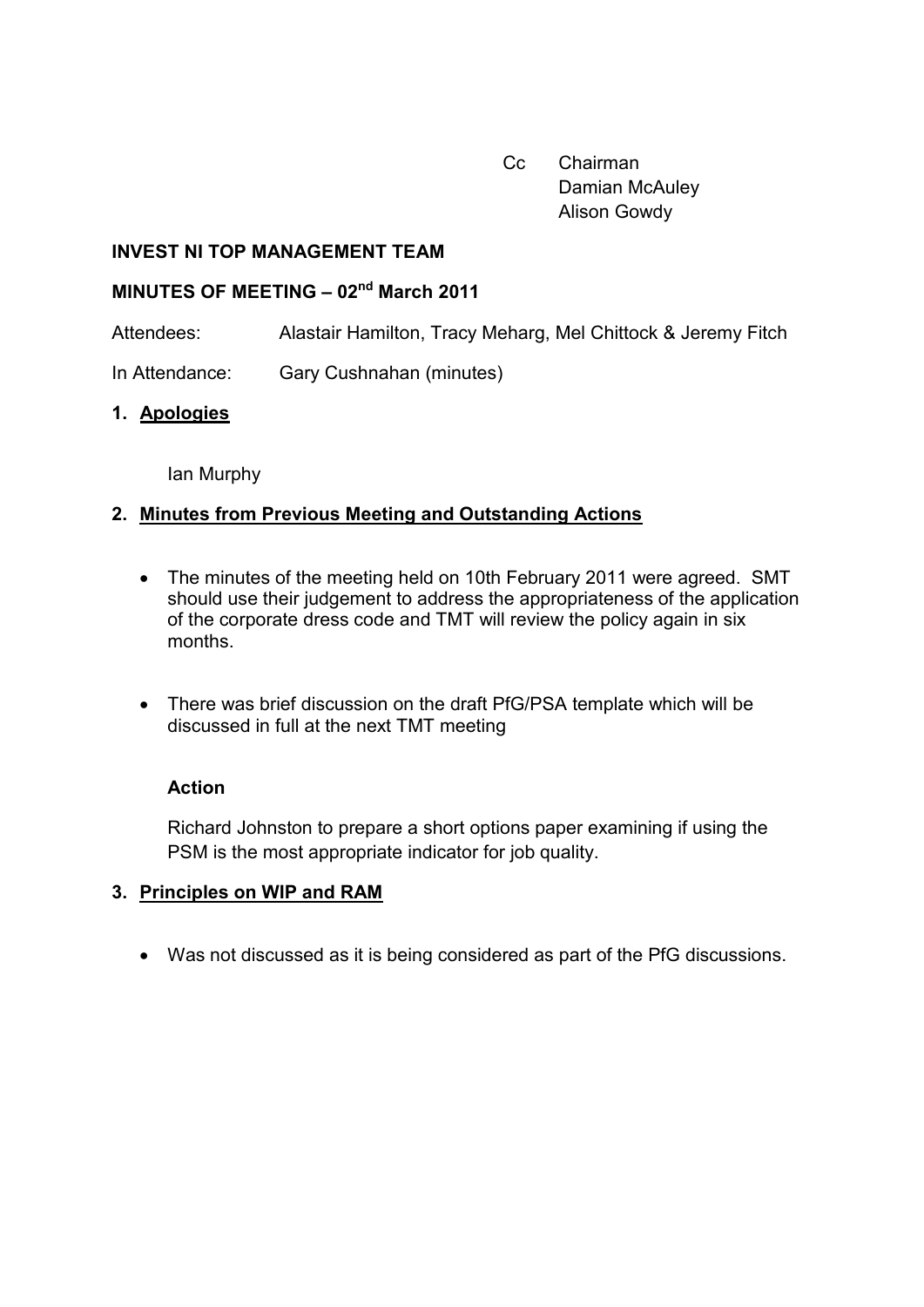## **4. BITP**

• Niall Casey joined the meeting and talked through an update on progress in processing BITP claims in hand.

#### **Action**

A note to issue seeking volunteers to joining the claims work teams for approximately 14 – 16 weeks. TM to discuss with Liam Hagan.

Brian to report weekly on progress of actual achievement against planned achievement to clear Pre-1<sup>st</sup> October 2010 backlog and reduce Post-October stock to one month within 16 weeks.

Niall to lead on clearance of Pre-October backlog and Brian to lead on Post-October stock reduction.

### **5. Invest NI Autonomy**

• William McCulla and Alison Gowdy joined the meeting and presented a paper outlining the various areas within the organisation where there was scope to develop greater autonomy from DETI.

#### **Action**

- WMcC to undertake some best practice benchmarking of the private sector to see how they operate arms length relationships.
- AH to make scene setting presentation to David Sterling. WMcC and AG to draft up some slides in advance.

#### **6. YTD Spend**

• Brian Dolaghan joined the meeting and presented a comprehensive update of the current position in respect of capital and resource budgets.

#### **Action**

MDs to ensure that, in cases where there are a number of claims to be submitted by a client company, that the appropriate person from Invest NI eg MD/Director/Client Manager is interfacing directly with the appropriate representative of the company to ensure that claims are submitted on time. MDs to also ensure that client teams flag up to Finance any of those client companies particularly sensitive to cash payments.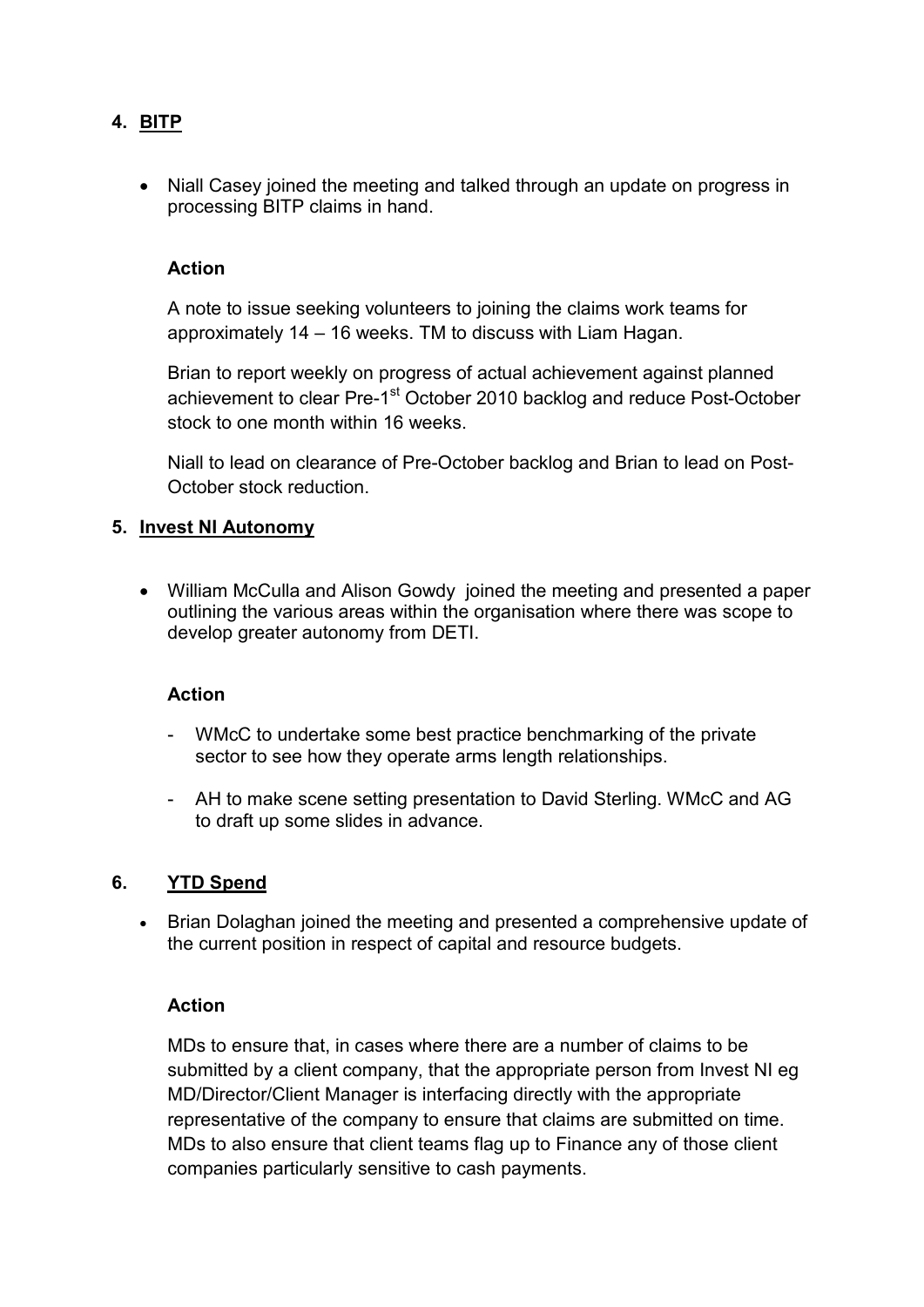# **7. AOB**

- The agenda item for the next DETI/DEL/Invest NI liaison meeting was agreed.
- The invitees for the forthcoming annual CBI dinner were agreed.

## **Date of Next Meeting**

**8.** Thursday 10th March (Strategic & Operational), CEO office.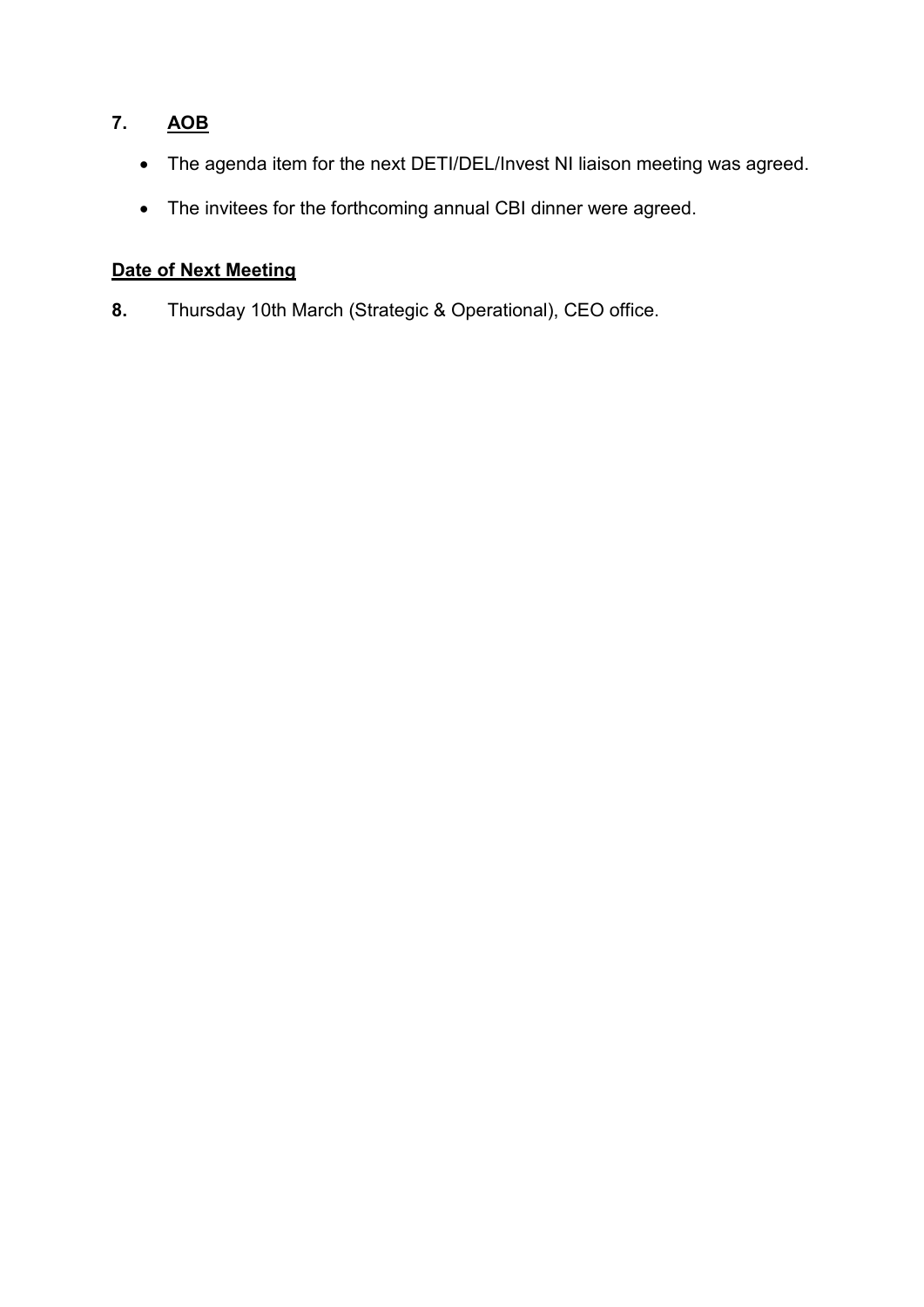Cc Chairman Damian McAuley Alison Gowdy

## <span id="page-17-0"></span>**INVEST NI TOP MANAGEMENT TEAM**

## **MINUTES OF MEETING – Thursday 10th March 2011**

Attendees: Alastair Hamilton, Tracy Meharg, Mel Chittock & Jeremy Fitch, Ian Murphy

In Attendance: Gary Cushnahan (minutes)

## **1. Minutes from Previous Meeting and Outstanding Actions**

• The minutes of the meeting held on  $2^{nd}$  March 2011 were agreed.

## **2. Principles on WIP and RAM**

• Was not discussed as it is being considered as part of the PfG discussions.

## **3. BITP**

• Niall Casey joined the meeting and talked through the key findings of the evaluation of the BITP programme. TMT agreed that, before the current Programme is closed off and a new one initiated, it will be necessary to ensure that the IREP recommendations have been considered.

## **4. BITP Claims & YTD Spend**

• Brian Dolaghan joined the meeting and provided an update on BITP claims where we are on track, both in terms of accruals and meeting the 16 week target timescale.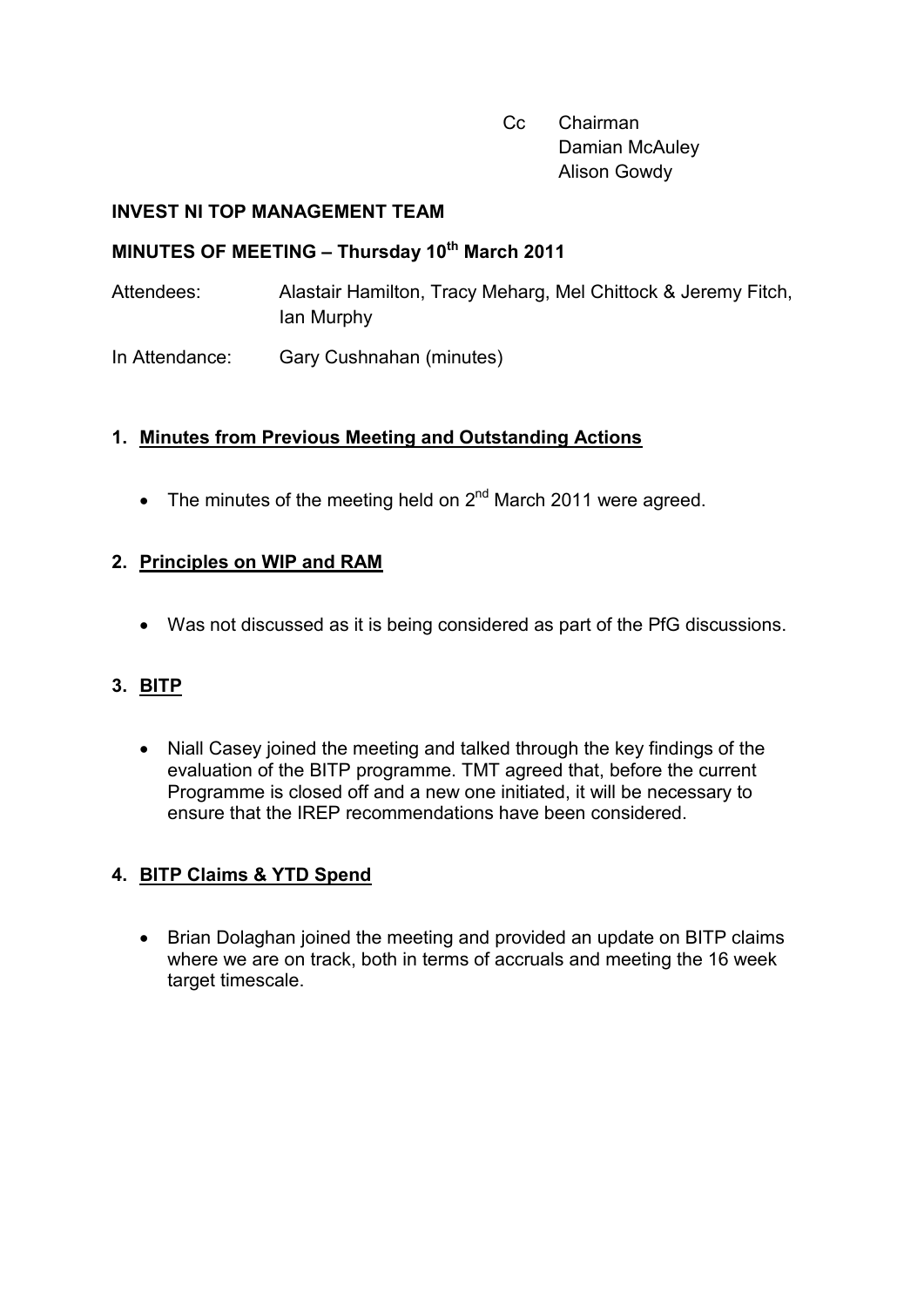## **5. Reward and Recognition**

• Liam Hagan and Alison Gowdy joined the meeting and Liam provided an update on the revised Reward and Recognition Scheme. It was agreed that TMT should perform an oversight role on those staff being nominated to ensure the consistency of application. It was agreed that the new scheme should be launched in tandem with the revised Performance Management process at the end of March.

## **Action**

• Liam to share the analysis of the discretionary bonus scheme with TMT. Liam to discuss the introduction of an appropriate "thank-you" element to the process with the Transform team. Liam to consider the feasibility of the introduction of an on-line element to the process.

## **6. AOB**

• The Chief Executive emphasised the need to continue to be prudent and consistent when incurring travel expenses. MDs are also to continue to seek to minimise the incidence of single tender proposals and to robustly challenge the appropriateness of those that do come forward.

## **Date of Next Meeting**

**7.** Wednesday 16<sup>th</sup> March, CEO office, 9am.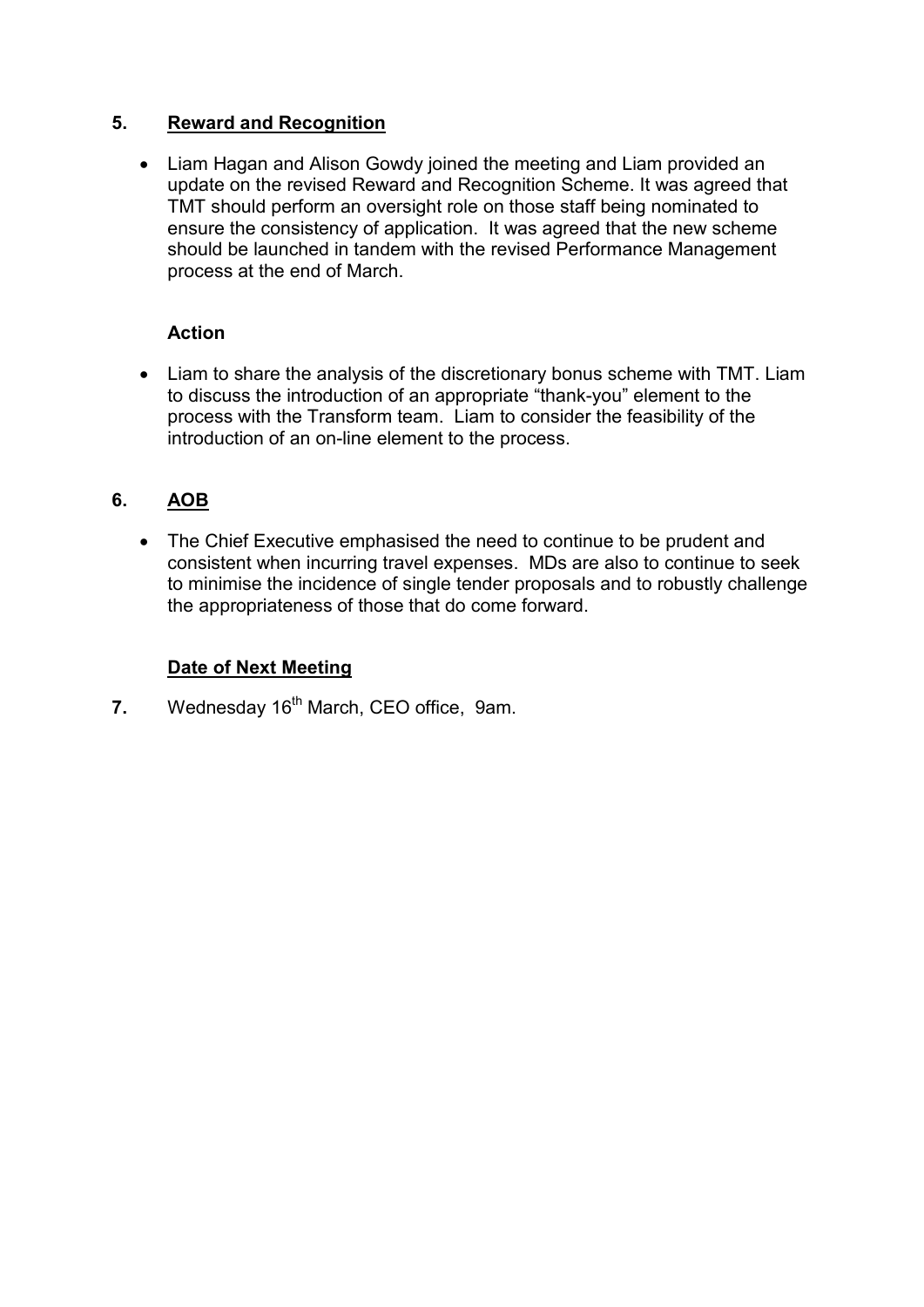Cc Chairman Damian McAuley Alison Gowdy

## <span id="page-19-0"></span>**INVEST NI TOP MANAGEMENT TEAM**

## **MINUTES OF MEETING – Wednesday 16th March 2011**

- Attendees: Alastair Hamilton, Tracy Meharg, Mel Chittock, Ian Murphy
- Apologies: Jeremy Fitch

In Attendance: Gary Cushnahan (minutes)

### **1. Minutes from Previous Meeting and Outstanding Actions**

• The minutes of the meeting held on 10th March 2011 were agreed.

### **2. Principles on WIP and RAM**

• Was not discussed as it is being considered as part of the PfG discussions.

#### **3. New Start a Business Programme**

• Bill Scott and Patricia Devine joined the meeting and provided an overview of the proposed new streamlined Start a Business Programme including how it will link with STFS

#### **Action**

Bill/Patricia to prepare short summary paper comparing current and proposed programmes in terms of both content and output.

#### **4. Preparation for Board Workshop**

• Damian McAuley joined the meeting and discussed the proposed format for the forthcoming Board Workshop on the 2011 – 2015 Corporate Plan. It was agreed that the format should follow the proposed PfG's six high-level indicators with the relevant members of SMT putting forward some short slides on each area. Richard Johnston will provide a short scene setting presentation by way of introduction and Alastair will provide an overview of how DETI's Draft Strategic Framework links to our Corporate and Operating Plans.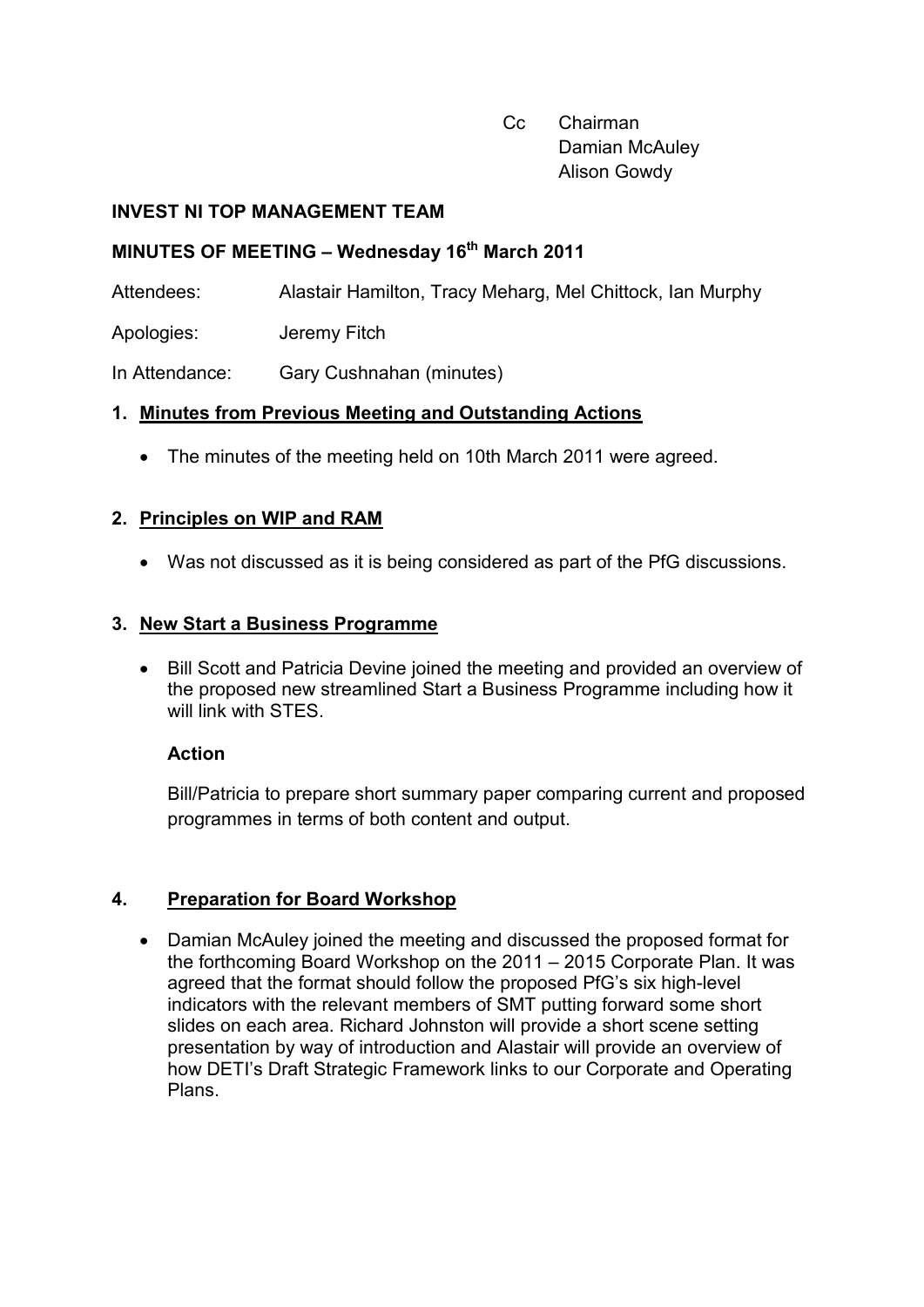## **5. Casework Review Group**

• William McCulla joined the meeting and provided a summary of the proposed Casework Review process. The purpose of the review is threefold: to provide assurance that appropriate systems are in place for cases under the new delegated limits, to improve the quality of casework submissions and to increase accountability and personal development amongst client facing staff.

## **Action**

William to consider the points raised above and develop appropriate draft proposals for TMT's consideration.

## **6. AOB**

Mel informed TMT that senior representatives from Barclays would be holding a presentation in Invest NI on capital asset financing and that this would provide an opportunity to network with the bank's executives.

### **Date of Next Meeting**

**7.** Wednesday 30<sup>th</sup> March 2011.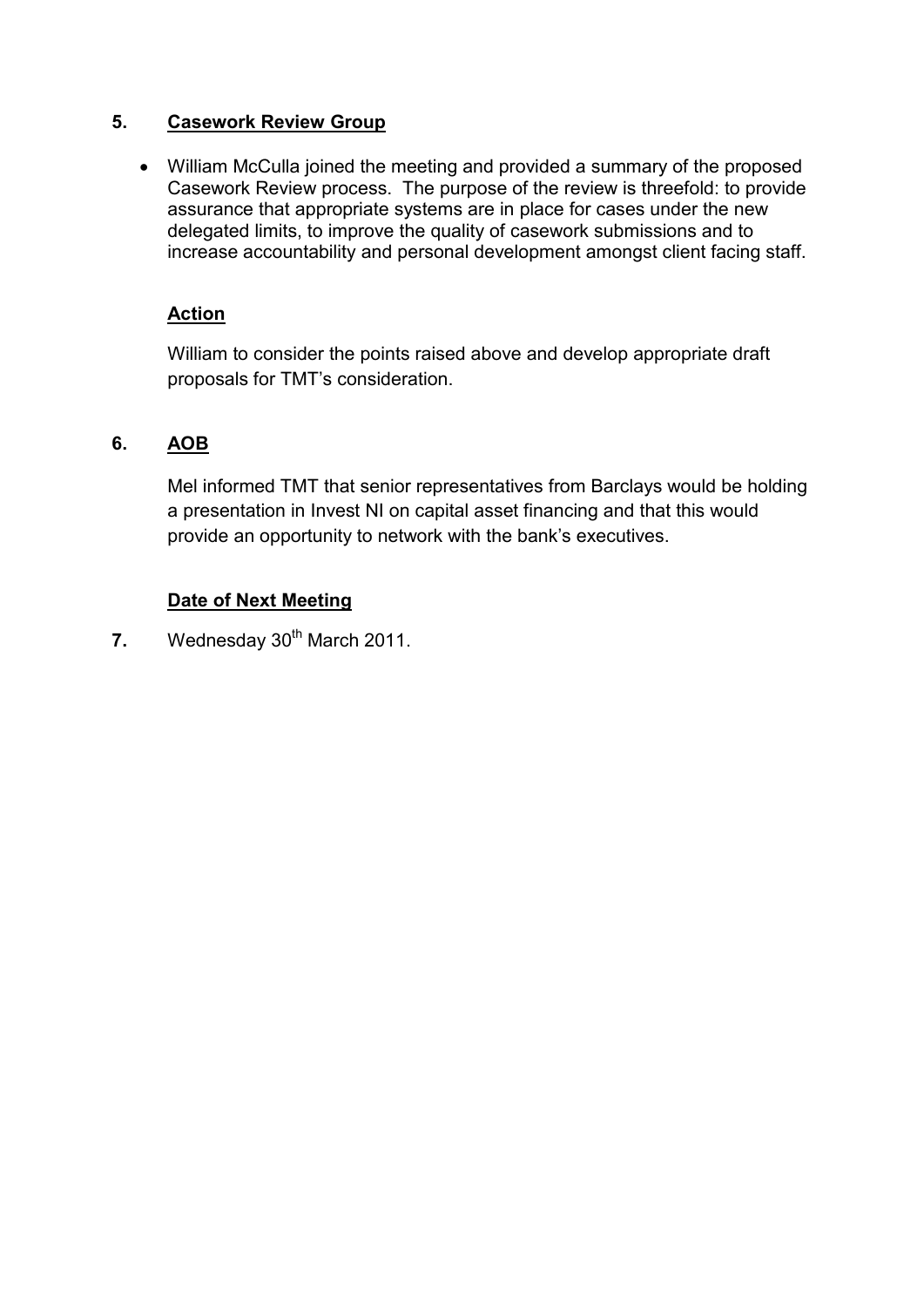Cc Chairman Damian McAuley Alison Gowdy

### <span id="page-21-0"></span>**INVEST NI TOP MANAGEMENT TEAM**

## **MINUTES OF MEETING – Wednesday 30th March 2011**

Attendees: Alastair Hamilton, Tracy Meharg, Mel Chittock, Ian Murphy, Jeremy Fitch

In Attendance: Gary Cushnahan (minutes)

## **1. Minutes from Previous Meeting and Outstanding Actions**

• The minutes of the meeting held on 16th March 2011 were agreed.

## **2. Update on Outstanding Actions**

• A meeting has taken place to review the ISMD Hospitality policy which will now be updated and should then be submitted to TMT for final consideration.

## **Action**

Liam to update, liaising with Jeremy as necessary.

## **3. Managing Corporate Risks**

TMT discussed what would be required in terms of revisions to the Corporate Risk Register following its discussion at the last Board Audit Committee. It was agreed that the ownership of and responsibility for Corporate Risks needs to lie with more than one person in the organisation.

## **Action**

Mel to work with CFAAD to develop an updated Risk Register.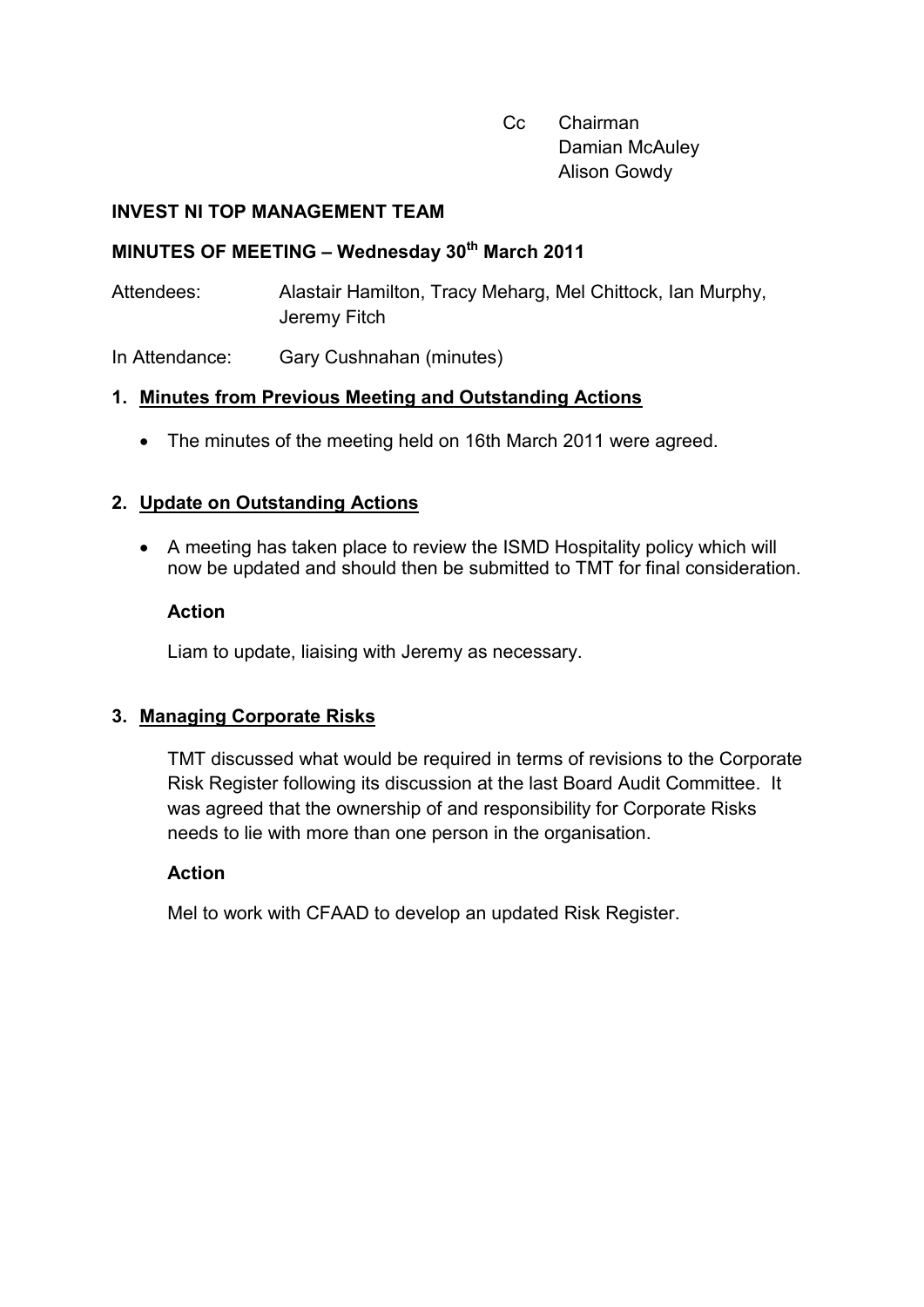## **4. Emergency Planning**

- Liam Hagan joined the meeting and provided an overview of the proposed additions to Invest NI's emergency planning and disaster responsiveness policies. In terms of facilitation of call handling in the event of a crisis, TMT agreed that the proposal to establish an in-house call centre would be the preferred option, however provision should be made to ensure that there is a buffer to divert callers to recorded messages should all lines be busy.
- Liam confirmed that SMT home contact information will now be updated via Outlook contacts.

## **Action**

• Liam to investigate feasibility of introducing a specific calendar is to be added in Outlook which identifies SMT holiday schedules and clearly indicates which staff are deputising in their absence.

## **5. Board Workshop – Corporate Plan**

Damian McAuley joined the meeting to discuss the outworkings of the second Board workshop on the Corporate Plan. It was agreed that, before going back to the Board in April, there should be a much greater focus from TMT and SMP on what our overall strategic direction should be. This should focus on the six key high-level indicators that have been defined by the proposed Programme for Government and in respect of each we need to consider the following:

- Context where we have come from and where we are now.
- The nature of the current environment and any potential growth areas.
- What is our aspiration to grow.
- What will we do to achieve this growth?

It was agreed that the best way to take this forward would be to develop a short summary piece on each indicator that summarises all of the above.

## **Action**

Damian to sketch out a timeframe for what needs to be done between now and the April and May Board meetings.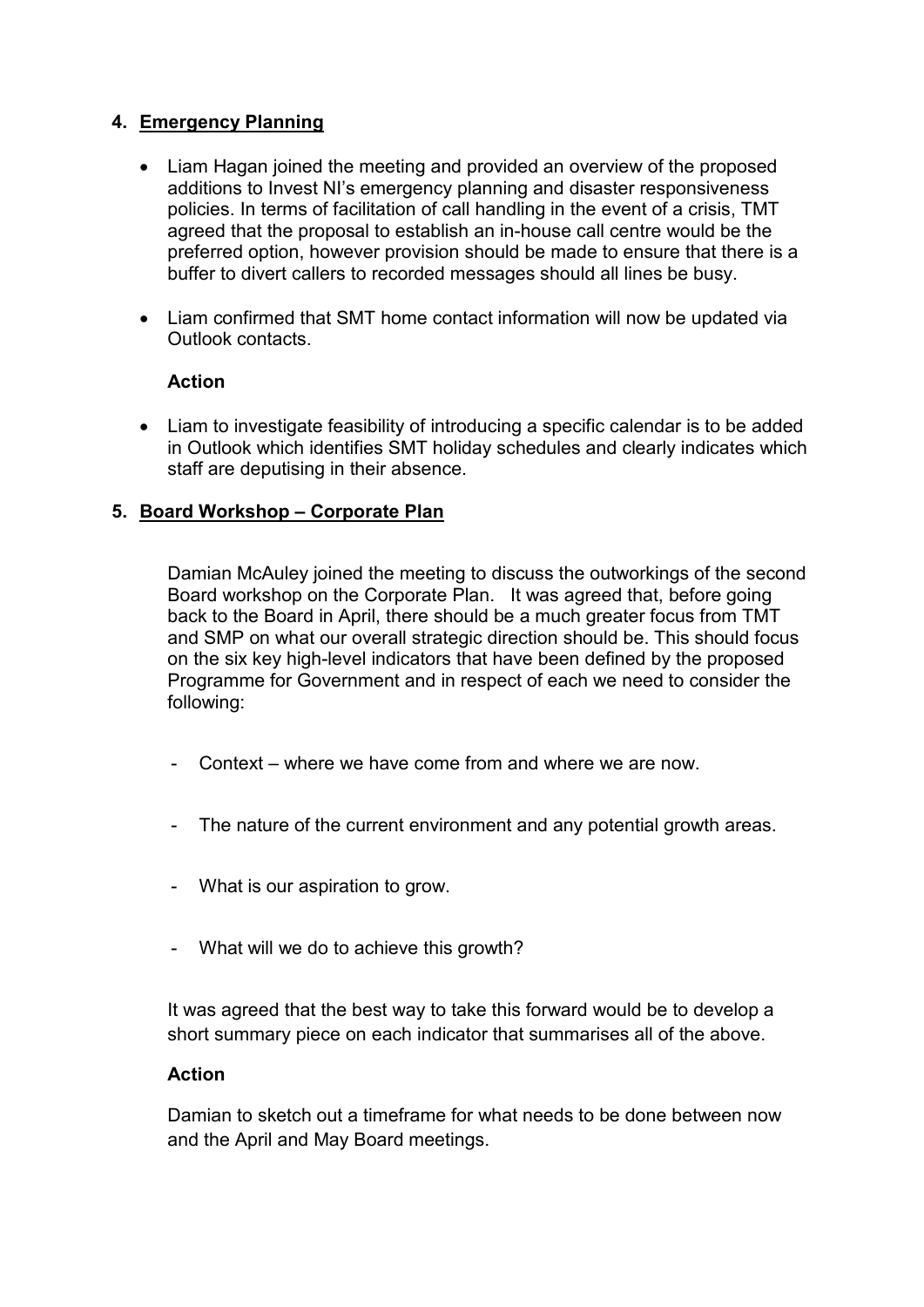Richard Johnston to consider the key issues, priorities and impacts for each indicator – this will then be used by TMT to inform an outline framework for consideration at April Board meeting.

TMT to determine who would be the most appropriate member of the team to act in an oversight role to the planning process.

## **Any Other Business**

- The Chief Executive reminded TMT that, in instances where they are unable to attend high-level meetings such as O&L or DETI/DEL/Invest NI liaison, they should be proactive in ensuring that a deputy is sent or that the Chief Executive is fully briefed on agenda items.
- There is some concern over the accuracy and timeliness of Board Casework minutes.

## **Action**

Mel to consider how these issues can be appropriately addressed.

• Draft Balanced Scorecard to be circulated to TMT.

## **Action**

Gary

## **Date of Next Meeting**

**6.** Wednesday 6<sup>th</sup> April 2011.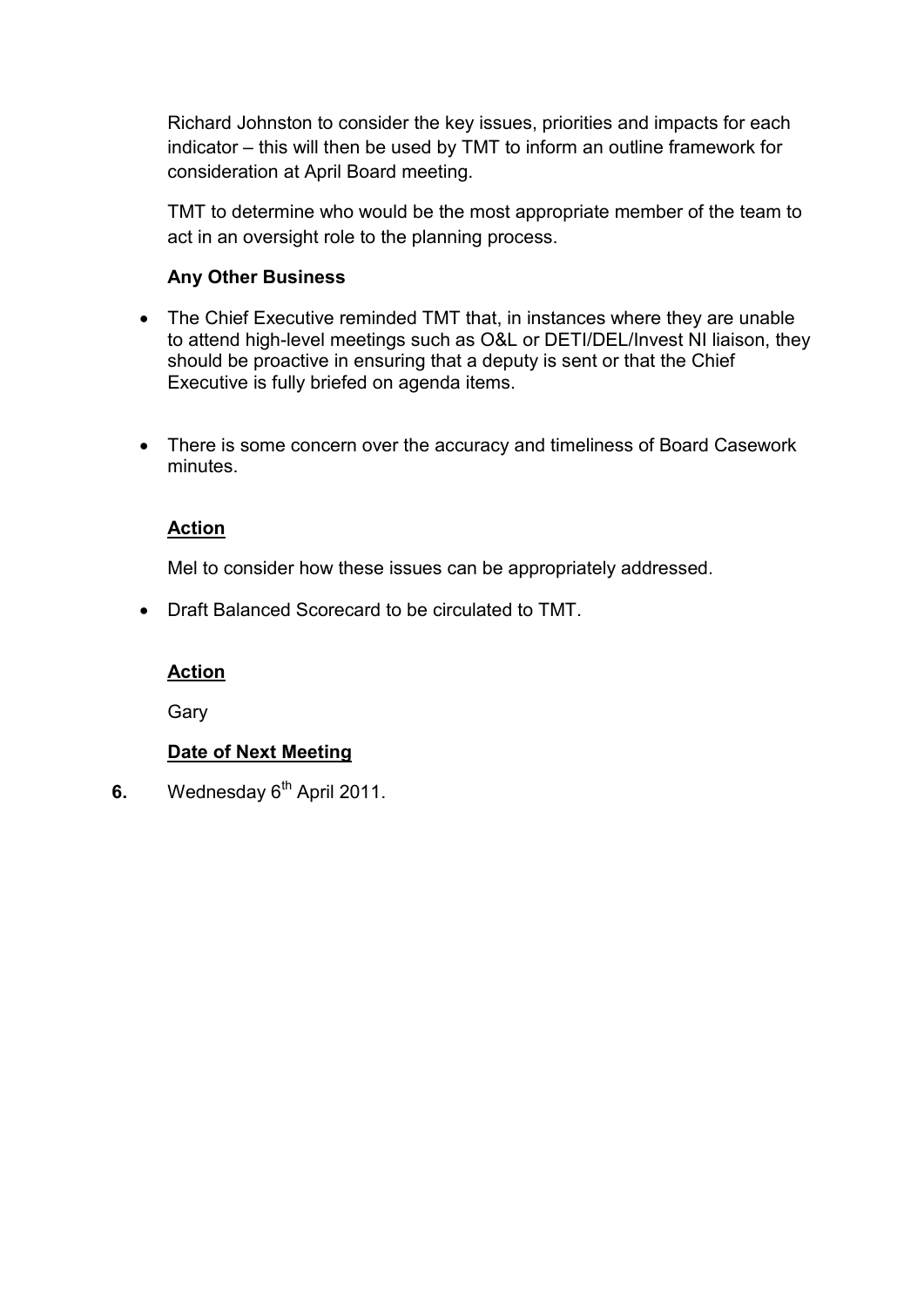Cc Chairman Damian McAuley Alison Gowdy

## <span id="page-24-0"></span>**INVEST NI TOP MANAGEMENT TEAM**

## **MINUTES OF MEETING – Wednesday 6th April 2011**

Attendees: Alastair Hamilton, Tracy Meharg, Mel Chittock, Ian Murphy, Jeremy Fitch

In Attendance: Gary Cushnahan (minutes)

### **1. Minutes from Previous Meeting and Outstanding Actions**

• The minutes of the meeting held on 30th March 2011 were agreed.

## **2. DETI Organisational Review**

• David Sterling joined the meeting and provided TMT with an overview of the DETI organisational review, including the changes to roles and responsibilities at senior management level and some of the potential implications for Invest NI.

## **3. Corporate Risk Register**

• MC presented the Corporate Risk Register updated for Q4 2010/11. A new accountability grid has been developed which TMT approved. An additional risk in relation to the Short Term Employment Scheme was approved for inclusion in the 2011/12 Q1 Risk Register.

## **4. Corporate Balance Scorecard**

• TMT discussed the draft Corporate Scorecard and agreed that it should proceed to be worked up into actual targets which should align with the Corporate Plan.

## **Action**

Draft template to be issued formally to MDs to consider targets at an appropriate level and have appropriate measures of effectiveness. Alison to talk to MDs individually to agree appropriate targets before submitting for full TMT approval.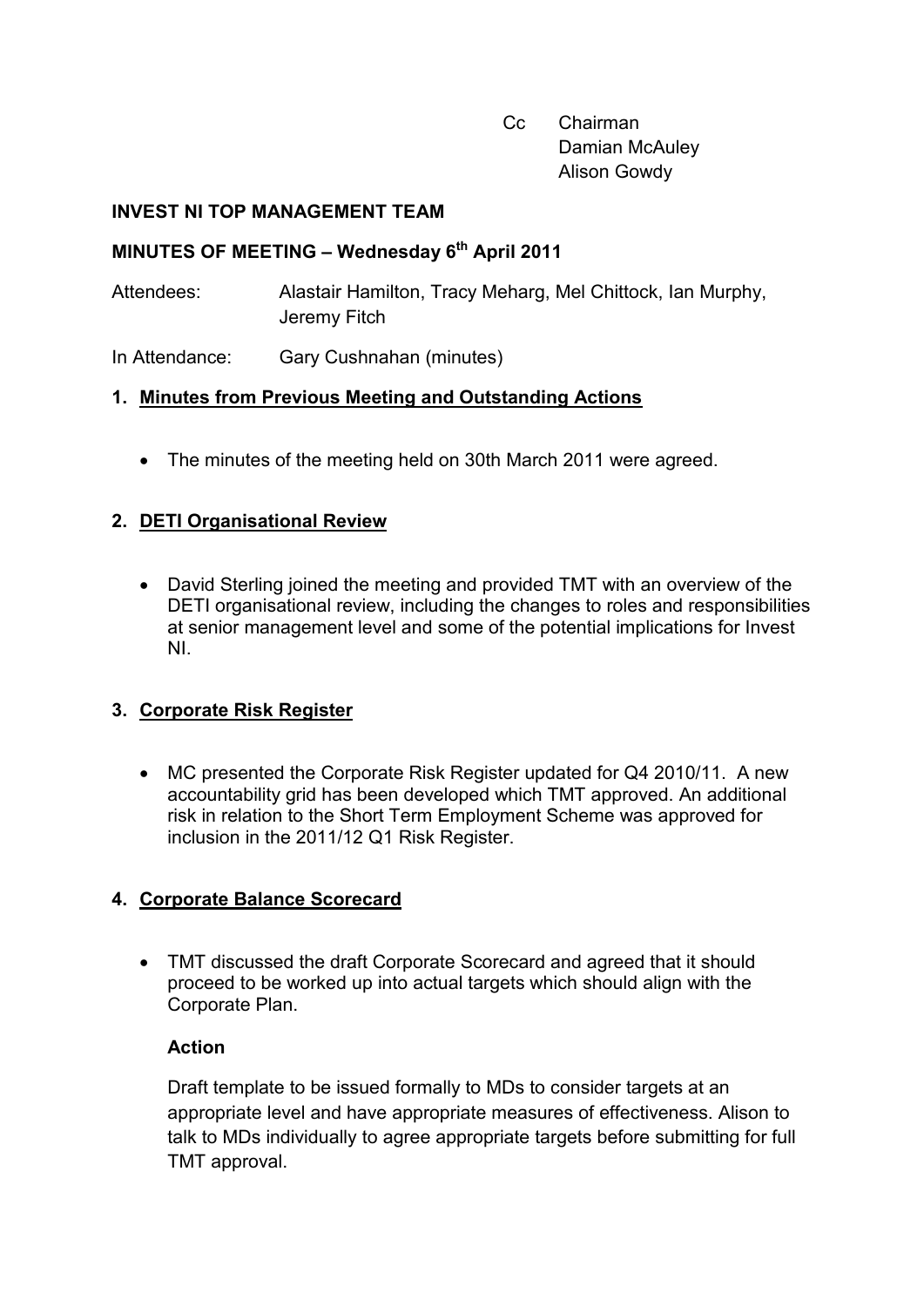## **5. Year-End Spend**

• MC provided an update on the current position regarding year-end spend against profiles. If claims continue to come in as forecast then spend will be achieved within the appropriate levels of tolerance albeit with a higher level of accruals than in previous years. The progress of a specific land transaction was noted.

## **6. Staff Conference 2011**

• Peter Harbinson joined the meeting and ran through the proposed outline for this year's Staff Conference. TMT were content with the general format and PH will now liaise with AH to work out more of the details.

## **7. Any Other Business**

- JF to consider further potential client visits and lunch attendees for a proposed forthcoming VIP visit.
- GC to liaise with IT to ensure MDs Blackberry software is upgraded to the most recent available version.
- GC to pass exercise on Invest NI staff involved in policy development to AG and copy to MDs.
- TMT to have sight of provisional year-end job numbers.

## **Date of Next Meeting**

**8.** Wednesday 4<sup>th</sup> May 2011.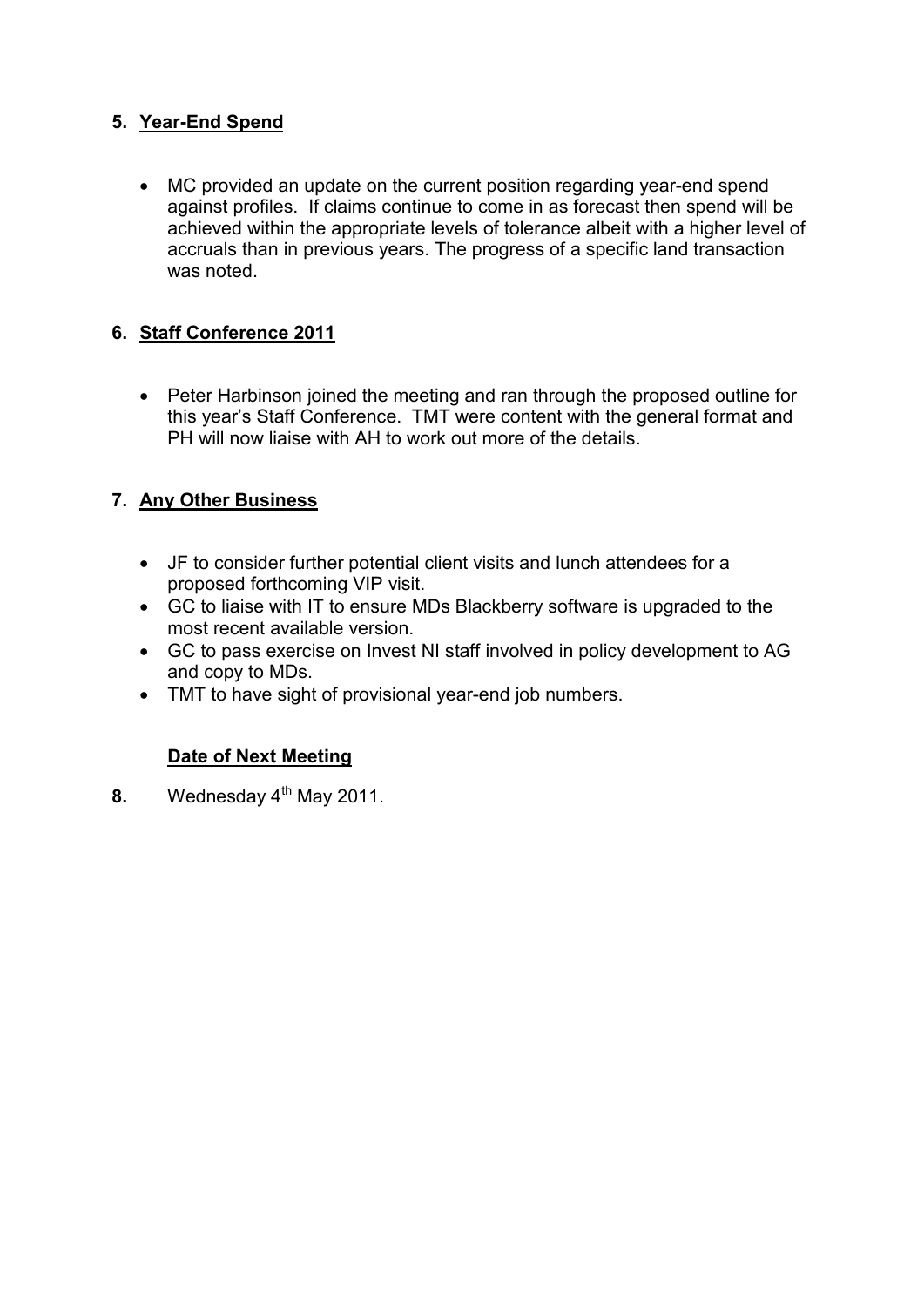Cc Chairman Damian McAuley Alison Gowdy

## <span id="page-26-0"></span>**INVEST NI TOP MANAGEMENT TEAM**

## **MONTHLY MANGEMENT MEETING MINUTES – WEDNESDAY 4th MAY 2011**

Attendees: Alastair Hamilton, Tracy Meharg, Mel Chittock, Jeremy Fitch, Ian **Murphy** 

In Attendance: Gary Cushnahan (minutes)

## **1. Minutes from Previous Meeting and Outstanding Actions**

• The minutes of the meeting held on 6th April were agreed. A short paper on hospitality and gifts has been prepared and will be discussed at the next TMT.

#### **2. Major Project Sign-On**

- Noel Mclean and Noel Brown joined the meeting and presented a paper on a new major project sign-on proposal. TMT noted the various risks identified with the project but agreed that it offered the potential for the development of a very strong product that would carry strong linkages to the NI Universities and the construction sector if it were to be developed.
- TMT were content to approve further negotiation on the project up to the financial limit outlined in the project summary paper. It was recommended that a visit to the company's existing plant would be essential and that enquiries should be made with UKTI to see if they have had any contact with the firm.

## **3. Oversight and Liaison Agenda**

• TMT discussed the proposed agenda for the next O&L meeting and suggested a number of amendments. Once approved by DETI, individual owners for the agenda items will be determined amongst TMT.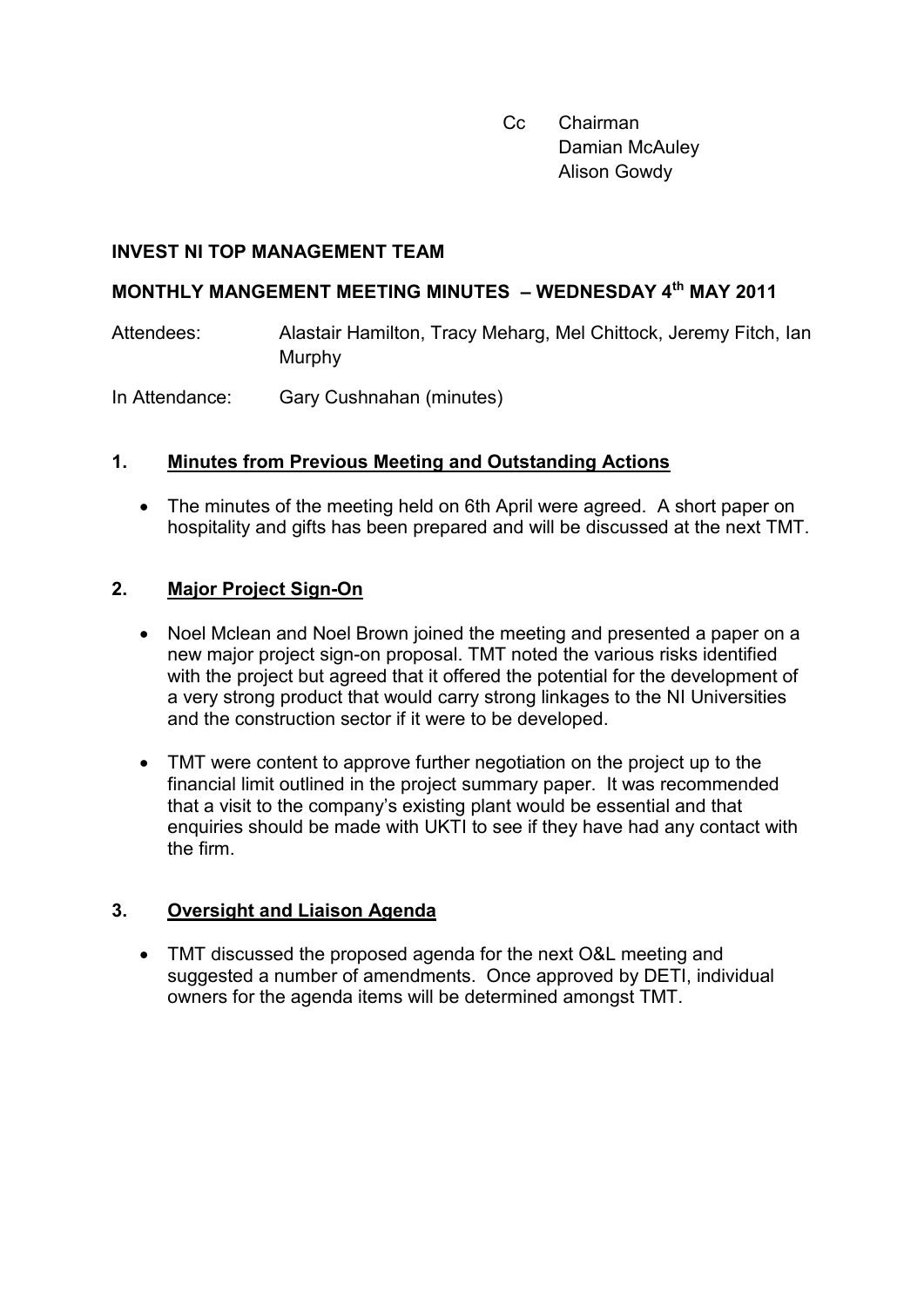## **4. Staffing Issues**

- Liam Hagan joined the meeting to discuss the options for filling a number of critical vacancies across the organisation. TMT agreed the following actions:
- A competition offering internal AOs the opportunity to apply for temporary claims processing posts should be run as soon as possible.
- Approval was given to employ an external temporary training specialist to provide maternity cover within the L&D team.
- Approval was given to undertake an external AO recruitment exercise to ensure that the organisation has a sufficient supply that can be drawn on over the coming months.

## **Date of Next Meeting**

**5.** Thursday 12<sup>th</sup> May 2011 at 2pm (Monthly Management Meeting)/Wednesday 18<sup>th</sup> May at 2pm (Operational)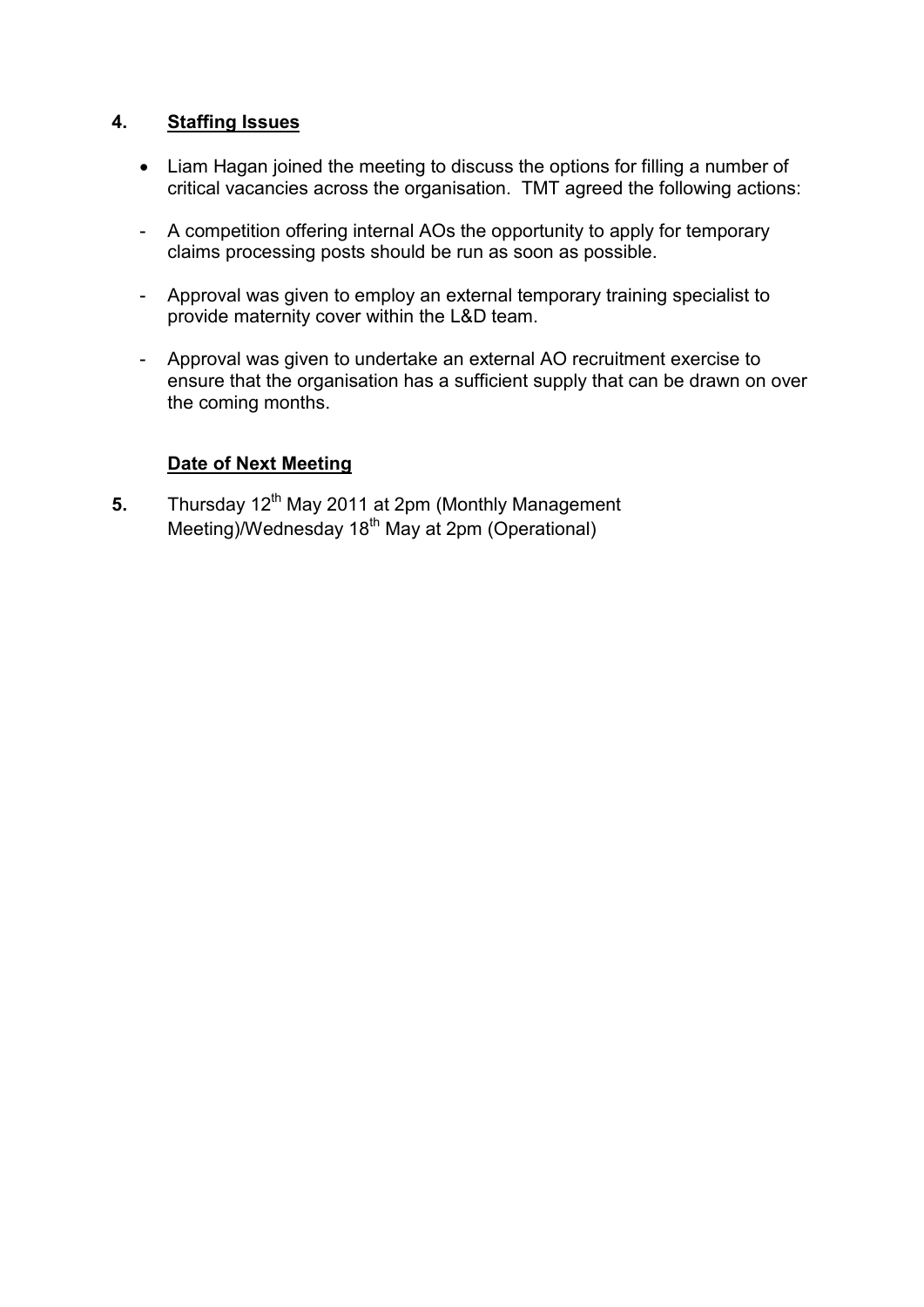Cc Chairman Damian McAuley Alison Gowdy

## <span id="page-28-0"></span>**INVEST NI TOP MANAGEMENT TEAM**

## **MINUTES OF MONTHLY MANAGEMENT MEETING – THURSDAY 12th MAY 2011**

Attendees: Alastair Hamilton, Mel Chittock, Jeremy Fitch, Ian Murphy

Apologies: Tracy Meharg

## **1. Monthly Management Report for April 2011**

The contents of the April 2011 Monthly Management Report were reviewed and noted.

### **Action**

GC to ensure Corporate Communications no longer issue the weekly PR update to Declan Kelly.

### **Action**

TMT felt it would be helpful if HR could attend the next monthly meeting to explain the process for managing long-term absence.

## **2. Risk Management**

- Aine Gallagher joined the meeting and provided an overview of the new Corporate Risk Register and Risk Management process. TMT felt that the proposed structure was appropriate and could help drive forward discussion on Invest NI's autonomy. It was suggested that where risks were identified or amended they should include the date introduced and the date the risk was changed. It was also recommended that some consideration should be given to how the organisation can respond to unexpected or unsighted risks.
- TMT were content to approve the overall approach. It was recommended that it now be presented to the Board Audit Committee with a view to rolling out formally in Quarter 2 of 2011/12.

## **3. Divisional Performance Updates**

• MDs provided brief updates on the key performance highlights/lowlights of their divisions in the last month.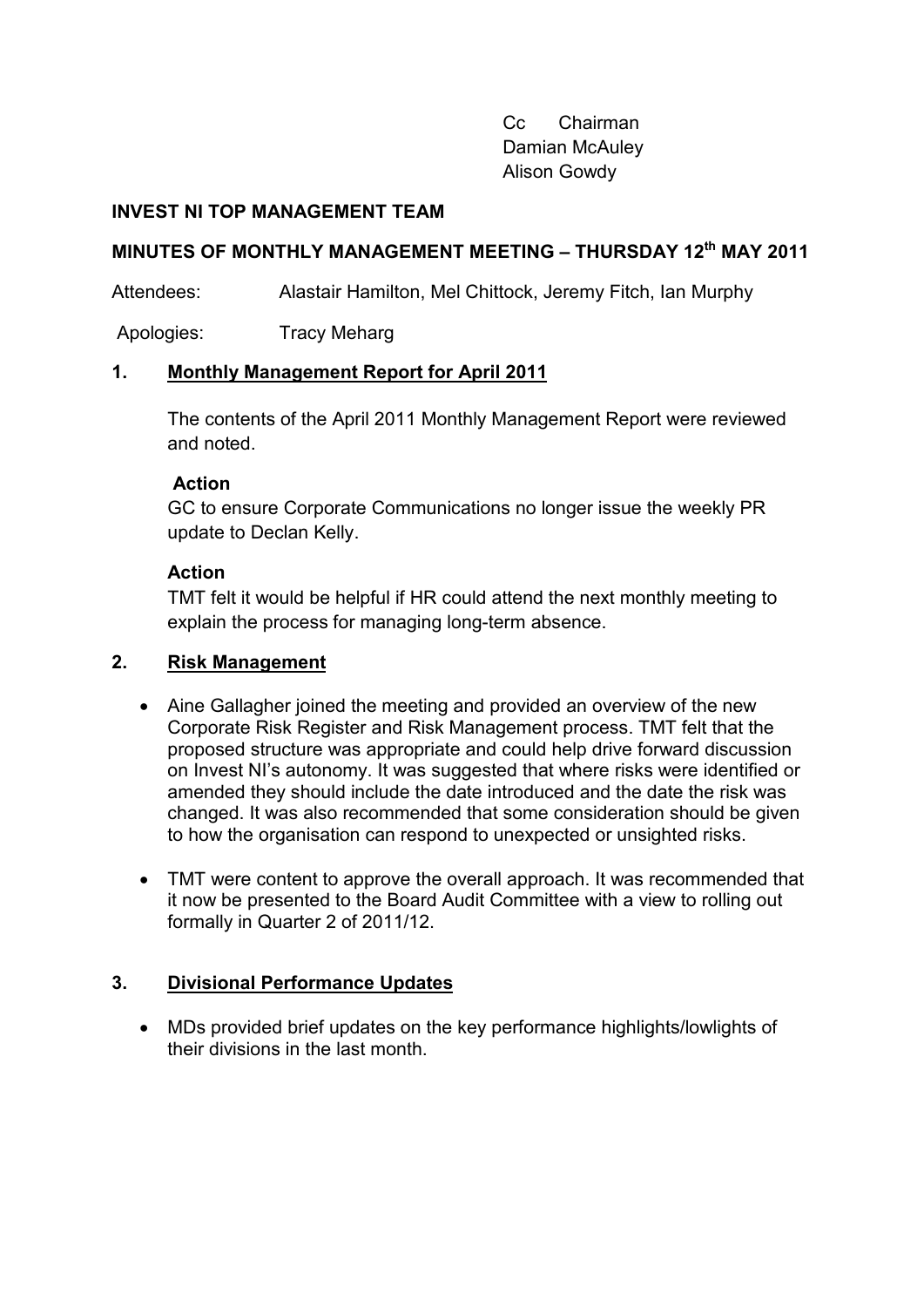## **4. Corporate Scorecard**

• Alison Gowdy presented an update on work on the Corporate Scorecard – a number of targets in the Performance quadrant have now been identified however MDs have still to finally confirm the key targets in the other three quadrants.

## **Action**

MDs to feedback to Alison their suggestions for key targets and performance indicators for each quadrant.

## **5. Casework Review Group**

William McCulla joined the meeting and provided an update on the CRG review criteria. A scoring matrix has now been developed and this will be reported through SMP. A one-off test drilling exercise will now be required on caseworks up to 1 June 2011. TMT were content to proceed with implementation as soon as possible.

## **6. AOB**

IM provided an update on the Titanic Studios project. It was agreed that, given the scale and complexity of the project, an internal project team would need to be established.

## **Action**

MC/IM to consider which staff would be appropriate within the project team.

## **Date of Next Meeting**

**7.** Wednesday 7<sup>th</sup> June 2011 at 9am.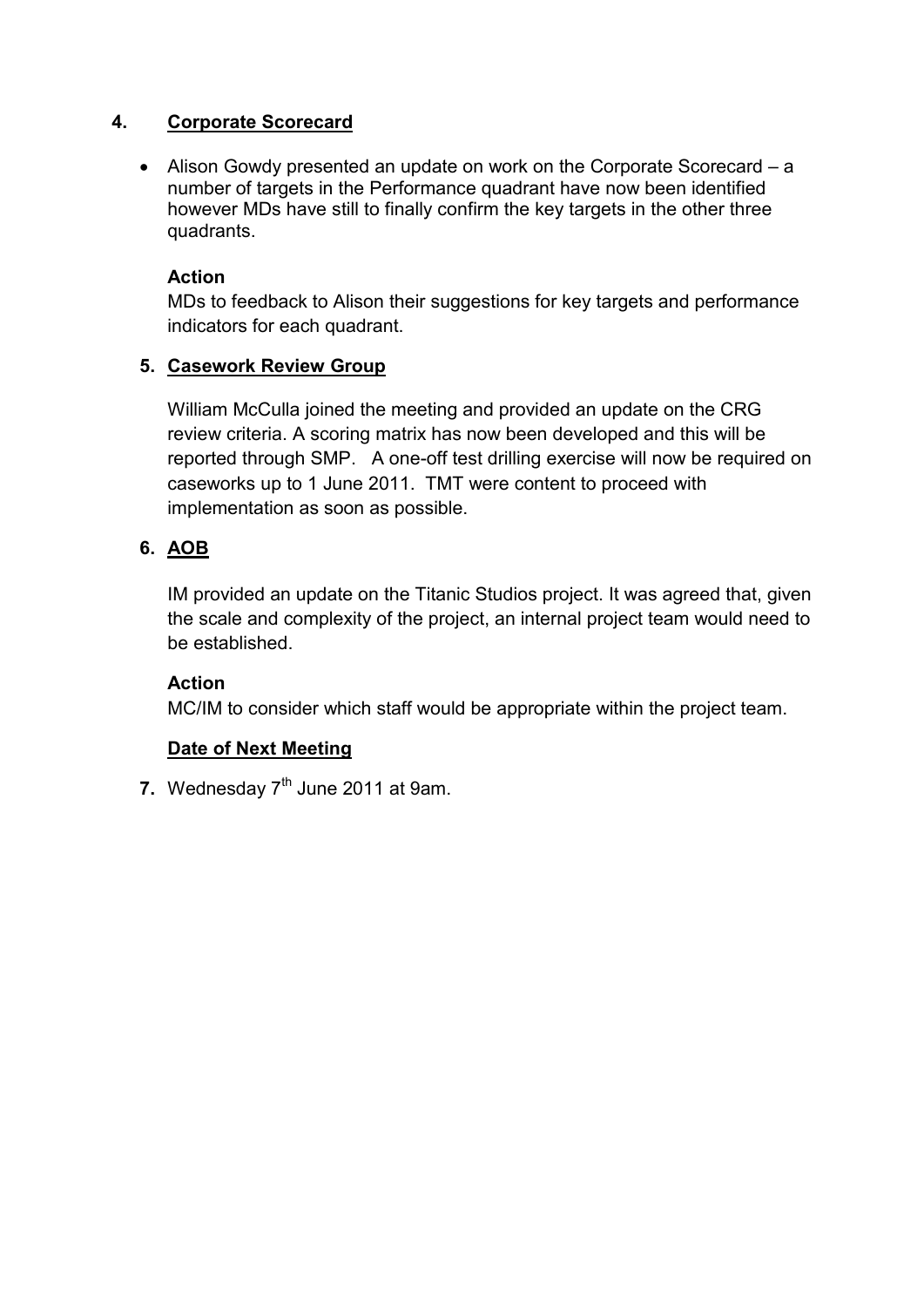Cc Chairman Damian McAuley Alison Gowdy

### <span id="page-30-0"></span>**INVEST NI TOP MANAGEMENT TEAM**

## **MEETING MINUTES – WEDNESDAY 25th MAY 2011**

Attendees: Alastair Hamilton, Tracy Meharg, Mel Chittock, Ian Murphy

Apologies: Jeremy Fitch

## **1. Major Project Sign-On**

Keith Johnston and John Hood joined the meeting to present an outline of a major project sign-on. TMT were content to approve negotiation on the project up to a maximum level of support of £1 million – the mix of which should be agreed during negotiations. They also recommended that a number of other issues should clarified including bank lending levels, residual value of existing premises and confirmation of which bank was acting in support of the administrator on the new premises which have been identified.

### **Action:**

MC to clarify with PSU the specific rules governing support for the purchase of existing buildings.

## **2. Potential Renewables Project**

• TM presented a brief outline of a proposal for a potential renewable energy project based on tidal power. TMT were agreed that such a proposal could bring significant opportunities to Northern Ireland and were content to proceed with working up a project in more detail.

## **Date of Next Meeting**

Wednesday 1<sup>st</sup> June 2011 at 9am.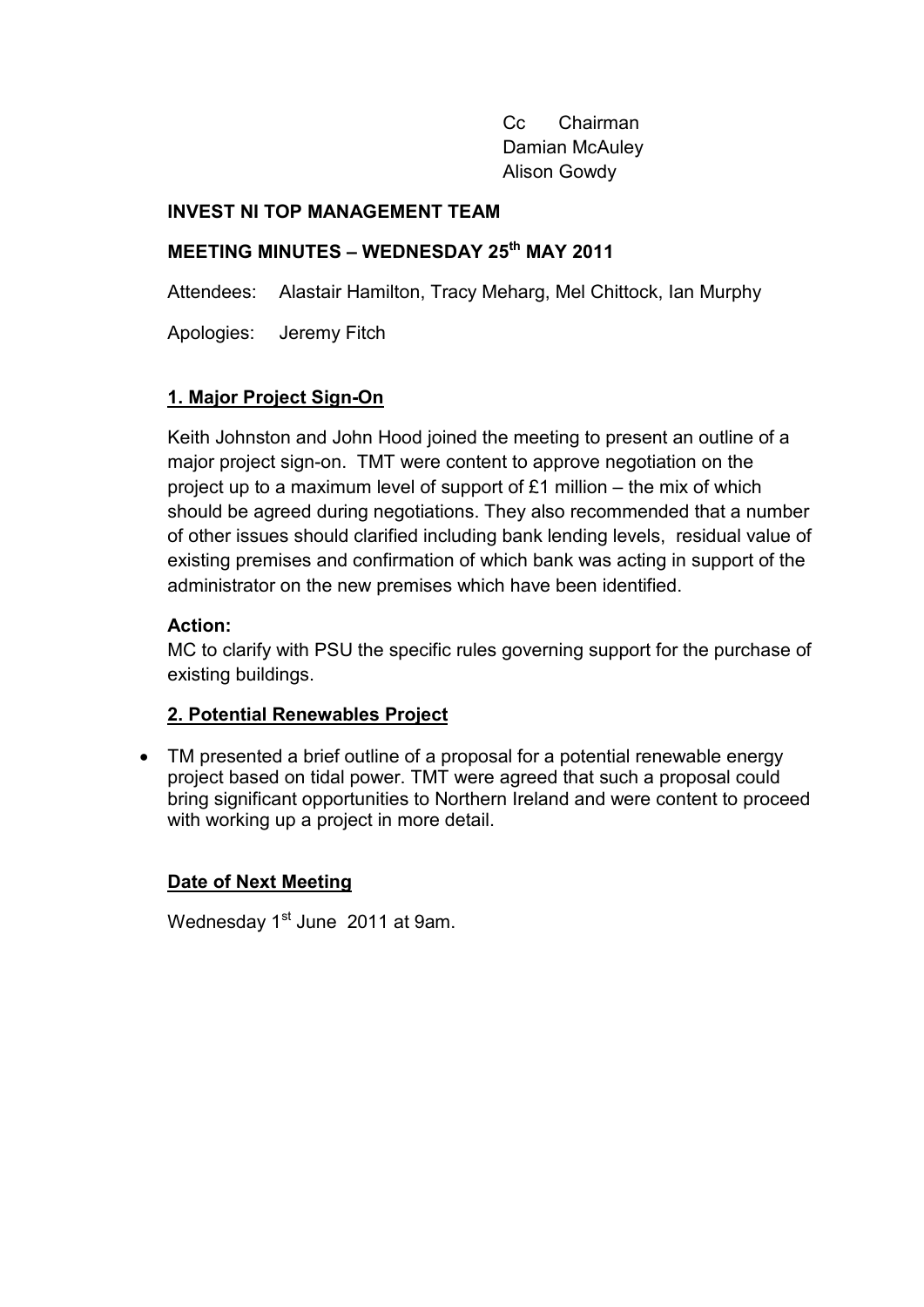Cc Chairman Damian McAuley Alison Gowdy

## <span id="page-31-0"></span>**INVEST NI TOP MANAGEMENT TEAM**

## **MEETING MINUTES – WEDNESDAY 1st JUNE 2011**

Attendees: Alastair Hamilton, Mel Chittock, Ian Murphy, Jeremy Fitch

Apologies: Tracy Meharg

### **1. Minutes of Last Meeting**

The minutes of the last meeting were approved with no amendment.

## **2. Guidance on Materiality**

MC presented more detailed guidance on materiality. Some concern was expressed by TMT that some areas of the new guidance were too prescriptive.

#### **Action**

MC, JF and IM should have a further separate meeting to discuss any outstanding concerns prior to bringing back to TMT for a final review.

## **3. Offers Approved/Accepted Metric**

TMT reviewed the proposal to move to the measurement of offers accepted rather than offers approved. Some concern was expressed that it could lead to a loss of flexibility, particularly for FDI cases where delays between offers being issued and accepted are outside Invest NI's control.

TMT noted this concern but felt that there was enough flexibility in the measurement process to deal with exceptional circumstances. It was therefore agreed to move to the new metric as a more tangible means of showing the organisation's outputs.

## **Action**

DMcA to develop a communications plan for implementing the move and to commence initial preparatory ground-work via IT and the Corporate Information Team.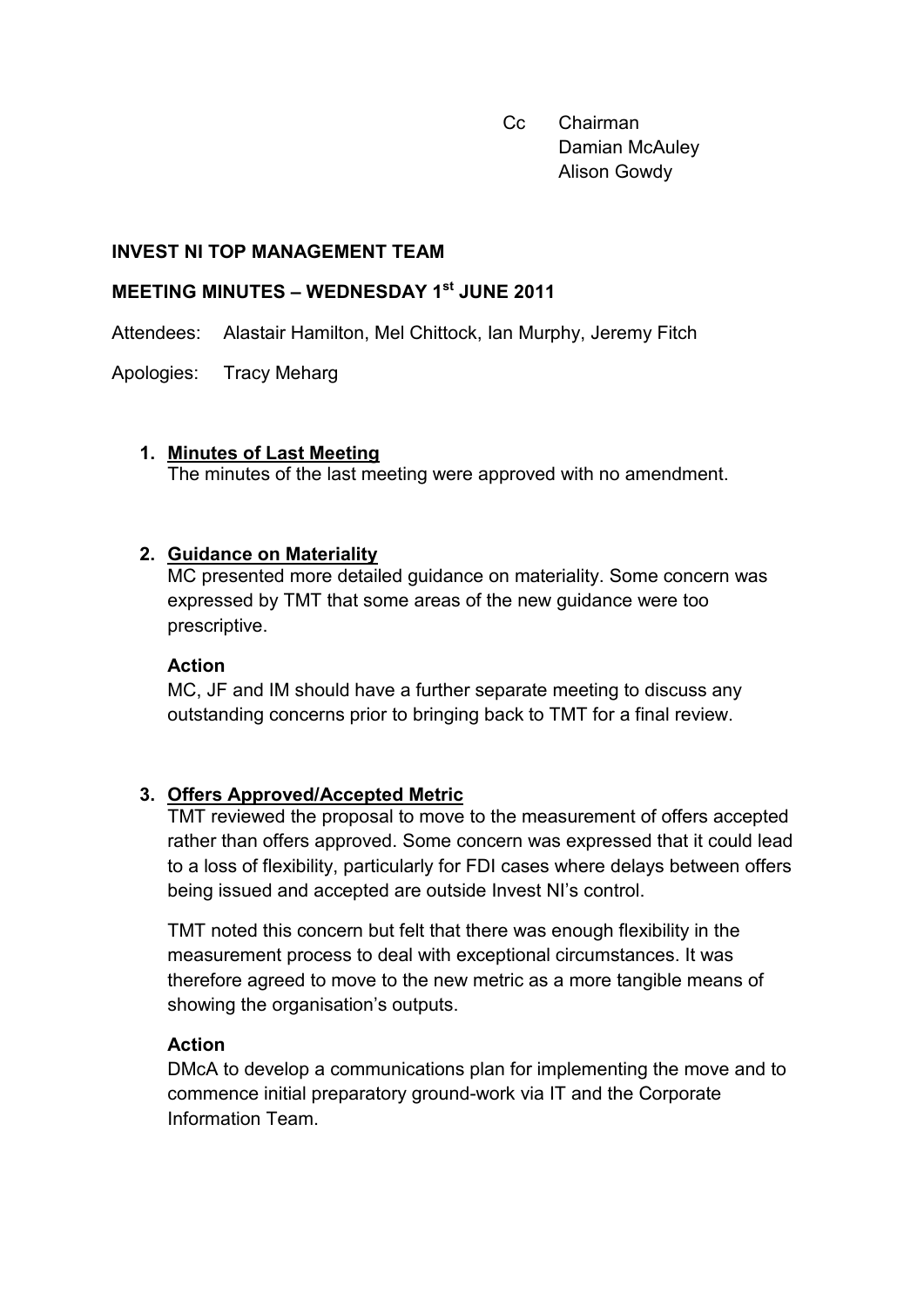## **4. Managing Long-Term Absence**

Liam Hagan joined the meeting and provided an overview of how the organisation monitors and manages short and long-term absence. Whilst Invest NI's absence performance in both respects continues to be well below NICS targets, TMT were keen to see if there was any scope for improving our performance further.

## **Action**

LH to provide an overview of sickness absence trends and consider if any further suggestions could be put forward for managing absence.

LH to circulate annual absence statistics report to TMT.

## **5. Information Security**

LH briefed TMT on the proposals to lock down corporate computers to prevent the use of unofficial external devices etc. TMT expressed some concern at the potential this may have to inhibit staff giving corporate presentations or those working in locations other than headquarters. It was agreed that the proposals should be considered by all of SMT who should be asked for feedback on the operational implications.

## **Action**

 LH to prepare note for SMT's consideration prior to re-presenting proposals to TMT.

## **6. Principles on Corporate Marketing Events and Invest NI Hospitality**

MC presented new proposals for managing and monitoring expenditure on corporate marketing and hospitality. JF explained that a process for reviewing forthcoming quarterly expenditure was already in place within his Group and whilst TMT were content with this process, it was agreed that TMT should also have quarterly visibility on any event where expenditure per head would be in excess of specific limits.

## **Action**

 JF to ensure process is put in place to provide TMT with quarterly visibility of expenditure which is in excess of specific limits.

## **7. AOB**

IM provided an update on the expenditure to be delivered in conjunction with local councils.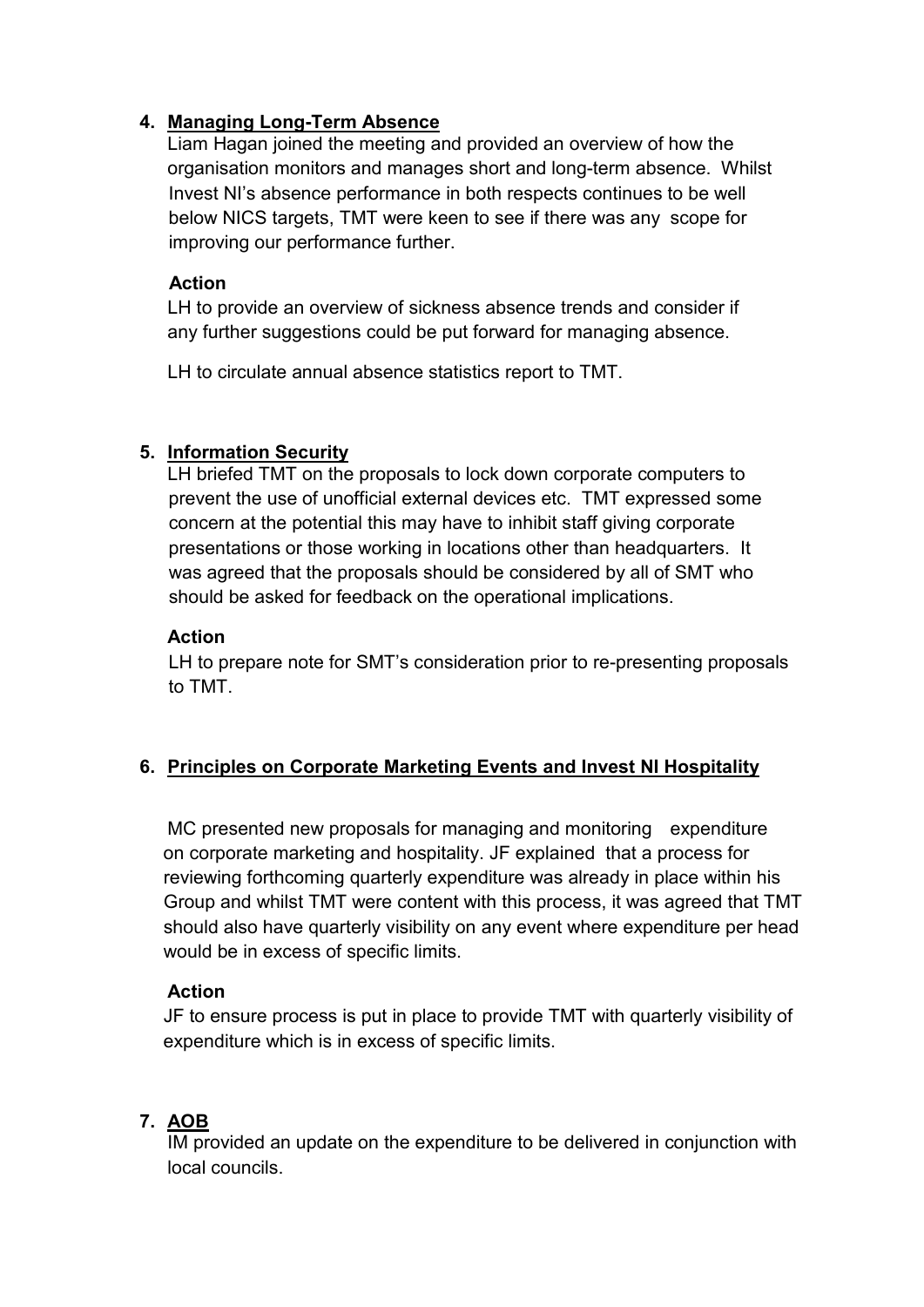## **Action**

Bill Scott to prepare an outline plan to show how the expenditure will be delivered and managed.

## **8. Date of next meeting**

8<sup>th</sup> June (Monthly management meeting). 17<sup>th</sup> June (Operational meeting).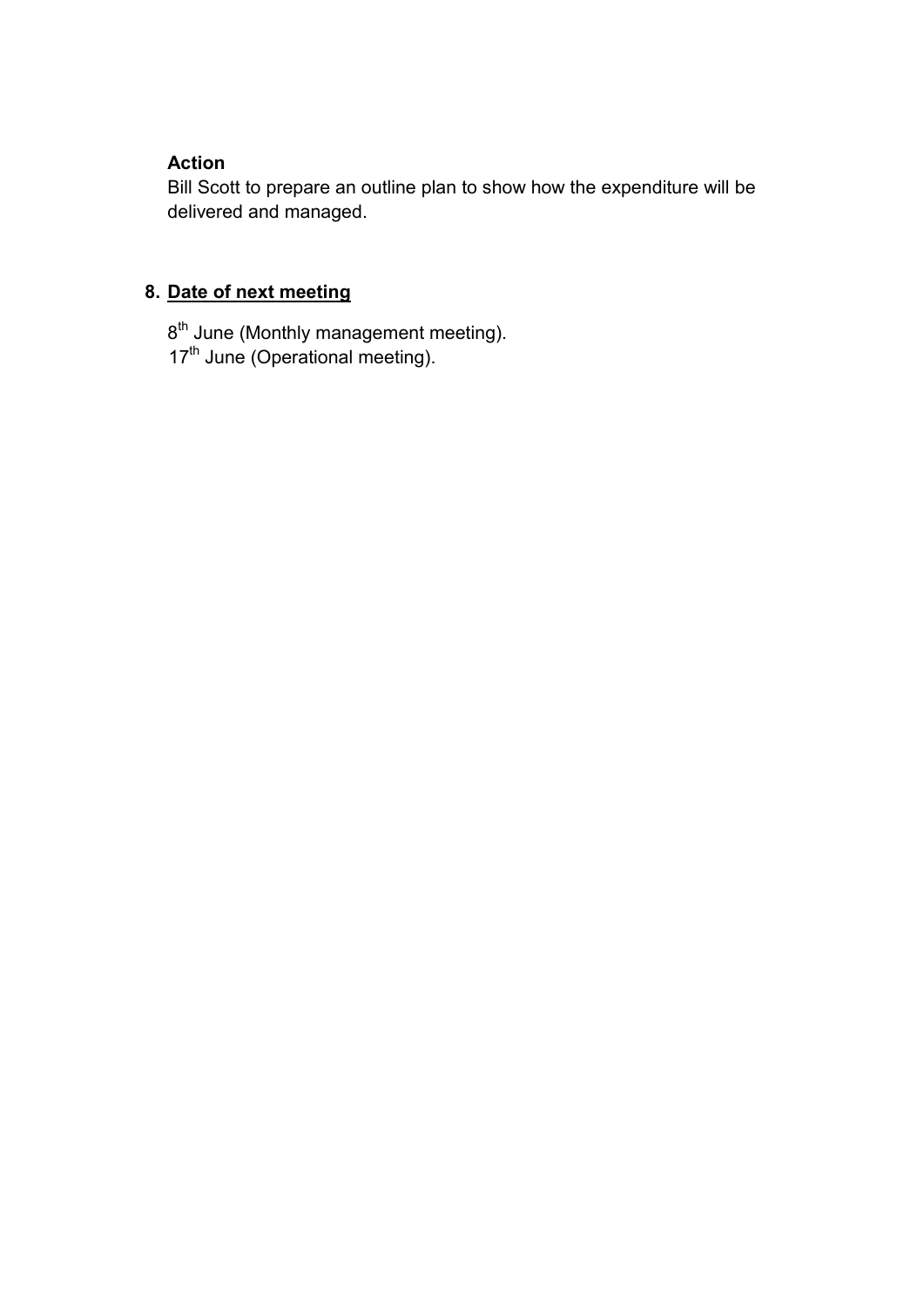Cc Chairman

Damian McAuley

Alison Gowdy

## <span id="page-34-0"></span>**INVEST NI TOP MANAGEMENT TEAM**

## **MEETING MINUTES – FRIDAY 17th JUNE 2011**

Attendees: Alastair Hamilton, Mel Chittock, Ian Murphy, Jeremy Fitch

Tracy Meharg

## **1. Minutes of Last Meeting and Outstanding Actions**

The minutes of the last meeting were approved with no amendment.

MC has circulated the revised guidance on materiality for MD comments prior to updating the Board on 21 June. David Sterling will provide feedback to MC directly regarding the changes to DETI's Information Security policies.

## **2. Evaluations Programme 2011 – 12**

Damian McAuley and Ruth Patton joined the meeting and presented an overview of the revisions to the evaluations process along with the evaluation schedule for the current year.

There are two key changes to the process; the development of a new CPD Call-Off contract and, a revised approach to in-house evaluations based on the revised delegated limits. TMT were content to approve the changes but recommended that the appropriate size for each evaluation steering group should be  $4 - 6$  people.

## **3. Corporate Balanced Scorecard**

Alison Gowdy joined the meeting for an update on the development of the scorecard. TMT agreed the performance metrics for the Customer, People and Business Process quadrants of the new Scorecard. TMT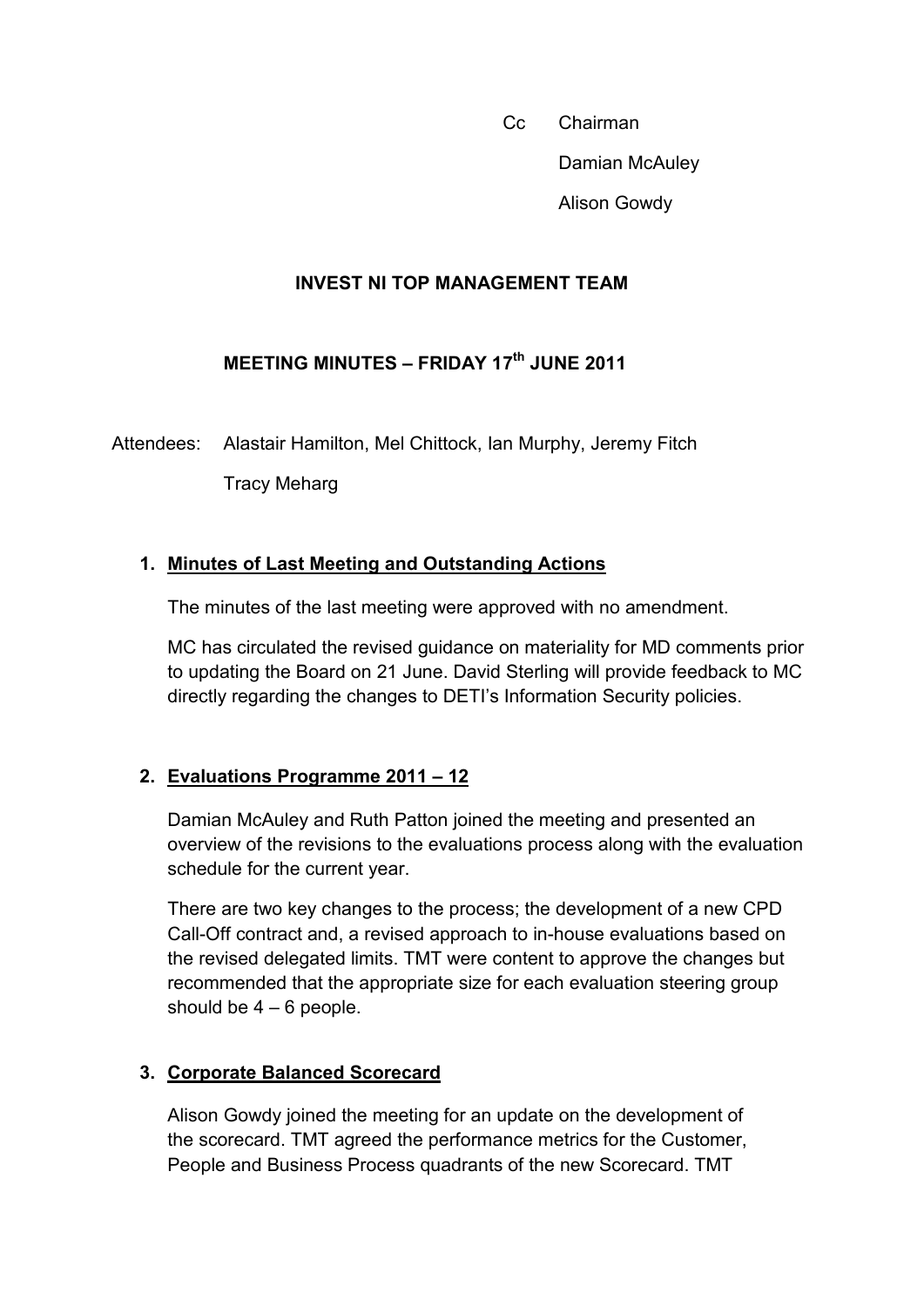suggested that detailed background notes should be developed for each individual target explaining how they will be measured.

The Scorecard should also now form the basis for Invest NI's 2011-12 business plan in the absence of Corporate and Operating Plans which cannot be finalised until the full Programme for Government is known (likely to be autumn 2012).

## **Action**

Target owners to be identified by AG and Scorecard then passed to SMP for implementation and development of the one-year business plan.

## **4. Renewal of IT Systems Maintenance Contract**

TM raised the issue of the upcoming need to renew Invest NI's IT systems maintenance contract.

## **Action**

MC to review what we have been doing thus far to address this issue. TM/MC to then discuss way forward with CPD.

## **5. Date of next meeting**

29<sup>th</sup> June, 3pm.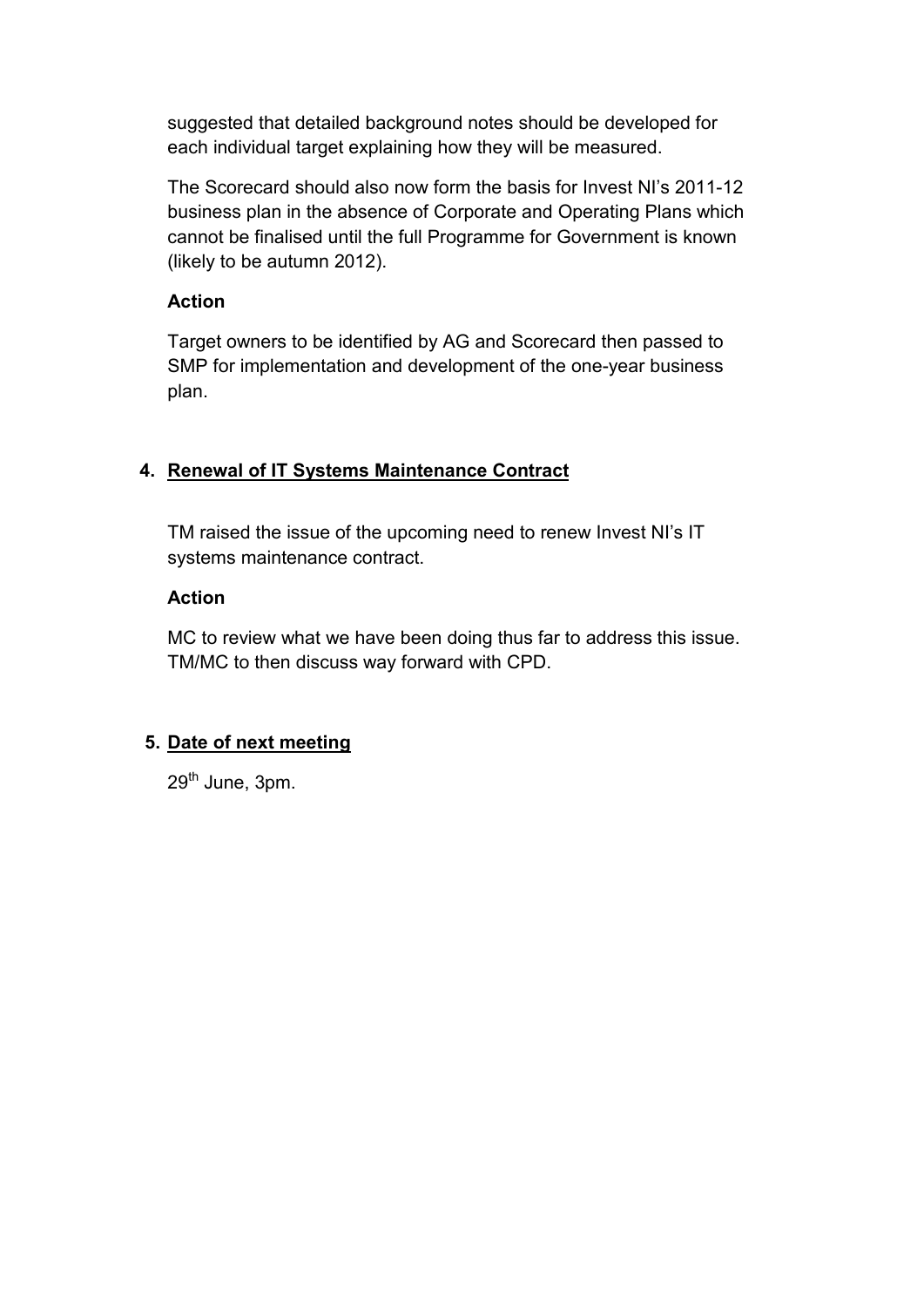Cc Chairman Damian McAuley Alison Gowdy

#### **INVEST NI TOP MANAGEMENT TEAM**

# **MEETING MINUTES – WEDNESDAY 29TH JUNE 2011**

Attendees: Alastair Hamilton, Mel Chittock, Ian Murphy, Jeremy Fitch Tracy Meharg

# **1. Minutes of Last Meeting and Outstanding Actions**

The minutes of the last meeting were approved with no amendment.

#### **Materiality**

The guidance on materiality has now been agreed subject to some final rewording on length of time and use of judgement.

# **Action**

Mel to reword as appropriate and circulate to Board for information and issue as best practice advice. Implementation of policy to be reviewed again in 12 months.

# **Offers Accepted Performance Metric**

It was agreed that further work on the transition to this metric should be placed on hold until current IT development work on reports for the offers and claims work which is expected to be early September.

# **Information Security**

The Permanent Secretary has still to share with Invest NI the steps that DETI are taking with regard to information security, particularly in respect of document marking.

The Chief Executive emphasised the importance for the organisation of ensuring that Invest NI has in place the appropriate and up to date systems, training and management process for information security.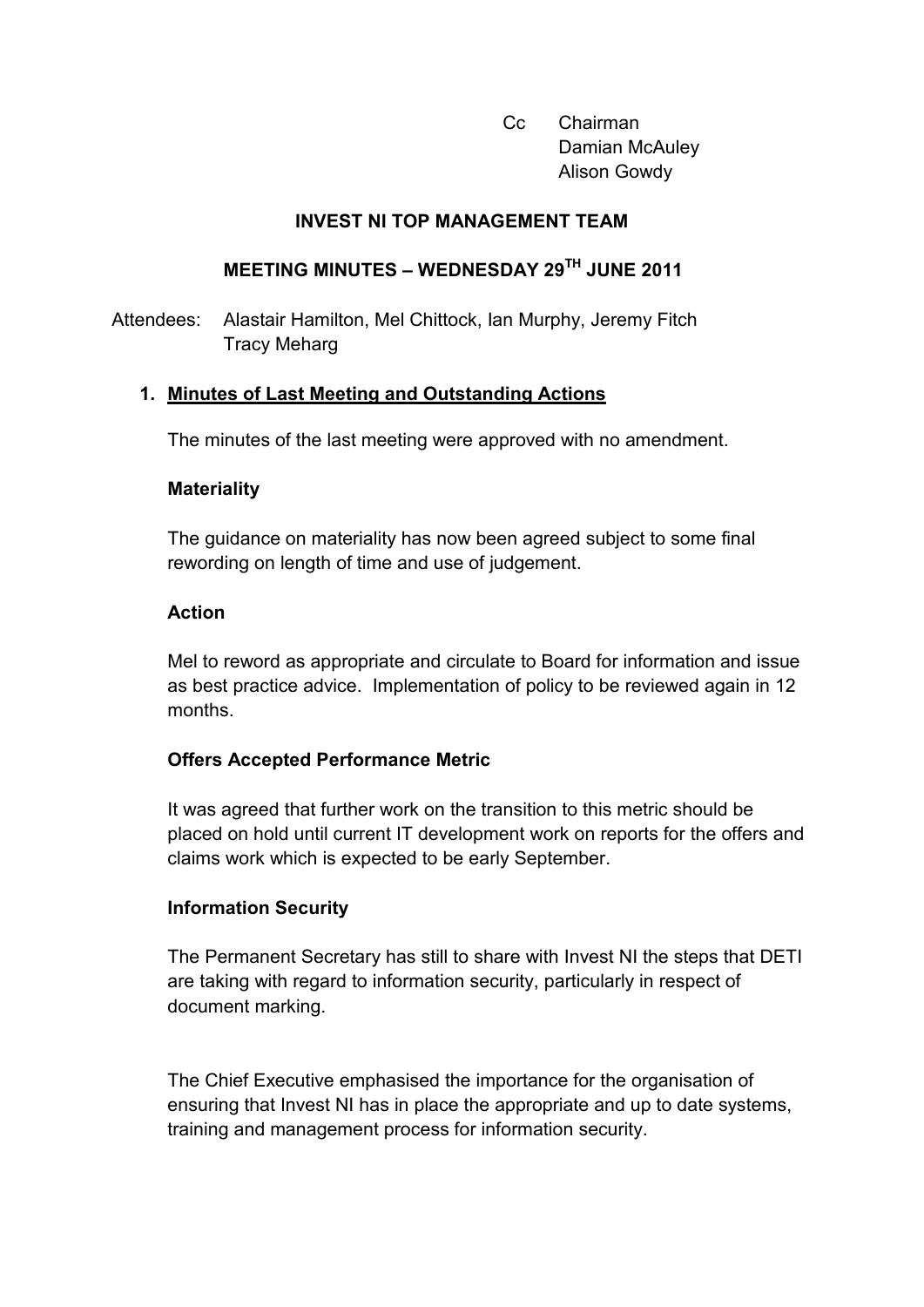# **Action**

MC to obtain update from the Permanent Secretary and review current staff training, recommending any areas for improvement. Systems and management process also to be reviewed to ensure that they are fully up to date with all necessary information security requirements.

# **Corporate Balanced Scorecard**

Alison has almost completed the population of the various targets within each segment along with the appropriate measure definitions. This will then be passed to SMP w/c 4<sup>th</sup> July to allow the drafting of the 2010-11 Operating Plan to begin.

# **IT Systems Maintenance Contract**

An options paper has been prepared and will now be submitted to the Chief Executive for consideration

# **2. Budget Follow-Up**

Brian Dolaghan joined the meeting and provided an overview of the current budget position in respect of existing commitments, work in progress and new business. MDs were asked to consider areas of potential new business that are most likely to be written in 2011-2012 and feed this back to Brian.

# **Action**

Mel to explore feasibility of priming West Belfast industrial site.

# **3. Sustainable Competitiveness Programme: LED Measure – Transfer of Management to Invest NI.**

Bill Scott joined the meeting and provided a summary of the arrangements for the transfer of the Programme to Invest NI. TMT were content to accept the recommendations as outlined in the paper.

# **4. Date of next meeting**

27<sup>th</sup> July, 9am (monthly management meeting), 3<sup>rd</sup> August 9am (operational meeting).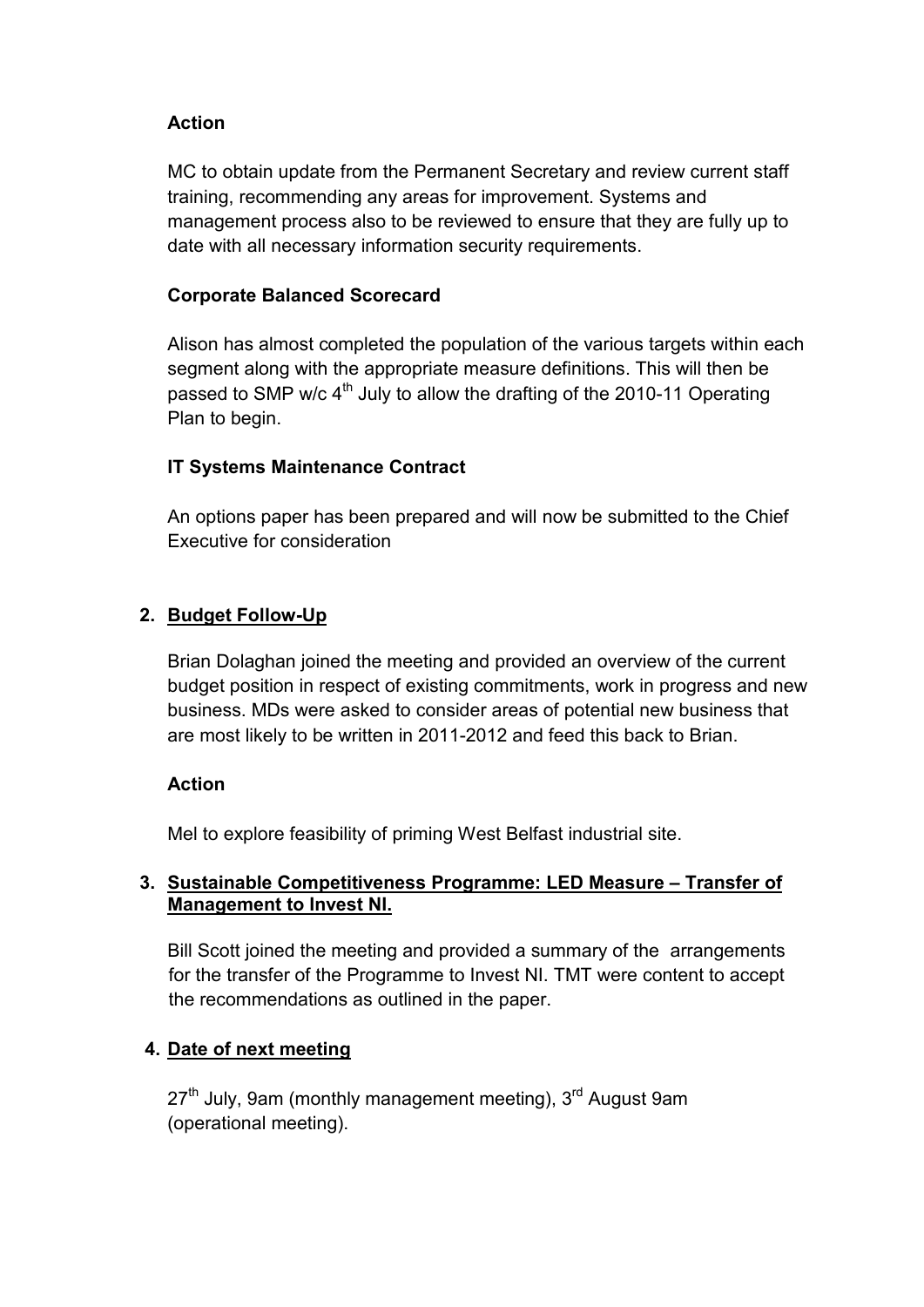Cc Chairman Damian McAuley Alison Gowdy

#### **INVEST NI TOP MANAGEMENT TEAM**

# **MINUTES OF MONTHLY MANAGEMENT MEETING – WEDNESDAY 27TH JULY 2011**

Attendees: Alastair Hamilton, Jeremy Fitch, Ian Murphy Tracy Meharg.

Apologies: Mel Chittock

# **1. Minutes and Outstanding Actions**

The minutes of the meeting of  $8<sup>th</sup>$  June 2011 were reviewed and approved.

# **TMT Roundtable Sessions**

#### **Action**

Include the actions arising from these sessions on the next TMT agenda.

# **Action**

Ian Boylan to assess impact of increasing the 100 mb Outlook mailbox restriction and liaise with Nigel Sands and Damian McAuley on any policy issues.

#### **Invest NI Website**

# **Action**

TM to double check that the functionality which was removed when the new website was launched has been reinstated.

# **2. Evaluation of Property Interventions**

Steve Chambers joined the meeting.

• Steve Chambers noted that this paper was for TMT information only. SC highlighted the positive outcome of the evaluation and discussed the lessons learned in going forward.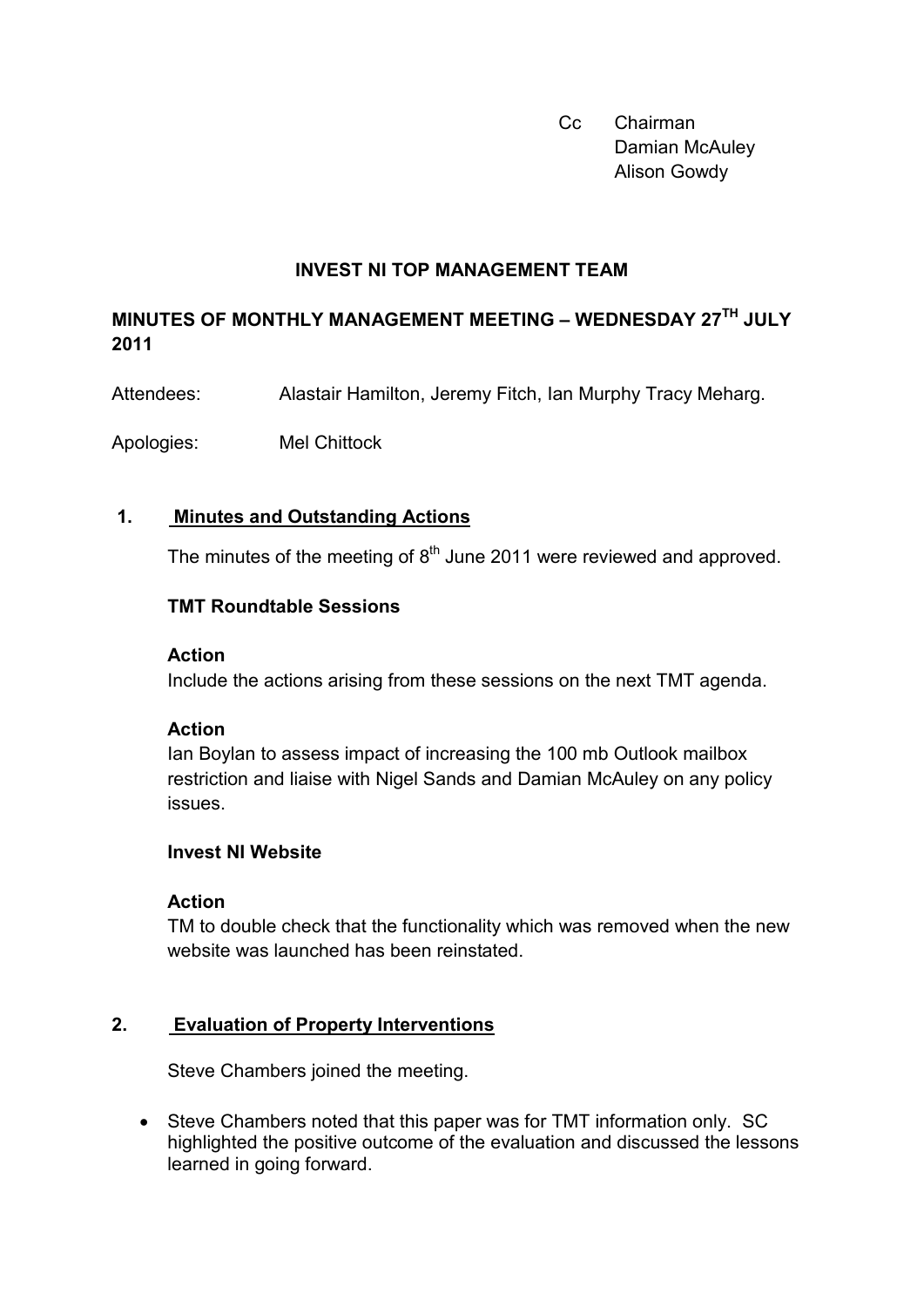It was also pointed out that Invest NI's property team has already launched a scheme around opportunity sites.

# **3. 2011 – 2012 Draft Operating Plan**

Damian McAuley joined the meeting.

• The draft plan was discussed at length and a number of recommendations were made.

#### **Action**

Damian McAuley to incorporate the recommendations and return to TMT in the near future.

# **4. Corporate Scorecard**

Alison Gowdy joined the meeting.

Alison Gowdy introduced and explained the detail of the revised Corporate Scorecard to TMT.

It was agreed that the 21,000 jobs target would be included; pointing out that this would be updated quarterly.

#### **Action**

It was agreed that a second RAG column for a projected annual outturn should be included for the Performance Quadrant (which will align with RAG reports to DETI/PSA etc).

# **5. Call Centre Major Project Sign On**

Bill Montgomery and Tracey Walsh joined the meeting.

TW gave an overview of the project to TMT seeking their approval in going forward.

TMT agreed to provisionally "sign-on" this project however TM would like to be briefed in more detail. In the meantime it was agreed the project should progress to appraisal.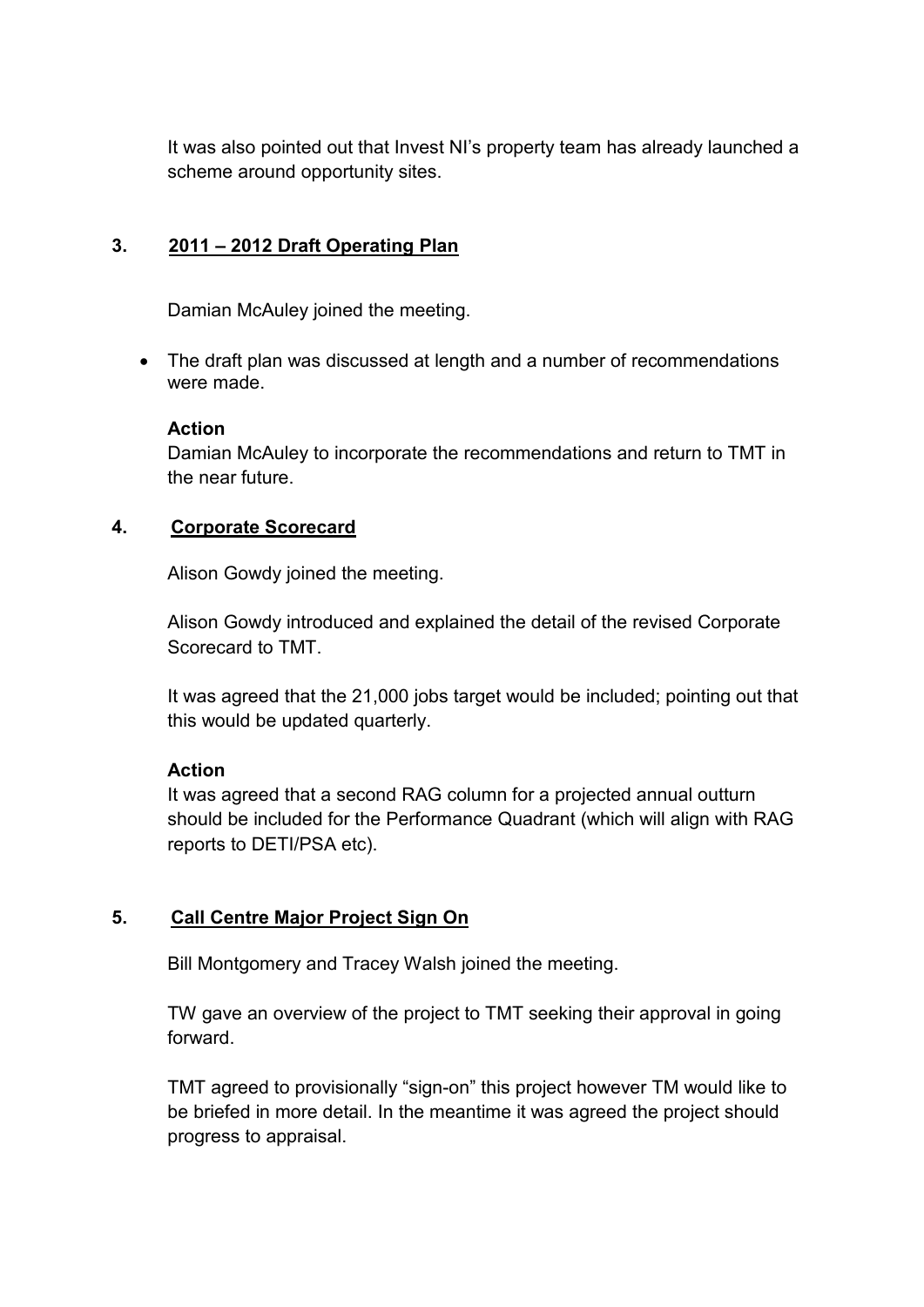# **6. FDI Project Major Project Sign On**

Eamon Mulvenna joined the meeting.

EM introduced the project to TMT, seeking their approval for "sign-on".

EM emphasised that the project would go forward using Assured Skills.

TMT agreed to "sign-on" this project.

# **7. Updates from MD Groups**

MD's provided brief updates on the key performance highlights/lowlights of their divisions in the last month and the current position for July. In Mel's absence, Alastair provided an update for Corporate Services group.

TM provided an update on Innovation Vouchers.

# **Action**

Tracy to draft a note to AH in relation to the Pooled Innovation Voucher Initiative.

# **8. AOB**

# **IT Procurement**

#### **Action**

It was agreed that a resource was required in driving this forward.

# **Skills Issue**

# **Action**

It was agreed that a resource was required to take the lead on this, perhaps for a 2/3 month period, working with DEL. JF to review the resources within his team and return to TMT with some suggestions.

# **Date of next meeting**

Wednesday 3<sup>rd</sup> August at 9am.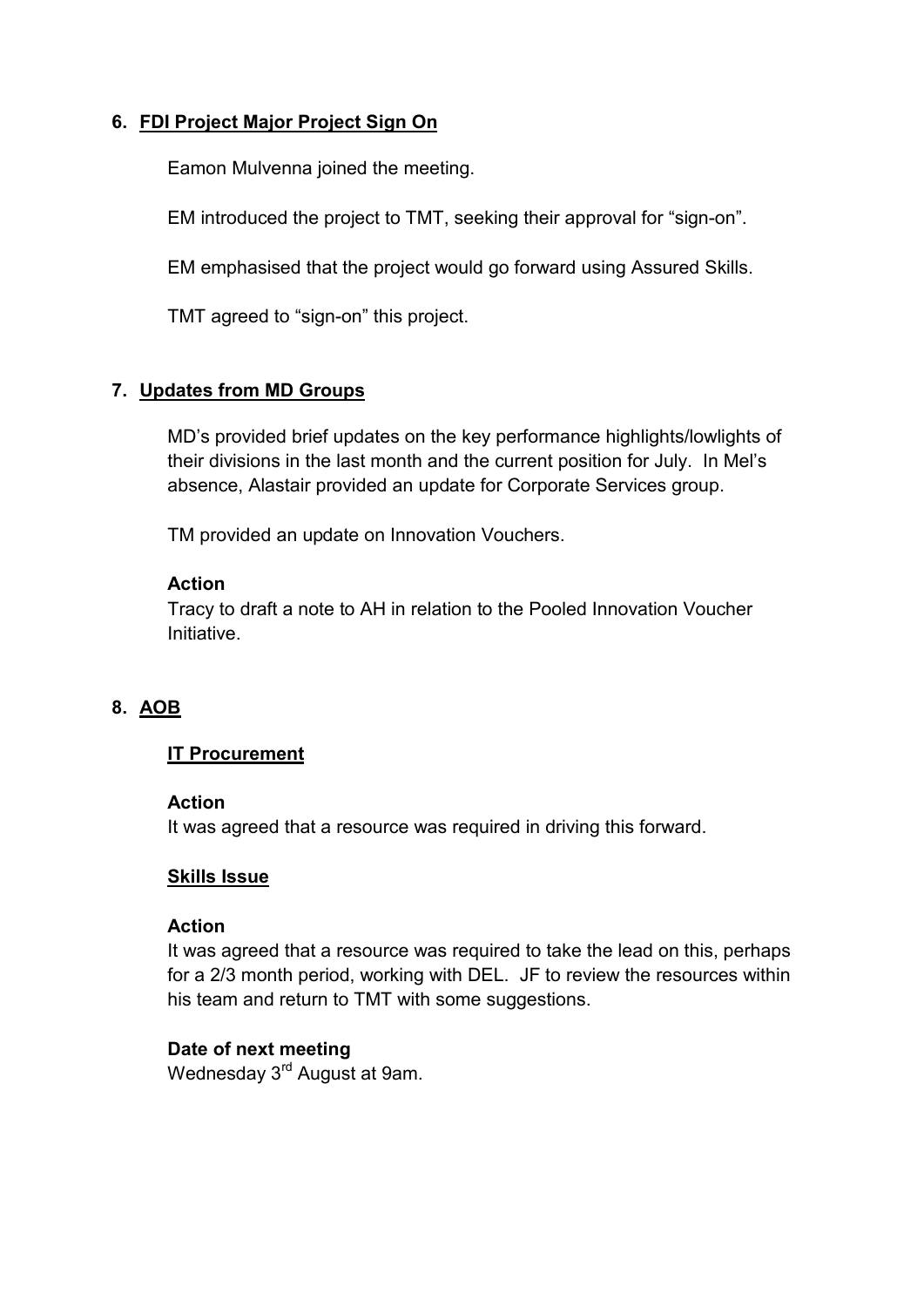Damian McAuley

Alison Gowdy

# **INVEST NI TOP MANAGEMENT TEAM**

# **MEETING MINUTES – WEDNESDAY 10th August 2011**

Attendees: Tracy Meharg (Acting CEO), Mel Chittock, Ian Murphy, Jeremy Fitch

Apologies: Alastair Hamilton

# **1. Minutes of Last Meeting and Outstanding Actions**

The minutes of the meeting of  $3<sup>rd</sup>$  August 2011 were approved with no amendment.

# **2. Skills Economic Appraisal Framework**

Richard Johnston and Caroline Walsh joined the meeting and provided an overview of the proposed new Skills Economic Appraisal Framework (EAF). TMT was content to approve the new framework noting the significant benefit it offered in providing clarity for management decisions to be taken. TMT made two suggestions that should be included in taking the Framework forward. The first was the inclusion of a review date and the second was to use the information provided by the framework as a management reporting tool within the replacement programme for BiTP.

# **Action:**

RJ/CW to include a review date for the skills EAF three years after implementation (circa October 2014) ensure that the BiTP Programme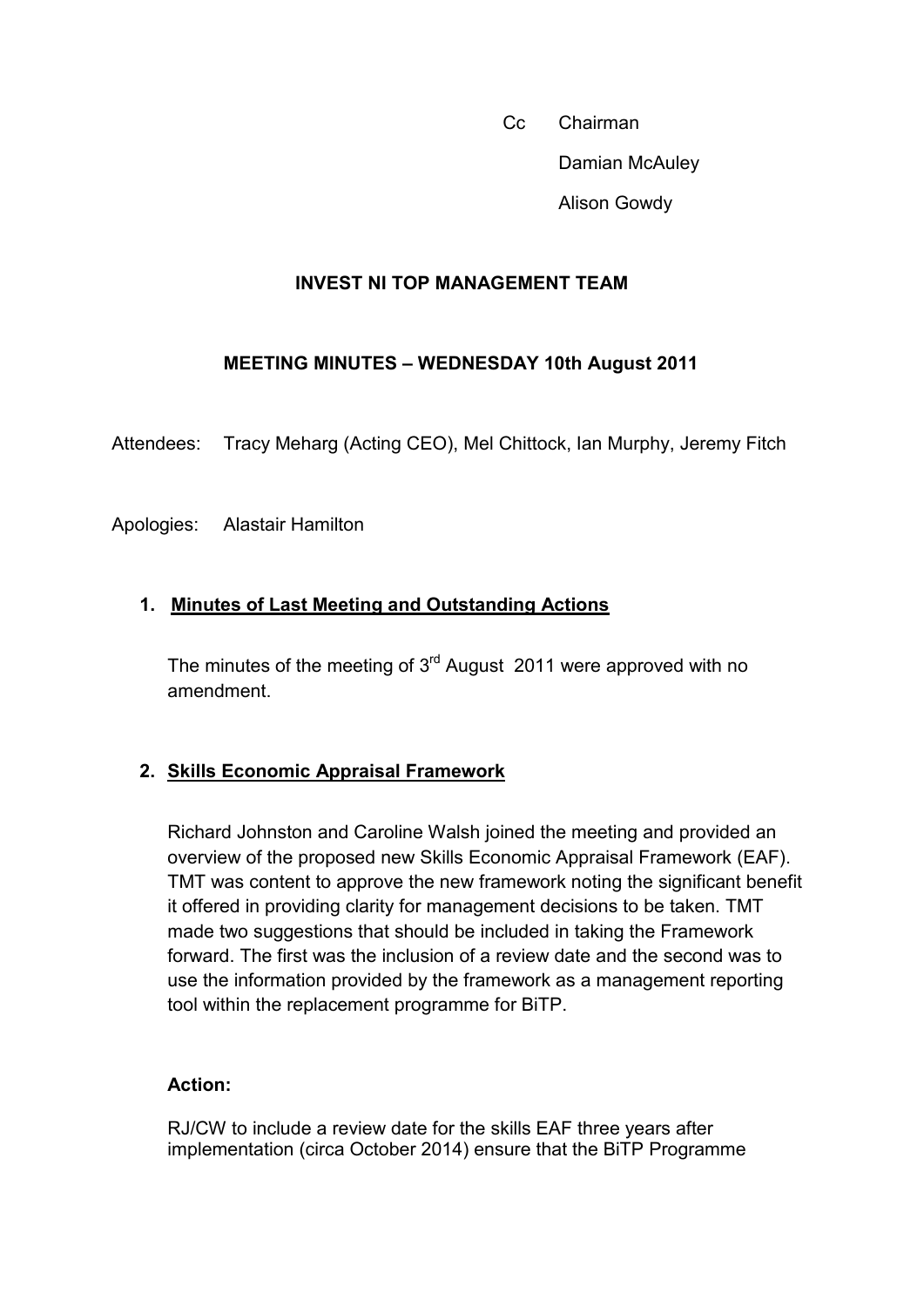Manager aggregates results from the skills EAF, reporting annually to the BIS Director and TMT.

# **3. Responding to the further downturn in the economy**

Grainne McCurry and Donal Durkan joined the meeting. TMT discussed a number of potential initiatives to further assist companies cope with the economic downturn. It was specifically noted that there were challenges facing Invest NI in terms of the mechanisms currently available to support those projects which purely safeguarded existing jobs and this was an area which may need to be addressed as companies begin to feel the impact of the renewed downturn.

# **Action**

JF/IM to determine current demand for safeguarding projects across their groups and prepare a short summary overview of the current position.

TMT to consider any further gaps in Invest NI support and any new instruments for job creation/safeguarding.

MC to appoint a policy lead within SMP to ensure that any proposals put forward are within existing policy instruments/identify what new policy instruments would be required.

# **4. Renewables Project**

TM provided a brief update on a proposed renewable project to be located within Belfast and updated TMT on the current status of the proposed development. TMT agreed to consider who would be best placed within Invest NI to lead on taking such a project forward.

# **Date of next Meeting**

Wednesday 17<sup>th</sup> August 2011 at 3pm (Short update meeting).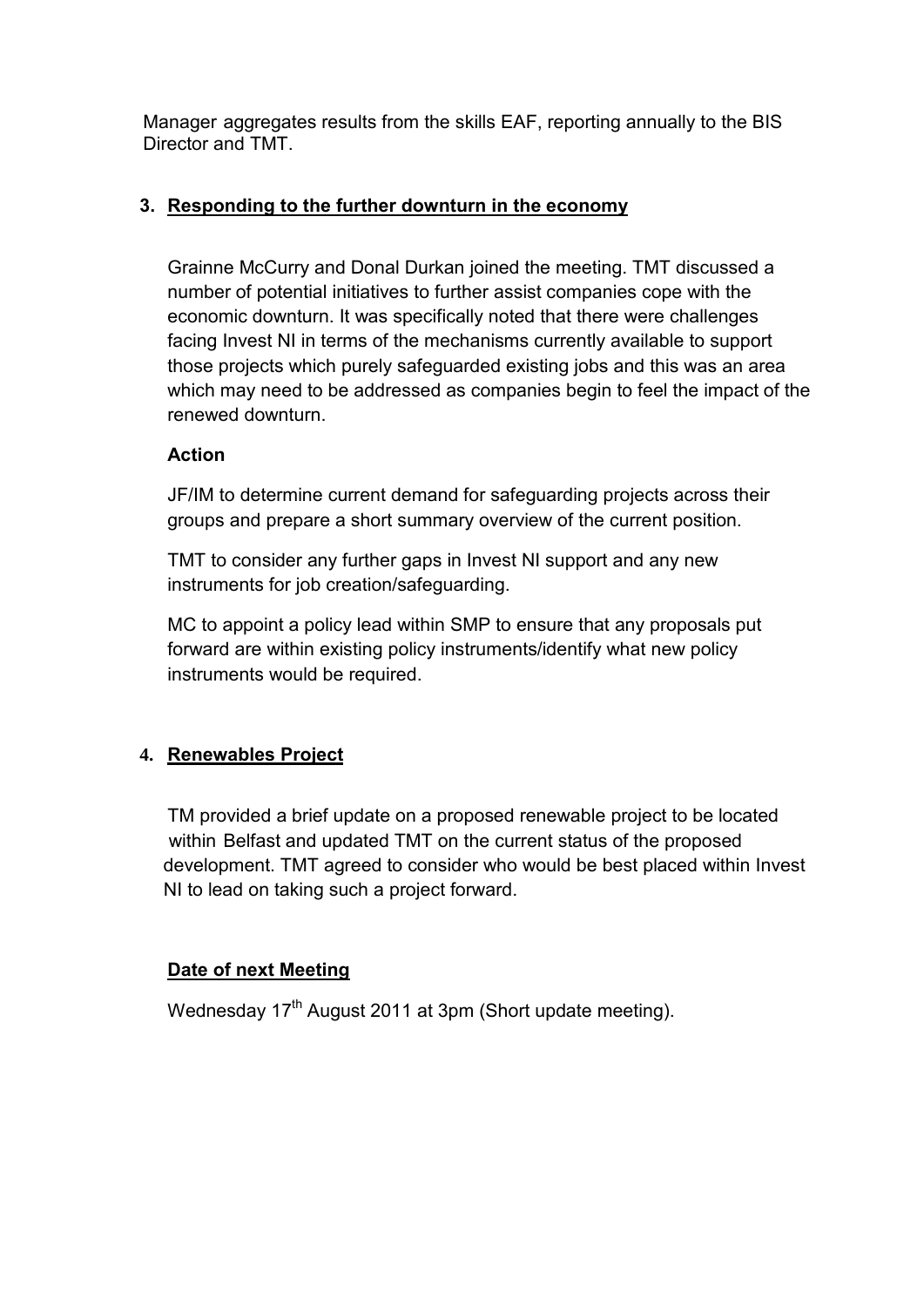# **TMT Catch Up Meeting – Wednesday 17th August**

# **3pm CEO's Office**

# **Present: Tracy Meharg (Acting CEO), Mel Chittock, Jeremy Fitch**

# **1. Economic Downturn Potential Safeguarding Measures**

Patricia Smyth joined the meeting and TMT reviewed the range of potential options available for supporting projects which seek to safeguard jobs. It was agreed that further evidence of demand amongst the existing client base would be needed before approaching the Department with a range of potential options.

# **Action**

- **GC** to liaise with CIT to determine if report can be run in CCMS showing those companies with employment offers which currently have no new jobs recorded as in place or which are behind in meeting job targets.
- **JF** to consider possibility expanding remit of current SFA regulations etc.
- Buying Time/Restructuring **WMcC** to provide clarification on the timing issue within the notification process - i.e. is it before or after support has been provided to individual; larger projects.
- **JF** To ask operational directors for their view on current levels of demand for safeguarding projects amongst the client base.
- **MC** to speak with Damian to determine SMP lead in drafting final submission to DETI.

# **2. BITP Update**

Brian Dolaghan joined the meeting and presented an update on the current status of BITP claims.

# **Action**

• Look again at internal claims process to see if any further efficiencies can be identified. **TM** to discuss with **John McLune**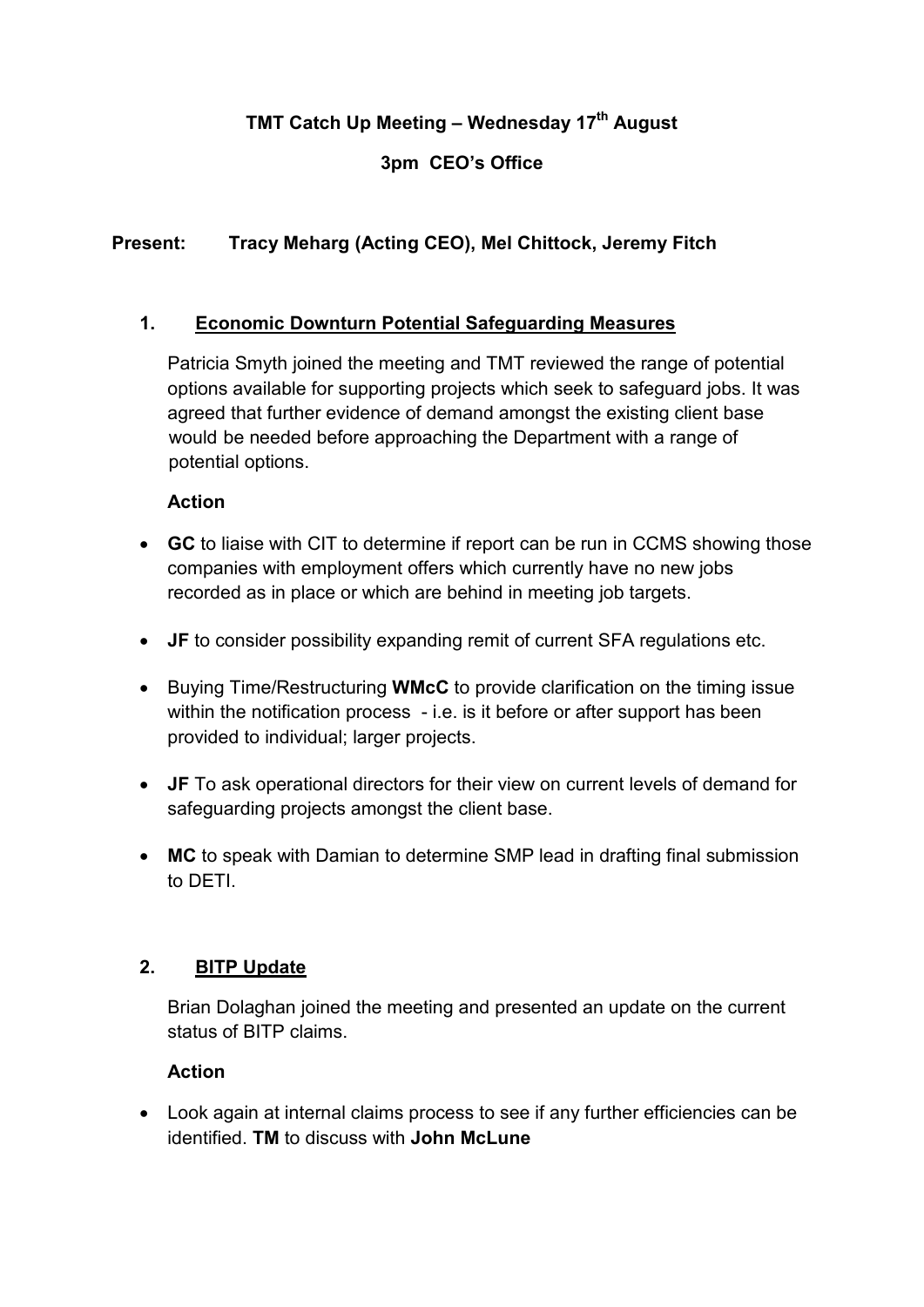- **Brian/Niall** to undertake analysis of smaller cases to determine the basis on which initial hourly rates were struck.
- MC/TM/BD/NC to hold separate progress meeting w/c 22 August.

# **3. Major Project Sign-On: CCMS Reference: 1372**

Given the need to act quickly in this case, TMT were conscious that the normal parameters for a major project sign-on were not available and, assuming that there were no material changes in the information previously presented, TMT were content to approve the sign-on without the need for a further detailed review.

# **4. O&L Update on agenda items**

TMT reviewed and approved the agenda for the next Oversight and Liaison meeting to be held on 1<sup>st</sup> September.

# **5. Update on Renewables Project and Titanic Studios**

Short updates on each project were provided with no action required by TMT at this stage.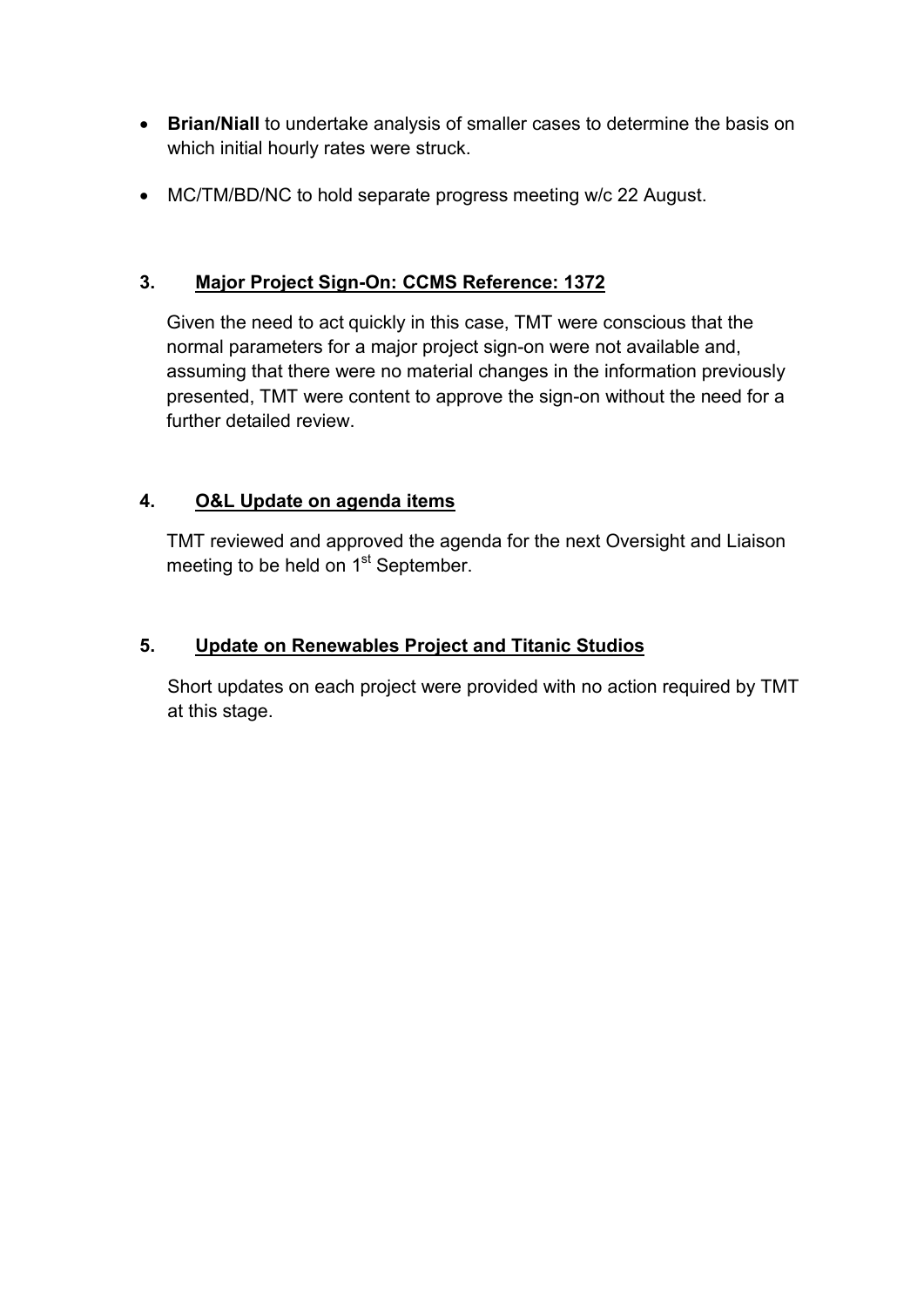Damian McAuley

Alison Gowdy

# **INVEST NI TOP MANAGEMENT TEAM**

# **MEETING MINUTES – WEDNESDAY 31st August 2011**

Attendees: Alastair Hamilton ,Tracy Meharg (Acting CEO), Mel Chittock, Ian Murphy, Jeremy Fitch

# **1. Minutes of Last Meeting and Outstanding Actions**

The minutes of the meetings of  $10<sup>th</sup>$  and  $17<sup>th</sup>$  August were approved with no amendment. In terms of outstanding issues, the following was agreed;

# **Information Security**

MC to examine the issue of document marking to determine if there is an appropriate standard which Invest NI can adopt in relation to key categorisations such as commercially sensitive, personal protect, personnel in confidence etc.

#### **Contact Numbers in Outlook**

TM to clarify with Ian Boylan what is required within the key fields of work, home and mobile telephone numbers in Outlook.

#### **Mailbox Size Limits**

MC to check with DMcA that this is being actioned and a note to all staff to be drafted and sent to Anne-Marie for issue via Internal Communications.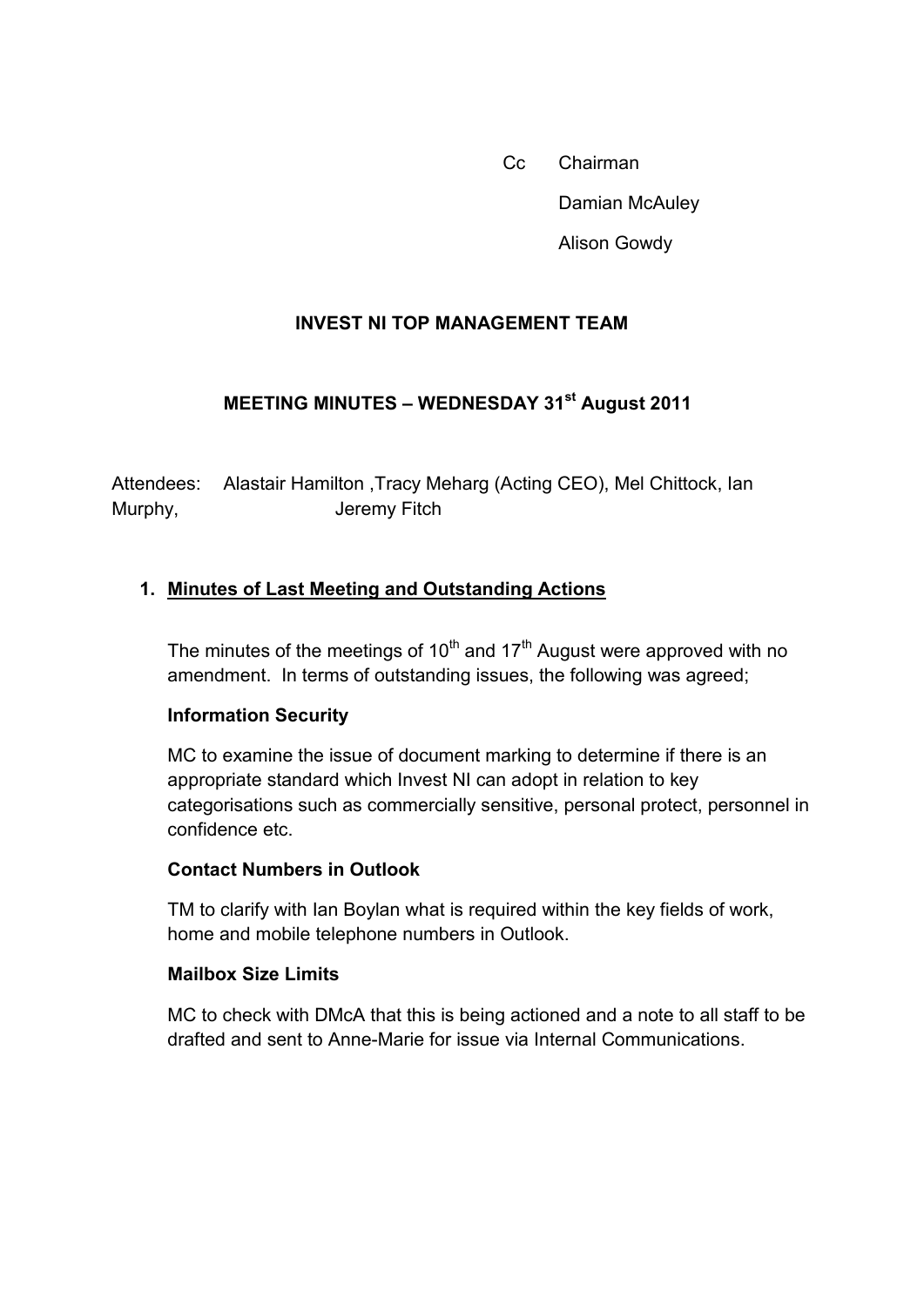# **2. Venture Capital Report by David Kirk**

TMT considered the report issued by David Kirk on venture capital in Northern Ireland and were agreed that certain recommendations contained within merited further exploration. Tim Brundle is due to travel to the U.S. shortly and while there will carry out some research on Y incubators.

# **Action**

CFAAD to report back on Tim Brundle's recommendations and impact on DK's report.

# **3. Responding to the further downturn in the economy**

Patricia Smyth joined the meeting and ran through an update of the findings on the current support mechanisms and options available with the potential to assist safeguarding projects. It was agreed that a paper should now be prepared for the Department's consideration outlining the key options and recommendations.

# **Action**

DMcA to work in conjunction with PS to prepare draft paper. Key issues to be addressed should include:

- evidence of need from across the regional office network.
- feedback from contact with insolvency partners
- productivity vs employment arguments put forward by R. Johnston
- an outline of the various options and Invest NI recommendations

# **4. Revised Risk Register**

MC outlined the ost recent additions to the Corporate Risk Register which now includes NI-CO and STES. TMT were content with the new framework and agreed that they now needed to decide on the definitive list of risks to be included on the register.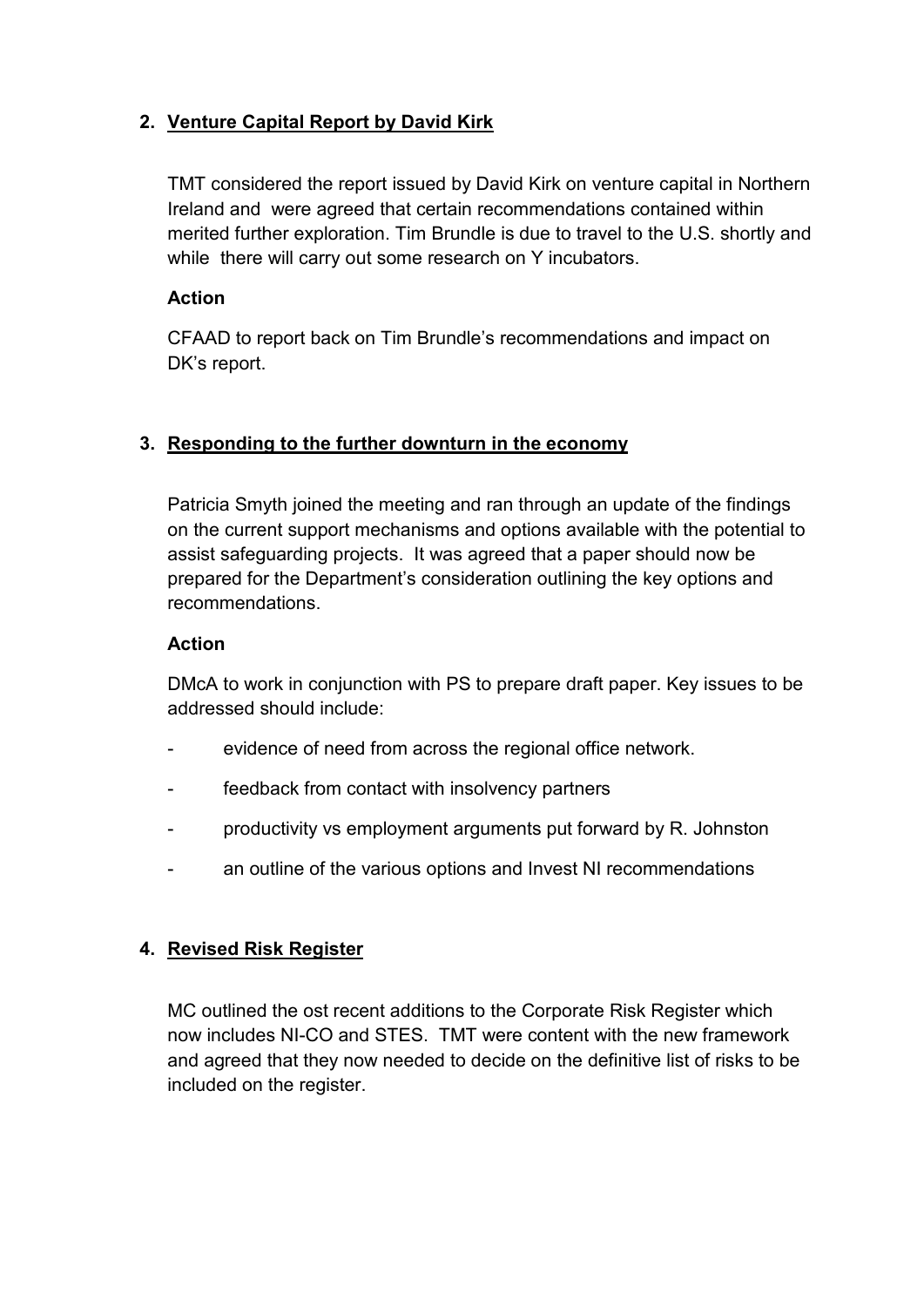In respect of the NI-CO risk it was suggested that this be amended to place more emphasis on the risk of a failure of governance as a result of the misalignment of the reporting structure for NI-CO's CEO. When the register is brought forward for the end of the next quarter, TMT will then determine the definitive risks which should be included for going forward.

# **5. Intensive Monitoring Report**

Annesley Harrison joined the meeting and presented the Intensive Monitoring Report for the quarter ending June 2011.TMT suggested that, going forward, the incorporation of trend analysis would be beneficial and were agreed that the report would be very valuable to SMT and that it should therefore now be incorporated into the Monthly Management Report.

# **Action**

GC to ensure that IM is now included in the Monthly Management reporting pack.

# **6. Sickness Absence Management**

Carolyn McKenna joined the meeting and provided an update on Invest NI's approach to managing long term absence. TMT were content that the process is being adequately managed and asked that an update on sickness absence is added to the next SMT agenda.

# **7. Investors in People Update**

Paddy Robb joined the meeting and provided an overview of the findings of the last IIP assessment and an outline of the timetable for the next assessment which will take place in September. TMT suggested that it would be useful to see a detailed action plan for increasing the organisation's status from bronze to silver following the next assessment.

# **Action**

PR to present action plan, timetable and targets for moving organisation to next award level following the outcome of the September 2011 IIP assessment.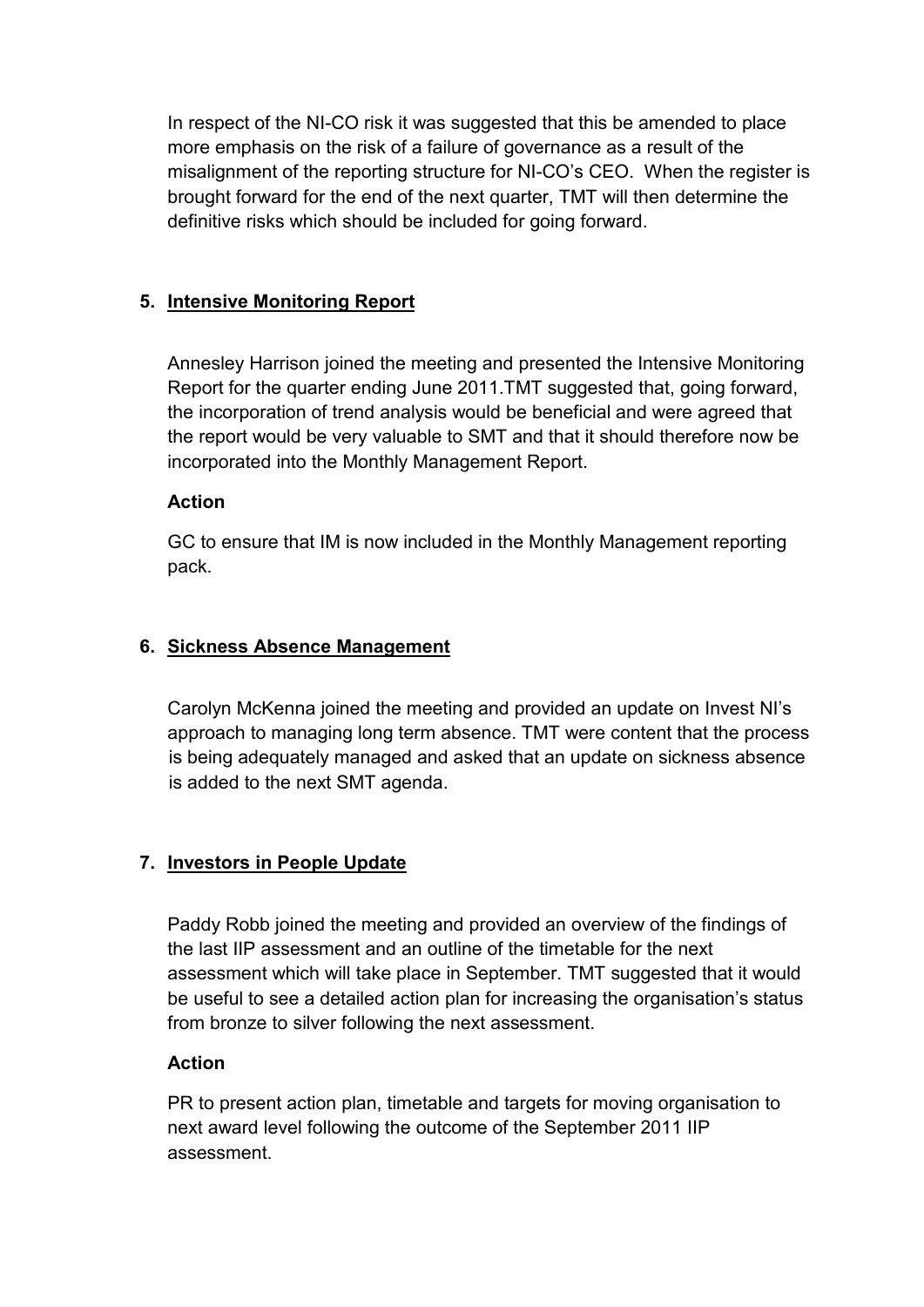# **8. Major Project Sign-On CCMS Reference: 12037**

William McGuinness, Richard Johnston and Noel Brown joined the meeting to present a detailed outline of a proposed R&D project with a total investment value in the region of \$£9 million. TMT were content to offer approval to proceed.

# **9. Date of Next Meeting**

7<sup>th</sup> September 2011 at 2pm.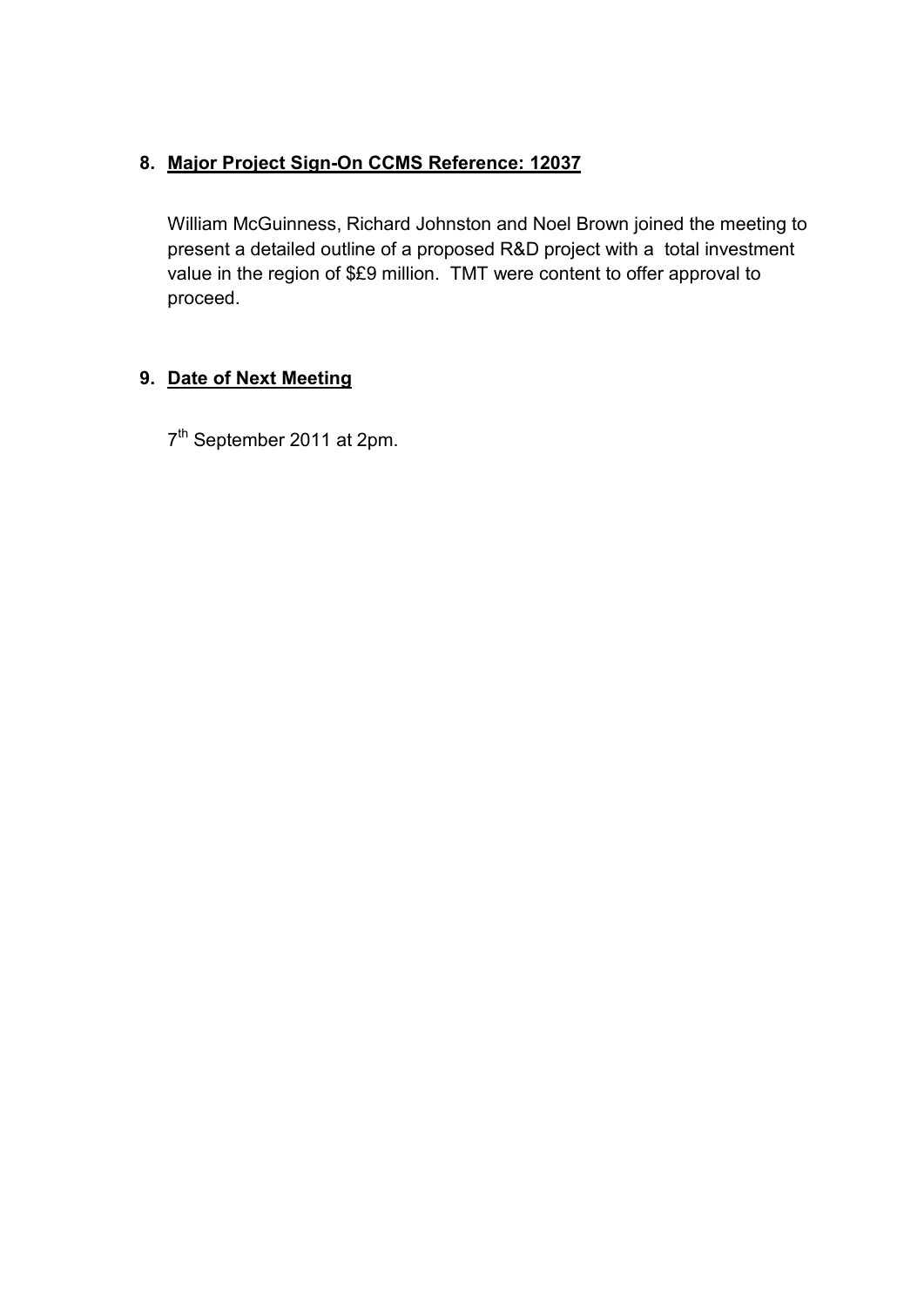Damian McAuley

Alison Gowdy

#### **INVEST NI TOP MANAGEMENT TEAM**

# **MEETING MINUTES – WEDNESDAY 7th September 2011**

Attendees: Alastair Hamilton, Tracy Meharg (Acting CEO), Mel Chittock, Ian Murphy, Jeremy Fitch

# **1. Minutes of Last Meeting and Outstanding Actions**

The minutes of the meeting of 31<sup>st</sup> August were approved with no amendment. In terms of outstanding issues, the following actions were agreed;

# **Information Security**

MC to draft formal note to DETI seeking advice and key lessons learned from previous information security breaches.

# **Contact Numbers in Outlook**

TM confirmed that a potential solution is now being trialled in the ICT team.

#### **Mailbox Size Limits**

Increased mailbox size limits will be actioned and communicated to all staff once the proposals have been signed off by the Knowledge Management board.

# **2. Evaluation of the Suite of Trade Interventions**

Vicky Kell, Maurice Patterson and Damian McAuley joined the meeting and presented an overview of the findings of the evaluation which covered the period 2006 - 2010.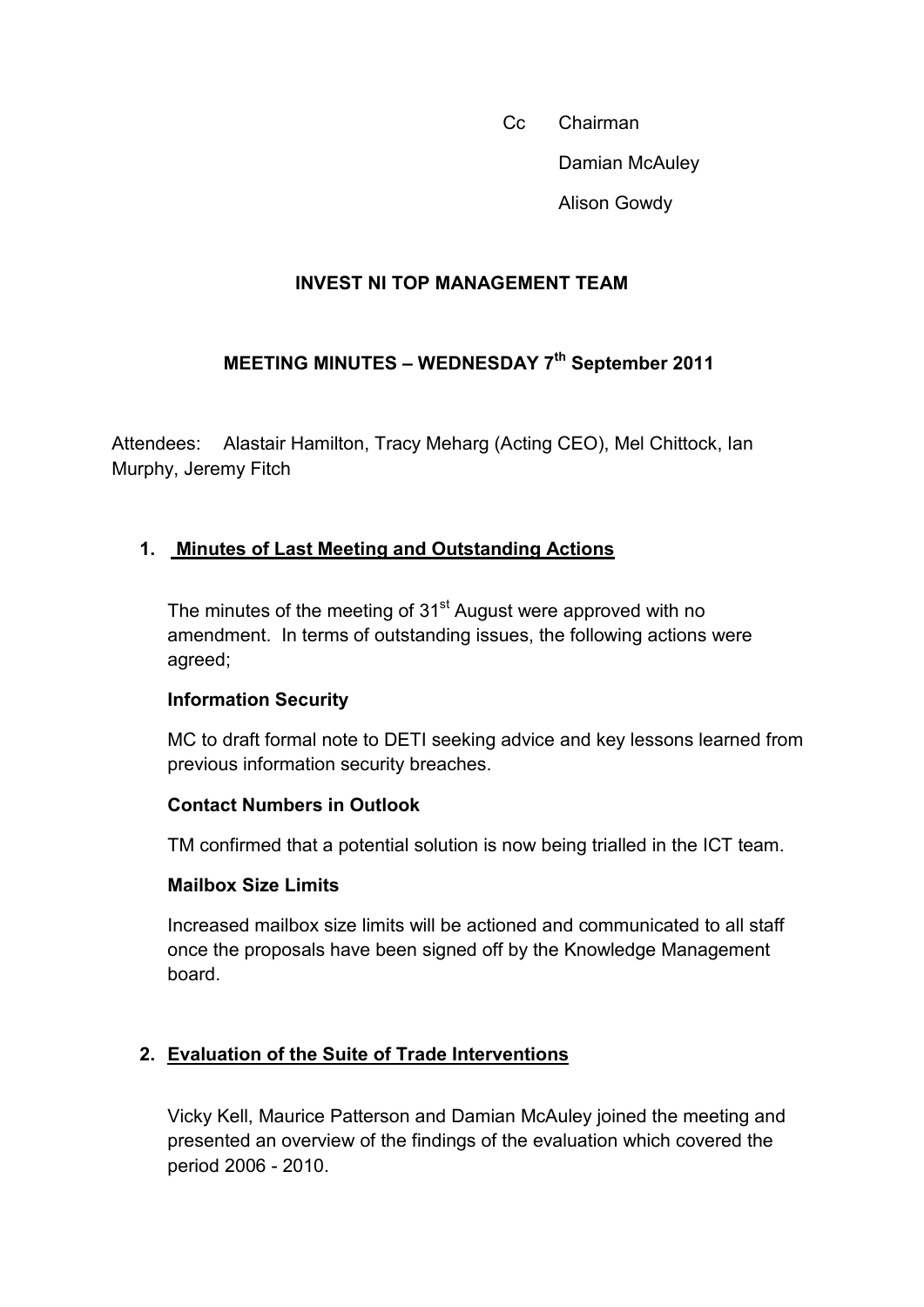TMT acknowledged that a number of positive recommendations had been made within the evaluation. On the recommendation that a full economic appraisal should be carried out, TMT felt that this was not necessary as the evaluation had already provided enough information to address all the key issues within a comprehensive action plan.

# **Action**

DMcA and RJ to prepare a response to the evaluation authors outlining the rationale for not proceeding with a full economic appraisal at this stage.

# **3. Responding to the further downturn in the economy**

The broad range of proposed actions to address the renewed economic downturn were discussed in full. Alastair emphasised the need to act quickly to ensure that we could meet the needs of companies facing immediate pressures.

It was agreed that TMT should now work to develop a comprehensive action plan which should then be linked to an end to end communications strategy. This should be presented to the Minister for approval. Within the proposed actions already identified, a number would require approval and/or additional policy cover by DETI and these would be raised with the Permanent Secretary on 9<sup>th</sup> September. At this meeting we will also signal our intention to step up our ability to support safeguarding projects.

The key actions agreed at this stage were:

Initial draft paper to be prepared as framework for discussions with Permanent Secretary on 9<sup>th</sup> September. This should cover the Restructuring Fund, Loan Fund, Export Credit Insurance Guarantee, proposed removal of Cost Per Job and the acceleration of specific measures under STES. **Action – GC**

A first draft action plan to be pulled together outlining the proposed action, owner, timeframe etc. **Action – GC**

BITP – short summary paper to be prepared outlining how BITP was used very successfully t support safeguarding type projects during the first economic downturn. **Action – TM.**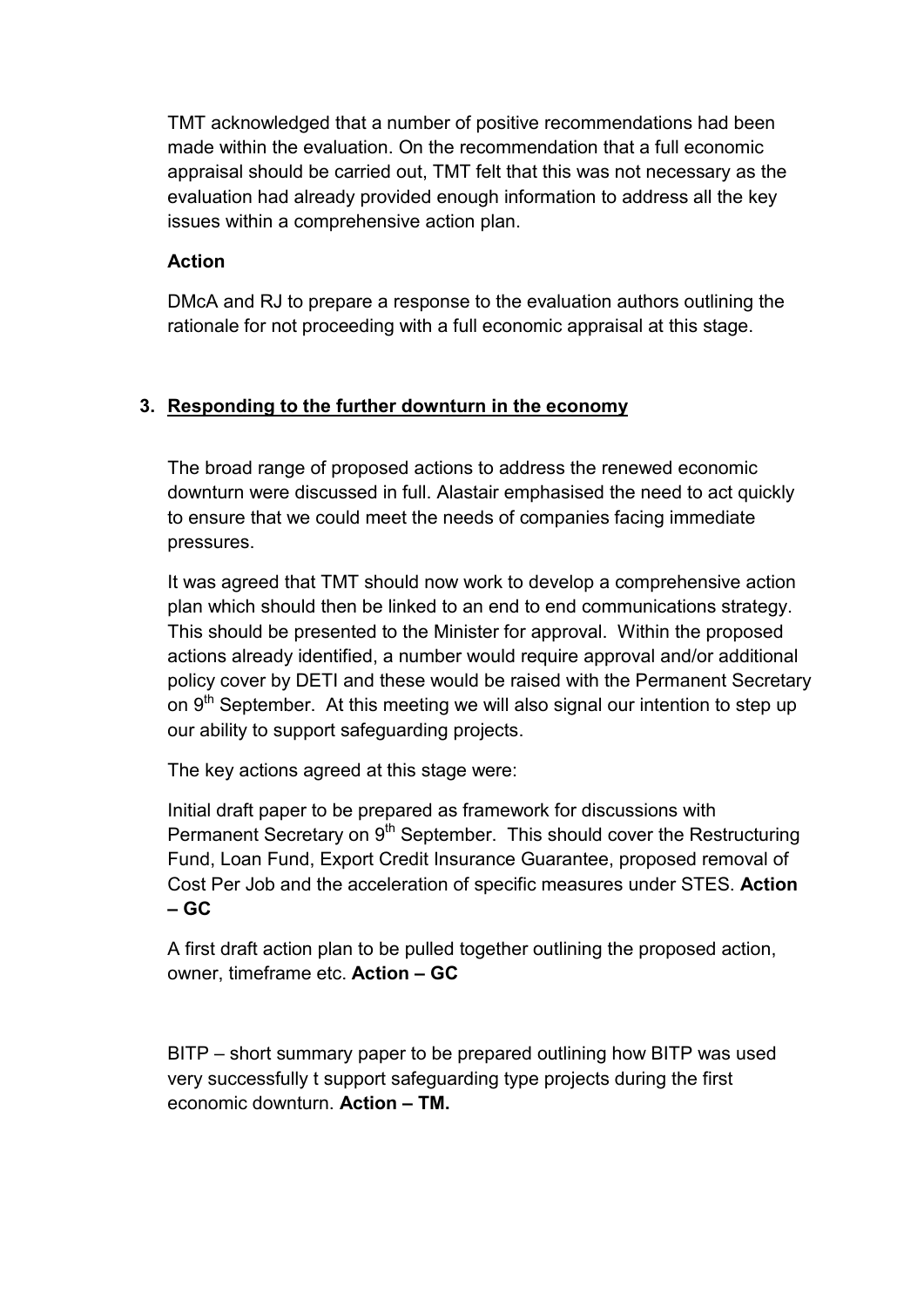Export Credit Guarantee Insurance – **Action IM/JF** to clarify what the key issues are for companies in this respect. **IM** to speak informally to FSB, Local Councils etc.

Flexibility of GAP. **Action TM/DMcA** to prepare summary paper outlining what further areas of support could be funded under GAP within the confines of the existing rules for the Programme.

Restructuring Fund. Action **– DMcA** to clarify rule on the transfer of jobs to a newco i.e. can the jobs that are transferred be considered as new jobs?

Changing the structure of Land Sales. .**Action – MC** to share current paper on this with TMT.

STES: TMT agreed that the following should now be implemented:

- Removal of the 2k, 3k and 4k banding.
- amend the Letter of Offer so that full grant amount for eligible employees is payable from three months of the project start date and quarterly thereafter
- Proceed with a "slimmed down" application and approval process for offers up to £50k ensuring appropriate guidance and controls are in place.
- Consideration to be given to changing the name of the scheme.

#### **Donal to action.**

# **4. Staff Survey**

Paddy Robb joined the meeting and provided a brief overview of the main findings of the 2011 Staff Survey. It was agreed that the report should now be presented to SMT on 15<sup>th</sup> September and communicated to all staff week commencing 19<sup>th</sup> September.

# **5. Date of Next Meeting**

Wednesday 14<sup>th</sup> September 9am, CEO's Office.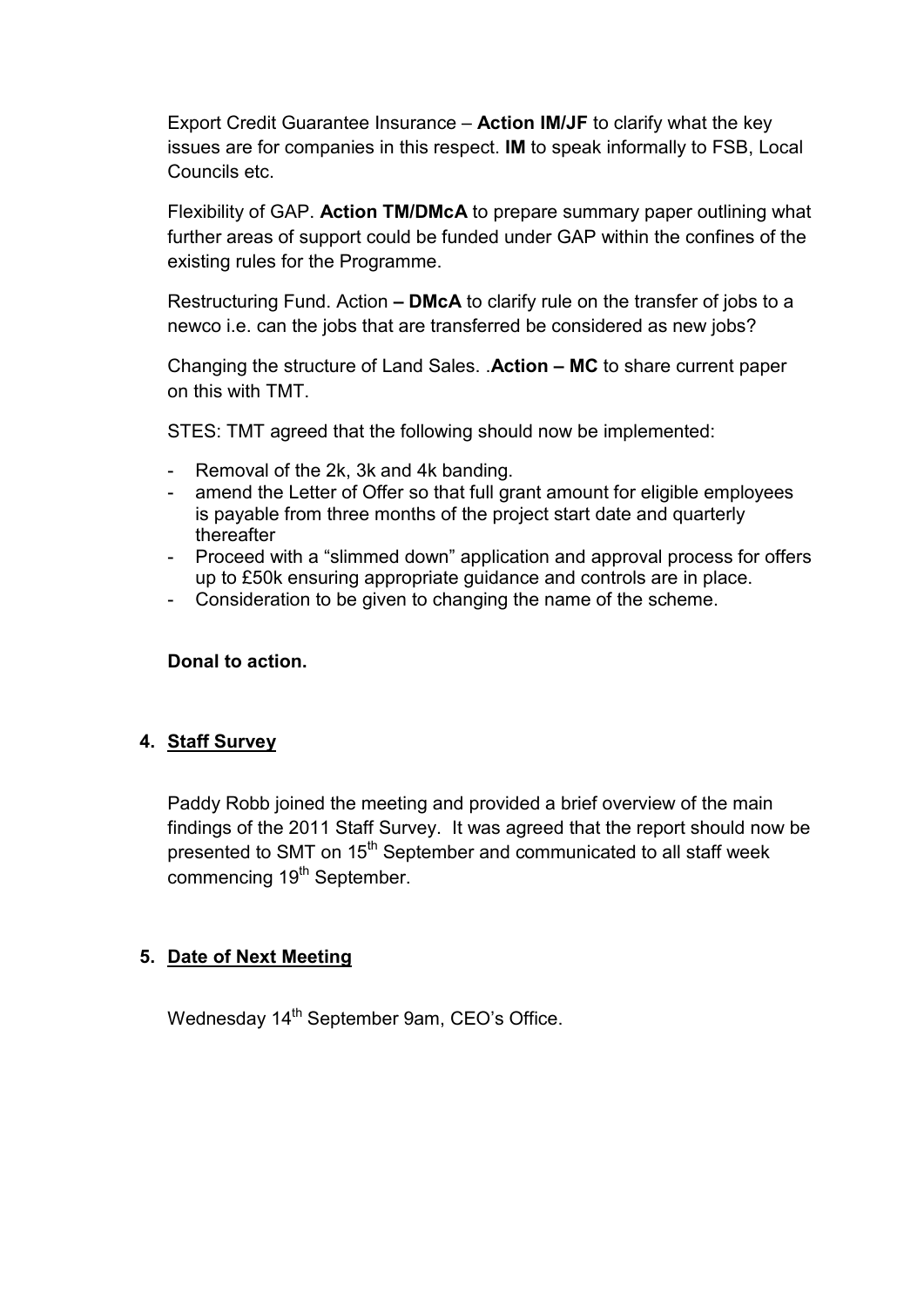Damian McAuley

Alison Gowdy

# **INVEST NI TOP MANAGEMENT TEAM**

# **MEETING MINUTES – THURSDAY 22nd September 2011**

Attendees: Alastair Hamilton, Mel Chittock, Tracy Meharg, Ian Murphy, Jeremy Fitch

# **1. Minutes of Last Meeting and Outstanding Actions**

The minutes of the meeting of  $14<sup>th</sup>$  September were approved with no amendment. In terms of outstanding actions the following was noted: Budget Management – a range of proposals is now being finalised for consideration at the next Finance Control meeting.

# **2. MD Group Updates**

MDs provided an update on current key activity within their groups. It was noted that it was particularly important for overseas sales staff to be fully conversant with the impact of any potential reduction in corporation tax.

# **Action**

JF to draft short briefing note for overseas marketplace staff.

# **3. Monthly Management Report**

The Monthly Management Report for August was reviewed. It was agreed that the RAG status of the Employee Engagement Index should be changed to amber/green (action GC). The significant jump in client satisfaction (from 88% to 94%) was noted and it was agreed that this should be communicated to staff as a positive news story.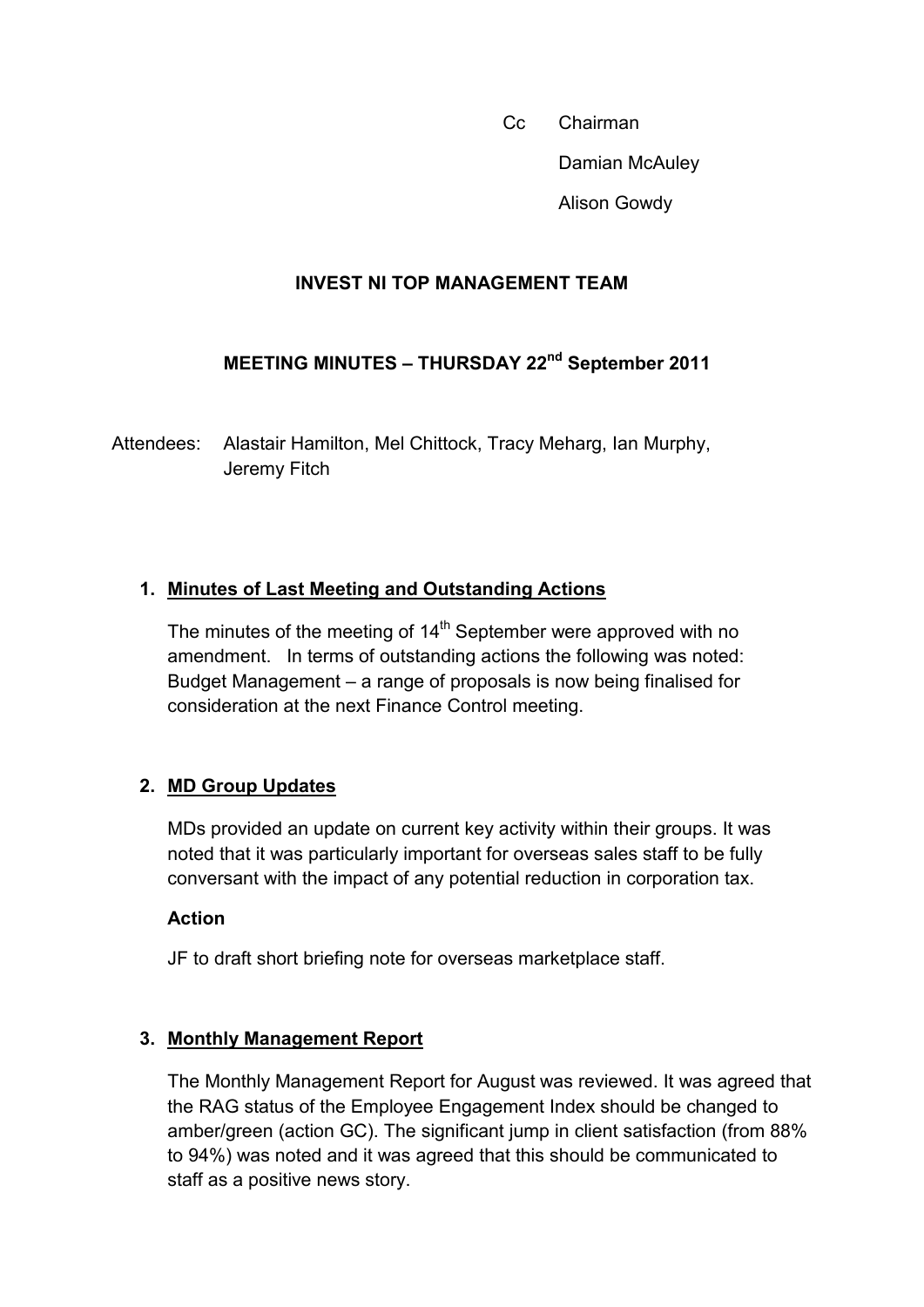# **4. Boosting Business**

Donal Durkan and Peter Harbinson joined the meeting and the range of proposed activity under the Boosting Business initiave were discussed. All key actions and updates are contained on the master template (Version 3 - 23 September).

# **5. Enterprise Northern Ireland/ BSP Contract**

Sharon Polson and Patricia Devine joined the meeting and provided an update on legal advice received from the Departmental Solicitor with regard to the legal challenge issued by Enterprise Northern Ireland.

# **Action**

SP/PD to prepare a list of options for going forward with interim service delivery of the Programme.

# **6. Date of Next Meeting**

Tuesday 27th September am CEOs Office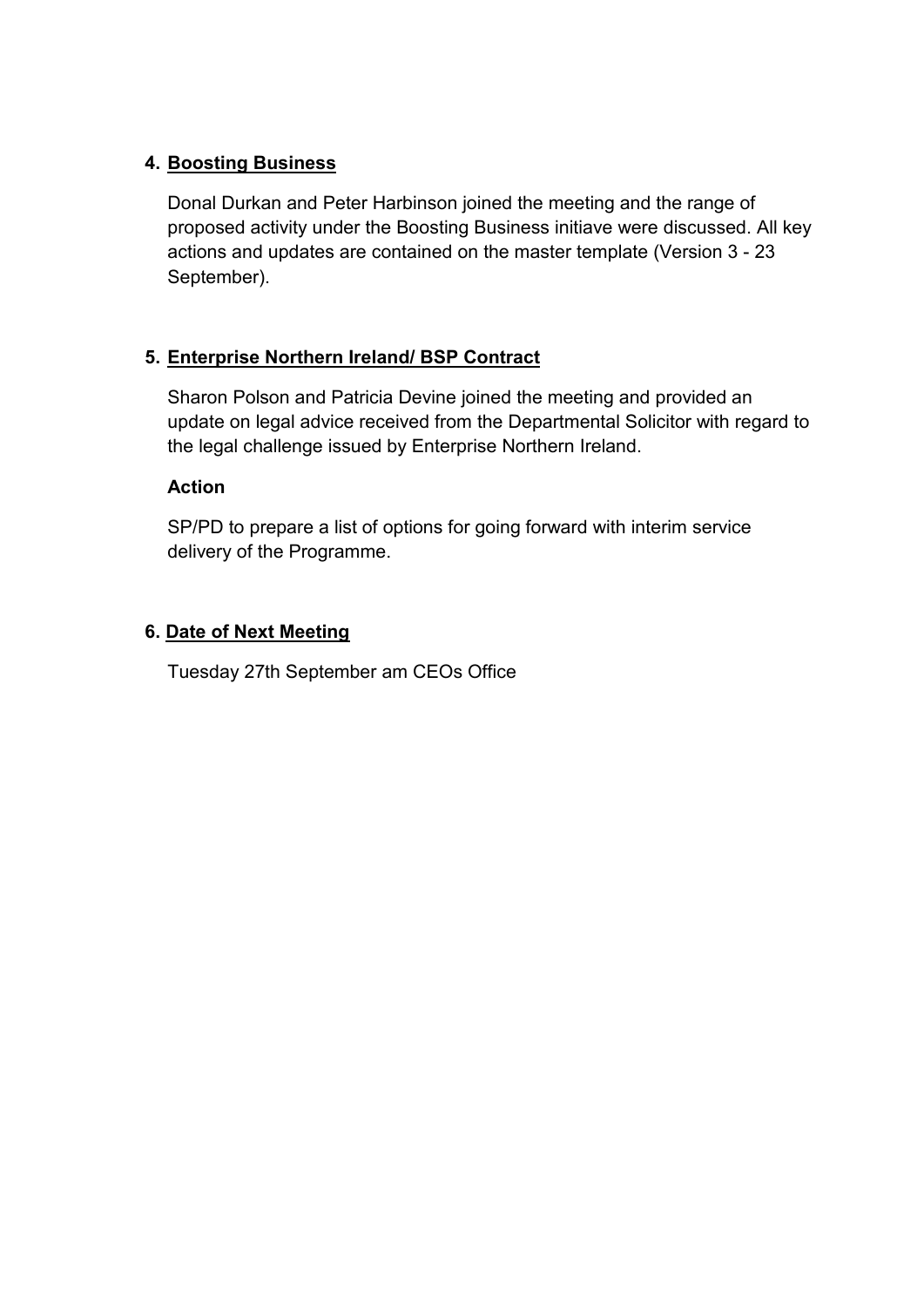Damian McAuley

Alison Gowdy

# **INVEST NI TOP MANAGEMENT TEAM**

# **MEETING MINUTES – TUESDAY 27th SEPTEMBER 2011**

Attendees: Alastair Hamilton, Mel Chittock, Tracy Meharg, Ian Murphy, Jeremy Fitch

# **1. Minutes of Last Meeting and Outstanding Actions**

The minutes of the meeting of 22<sup>nd</sup> September 14<sup>th</sup> September were approved with no amendment.

# **2. Boosting Business**

The communications plan for the Boosting Business initiative was reviewed and it was agreed that promotional literature should include the logo and link for nibusinessinfo.

# **Action**

Formal briefing providing an overview of the initiative is now to be prepared for Minister and ETI Committee. GC.

# **3. NIAO Report on Invest NI Performance**

An initial meeting with NIAO has been scheduled for  $30<sup>th</sup>$  September however TMT felt that this should be postponed to allow Invest NI more time to consider the report in detail. It was agreed that a copy of the full report should be provided to the Board Audit Committee for their consideration. MDs to provide detailed feedback on the report to SMP.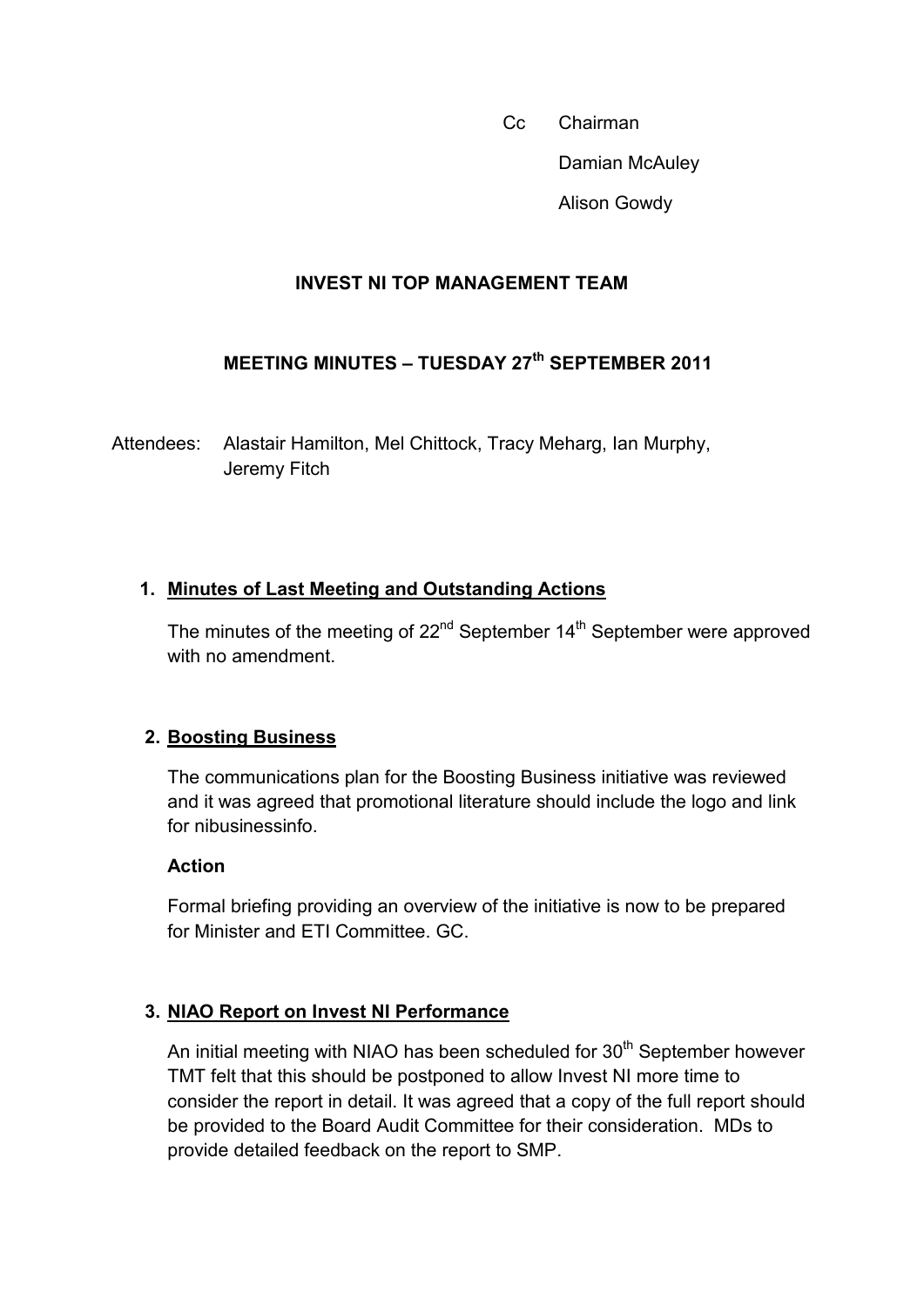# **4. Draft Economic Strategy**

Invest NI will provide initial comment to DETI on the Strategy by 30 September with the Board being given an opportunity to comment at the next stage of the drafting process.

# **5. Enterprise Northern Ireland/ BSP Contract**

TMT discussed the expiry of the existing contract with Enterprise Northern Ireland on 30<sup>th</sup> September and the range of options for the temporary operation of the Programme. It was agreed that a final decision would be taken on 29<sup>th</sup> September following further legal advice.

# **6. Date of Next Meeting**

Wednesday 5th October 9 am CEOs Office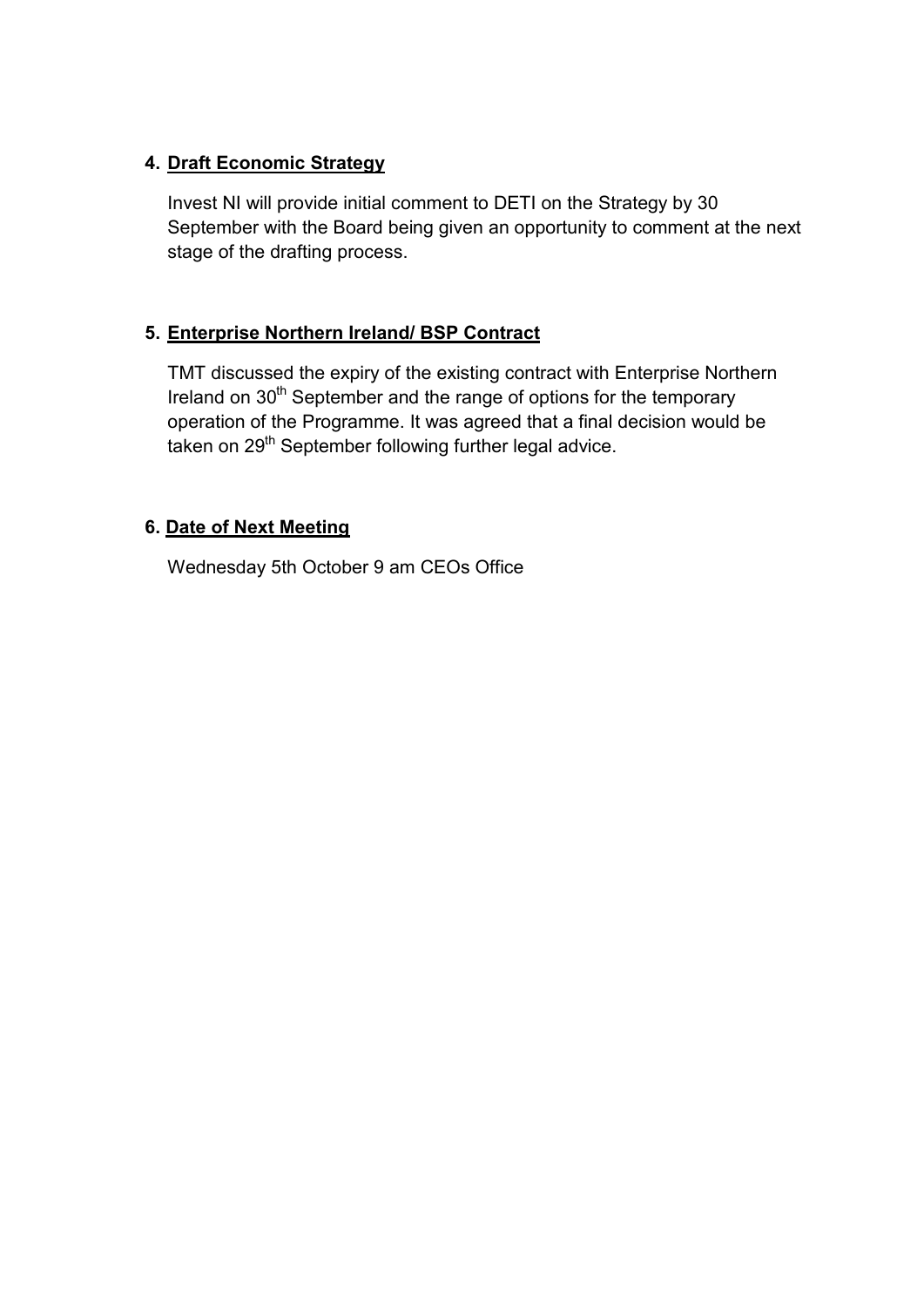Damian McAuley

Alison Gowdy

# **INVEST NI TOP MANAGEMENT TEAM**

# **MEETING MINUTES – WEDNESDAY 5th OCTOBER 2011**

Attendees: Alastair Hamilton, Mel Chittock, Tracy Meharg, Ian Murphy, Jeremy Fitch

# **1. Minutes of Last Meeting and Outstanding Actions**

The minutes of the meeting of 27th September were approved with no amendment.

# **2. Outstanding Actions**

 The actions on Information Security and NIAO Report on Invest NI Performance have been discharged and can be removed from the outstanding actions.

# **3. Enterprise Northern Ireland/ BSP Contract**

IM reported that the interim arrangements for the delivery of the Business Start programme were working well to date.

# **Action**

IM to address the key lessons learned in terms of the handover of large contracts and these factors should be incorporated within any new contract awarded. In particular this should include clarity over the handover procedure at the end of the contract for participant contact information etc.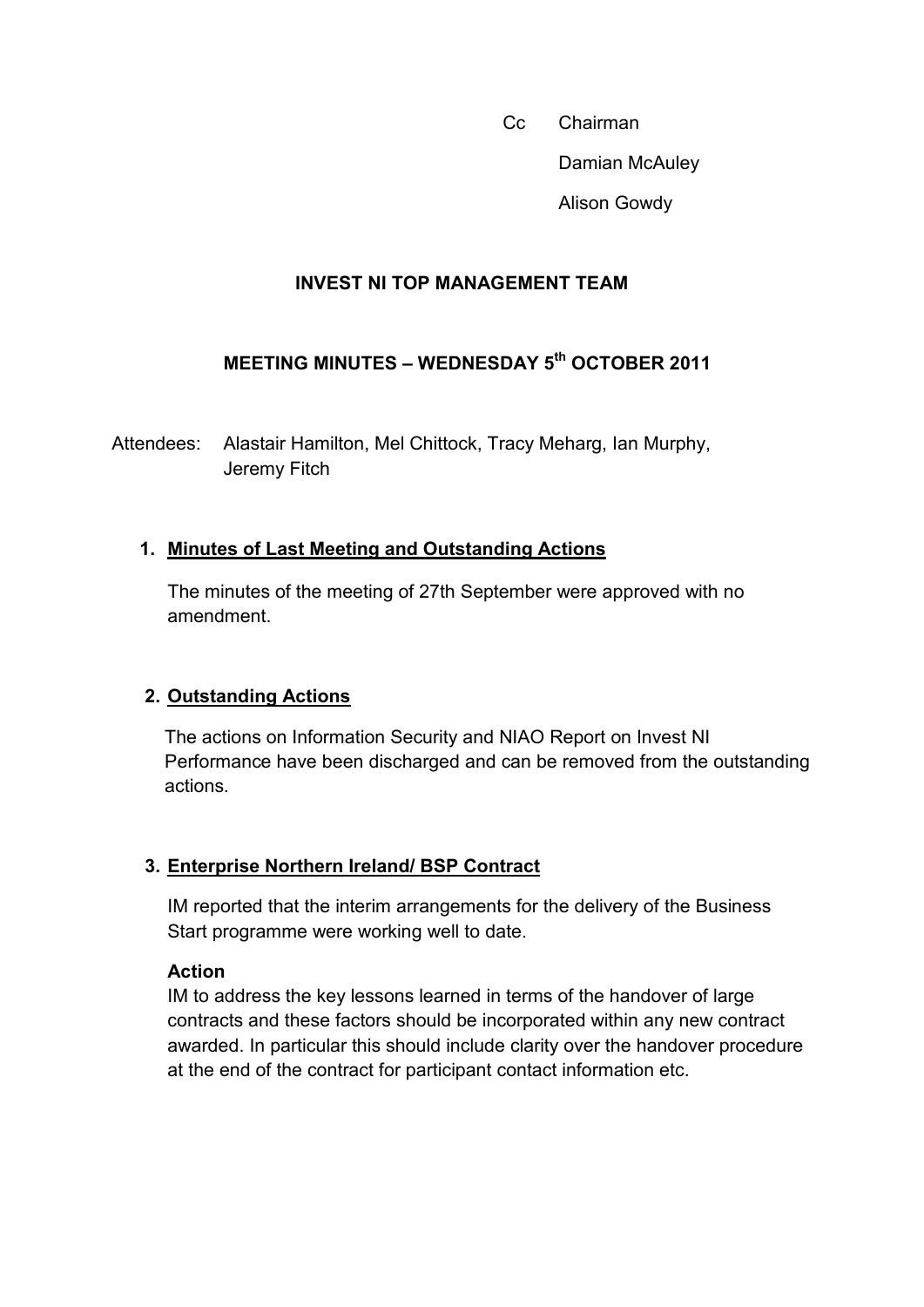#### **4. New Complaints Procedure**

Damian joined the meeting and presented a revised complaints procedure framework for the organisation. TMT was content to approve the revised proposals and suggested that the electronic form should capture the complainants email address and that access to the procedure should be clear and accessible on Invest NI's website. It was also felt that there may be a training issue for existing staff in terms of identifying complaints, and for new staff the procedure should be built in to the corporate induction training.

#### **Action**

Damian to discuss training need with Paddy Robb and develop and appropriate training module for existing staff which can be rolled out via SMT and subsequent Divisional Team meetings.

# **5. Performance Monthly**

PH joined the meeting and presented the proposed format for the monthly staff Performance update. TMT were content to approve the new format subject to a number of suggested revisions.

#### **Action**

PH to revise and re-circulate for final TMT approval.

# **6. Boosting Business**

Donal Durkan joined the meeting and ran through an update of the master template of actions under the Boosting Business initiative. A number of further revisions were suggested which will now be incorporated on the template prior to it being formally shared with the Department.

# **Action**

DD to update template and distribute as appropriate.

# **7. Date of Next Meeting**

Wednesday 12th October 9 am CEO's Office.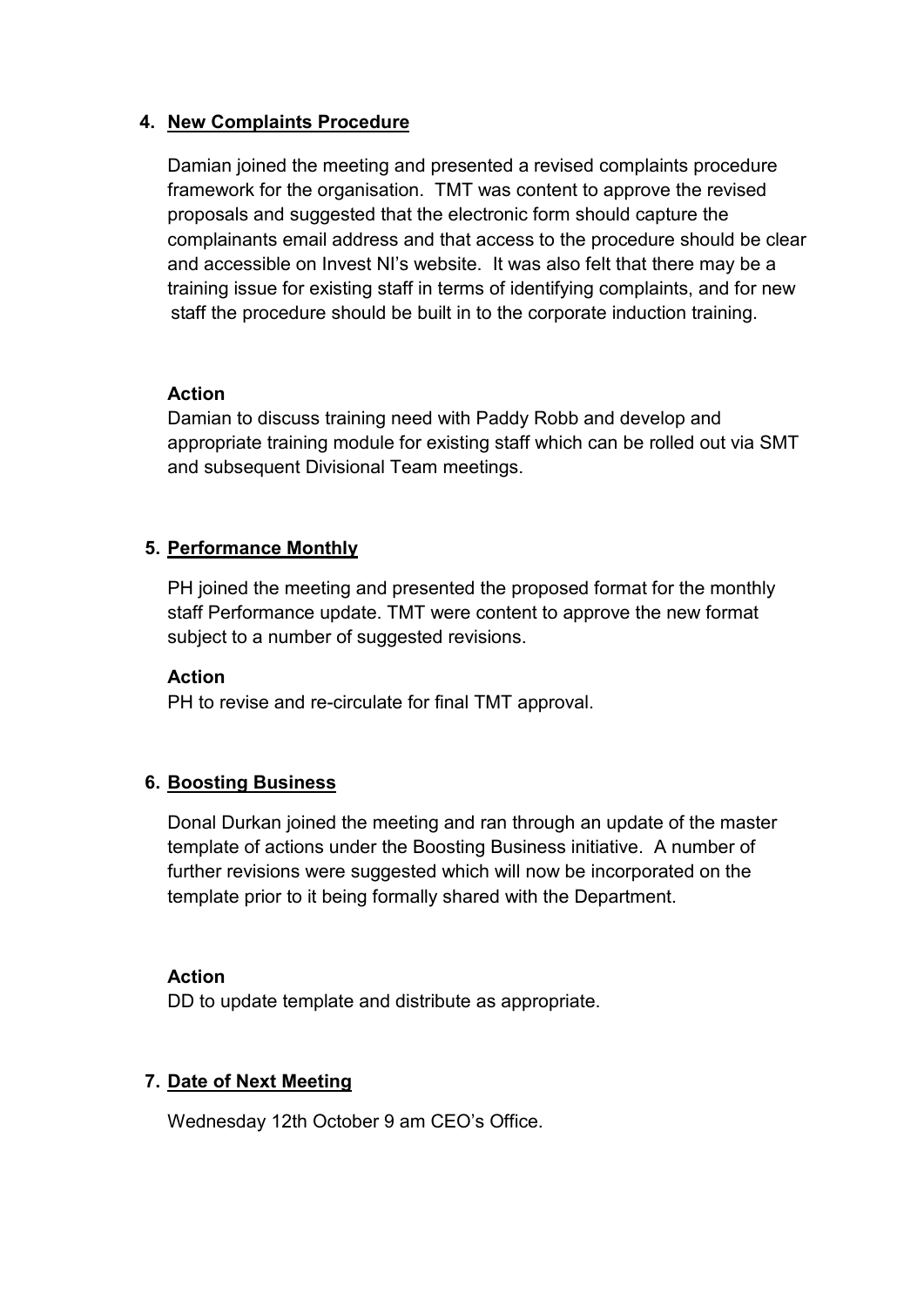Cc Chairman Damian McAuley Alison Gowdy

# **INVEST NI TOP MANAGEMENT TEAM**

# **MEETING MINUTES – WEDNESDAY 12th OCTOBER 2011**

Attendees: Alastair Hamilton, Mel Chittock, Tracy Meharg, Ian Murphy, Jeremy Fitch

#### **1. Minutes of Last Meeting and Outstanding Actions**

The minutes of the meeting of 5th October were approved.

#### **2. Outstanding Actions**

The updating of telephone numbers within Outlook contacts will be incorporated as part of the roll-out of the new mobile phones for relevant staff.

#### **3. MD Group Updates**

MDs provided short updates on key activity within each of their groups.

#### **4. NIAO Report on Invest NI Performance**

MC reported that Invest NI had a very positive initial meeting with NIAO who will now consider in more depth the key issues and concerns raised. A series of lower-level meetings to clarify specific points will now be held on an ongoing basis.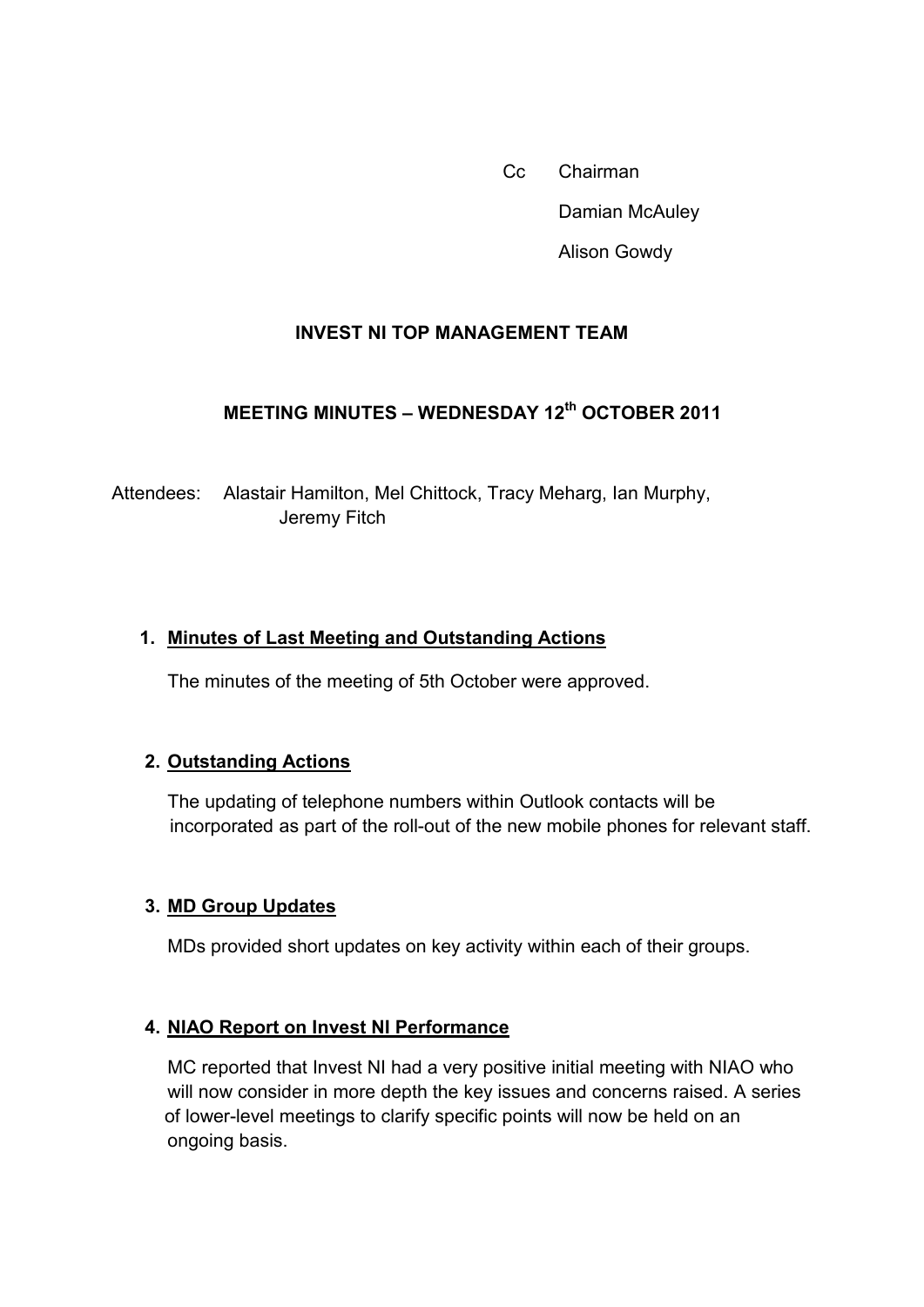#### **5. Monthly Management Report**

The Monthly Management Report for September was reviewed. TMT asked if the Scorecard section could include the ongoing Actual vs Target trend analysis.

MC to agree with NIAO the wording of relevant audit targets within the Balanced Scorecard.

It was agreed that Anne-Marie should attend the next TM to provide an update on the TMT Open Forums.

TMT also asked if ICT could provide them with an awareness session on the use of various social media including Twitter. Action: GC to arrange.

# **6. Departmental Liaison**

Alastair raised the need to ensure that the strategic touch points with DETI were appropriate and consistent and that appropriate processes were in place to deal with key areas such as potential secondments etc. It was agreed that TMT should spend some time considering the key interfaces at a future meeting and as a start MC is to circulate the revised DETI organisation chart.

# **7. Date of Next Meeting**

Wednesday 19th October at 9am CEO's Office.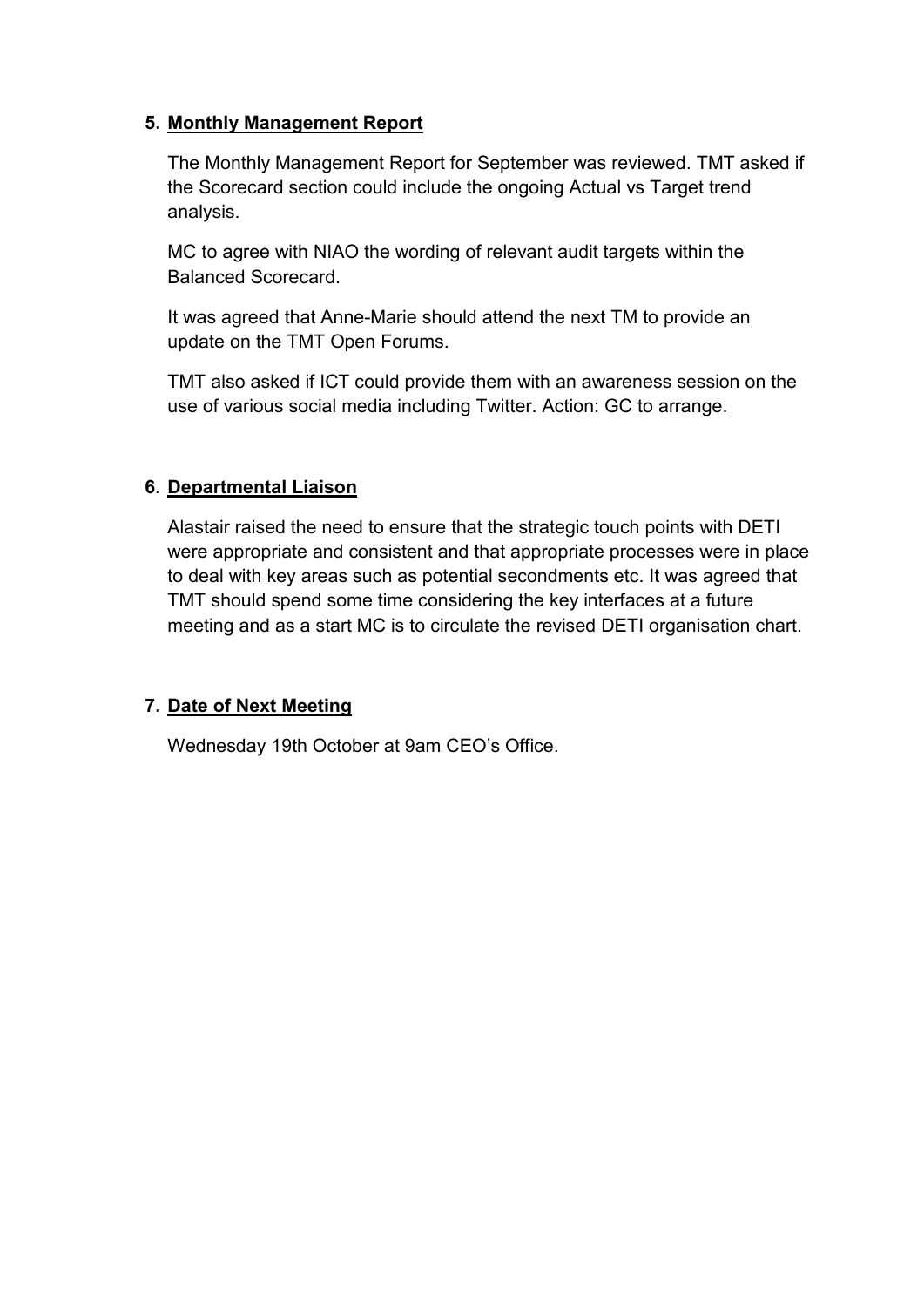Damian McAuley

Alison Gowdy

# **INVEST NI TOP MANAGEMENT TEAM**

# **MEETING MINUTES - WEDNESDAY 19th OCTOBER 2011**

Attendees: Alastair Hamilton, Mel Chittock, Tracy Meharg, Ian Murphy, Jeremy Fitch

# **1. Minutes of Last Meeting and Outstanding Actions**

The minutes of the meeting of 12th October were approved.

# **2. Business Incubation**

 William McCulla, Gillian McKenna and Glenn Patterson joined the meeting and presented an overview of the various models of business incubation in the UK, US and RoI. TMT were content to proceed to a full economic appraisal but requested that they have sight of the terms of reference prior to proceeding. TM will inform DETI (G Hutchinson) of Invest NI's intention to proceed.

# **3. Feedback from TMT Open Forums**

 Anne-Marie Murphy joined the meeting to present feedback from the various TMT open forums that have been held to date. The majority of feedback received to date from staff has been fairly positive and a number of issues raised have already been addressed with the remainder now incorporated into an overall action plan. It was agreed that the implementation of a formal process for cross functional problem solving should be initiated and trialed across the organisation.

# **Action**

Develop a list of key issues/themes raised in the forums to date along with the action being taken. AMM

Note to issue to Directors to determine if there are any specific issues which could be used to trail the cross functional problem solving process. TM/AMM.

# **4. Intranet Redesign**

 Anne-Marie presented an overview of the proposed format and high-level layout of the redesigned intranet. TMT were content to proceed with the redesign but requested that access to the bank of corporate presentations should be very clearly linked with its own specific access. TMT also suggested that OrgPlus should be updated to include photos of all staff.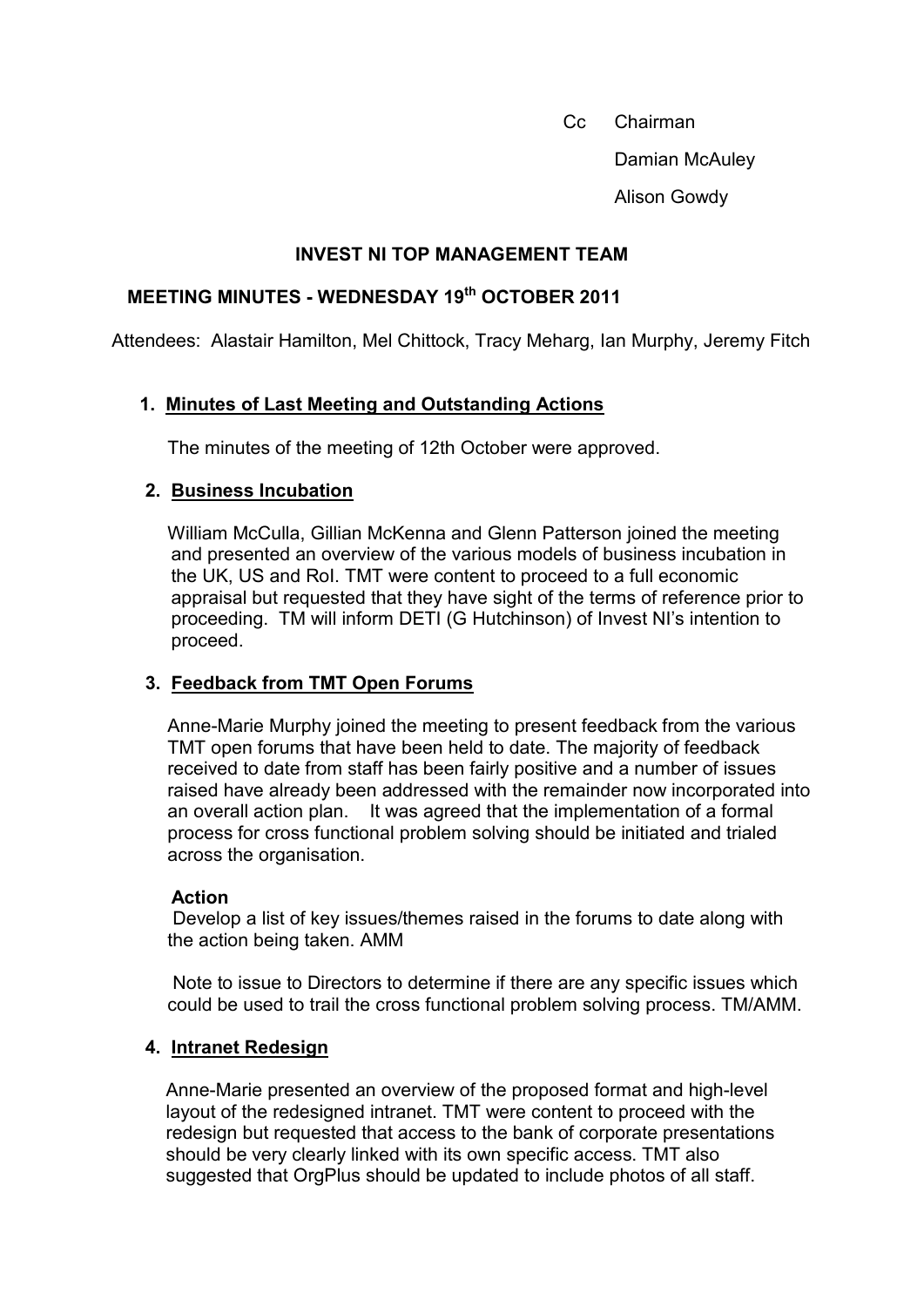#### **Action**

 Anne-Marie to check with HR on any potential legal restrictions to publishing staff photos on OrgPlus.

# **5. November 2011 Oversight and Liaison Meeting**

A number of additions to the agenda for the November O&L were agreed.

#### **Action**

GC to liaise with DETI over new agenda additions.

# **6. Date of Next Meeting**

Tuesday 25th October 9 am CEO's Office.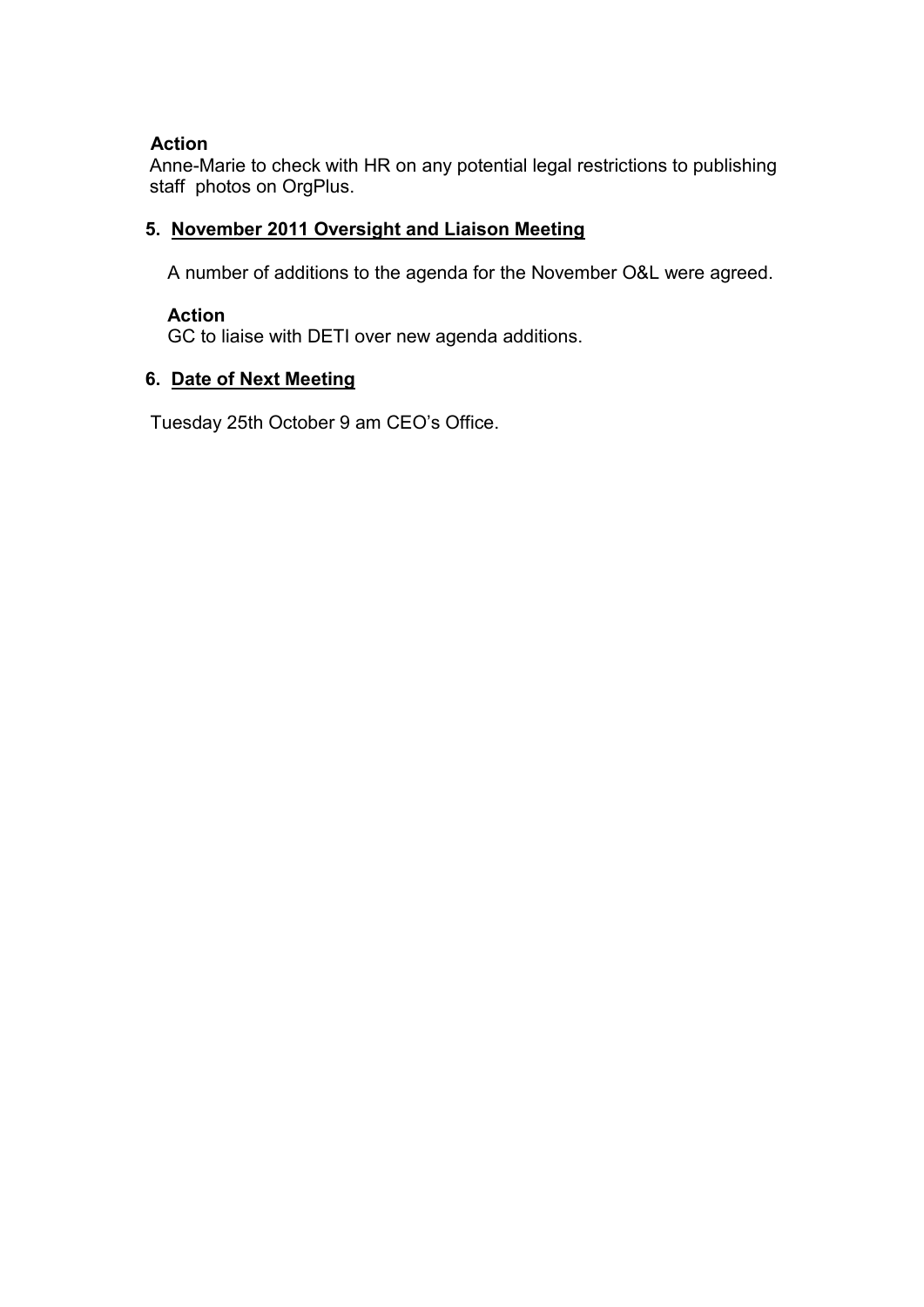Damian McAuley

Alison Gowdy

# **INVEST NI TOP MANAGEMENT TEAM**

# **MEETING MINUTES – WEDNESDAY 16th NOVEMBER 2011**

Attendees: Tracy Meharg (Acting CEO), Jeremy Fitch, Mel Chittock, Ian Murphy

Apologies: Alastair Hamilton

# **1. Minutes of Last Meeting and Outstanding Actions**

The minutes of the meeting of 25th October were approved.

# **2. Corporate Risk Register**

Gillian Sadler joined the meeting and presented an outline of the draft Invest NI risk appetite. TMT felt that the paper was a very useful first draft but that it could be improved further if it provided a clear outline each of the specific risk definitions ("averse" "cautious" etc).

# **Action**

Gillian to prepare outline definitions to allow TMT to consider corporate attitude to risk in more detail. Proposals will then be submitted to the Board Audit Committee and full Board.

# **3. Date of Next Meeting**

Wednesday 24th November 2.30pm CEO's Office.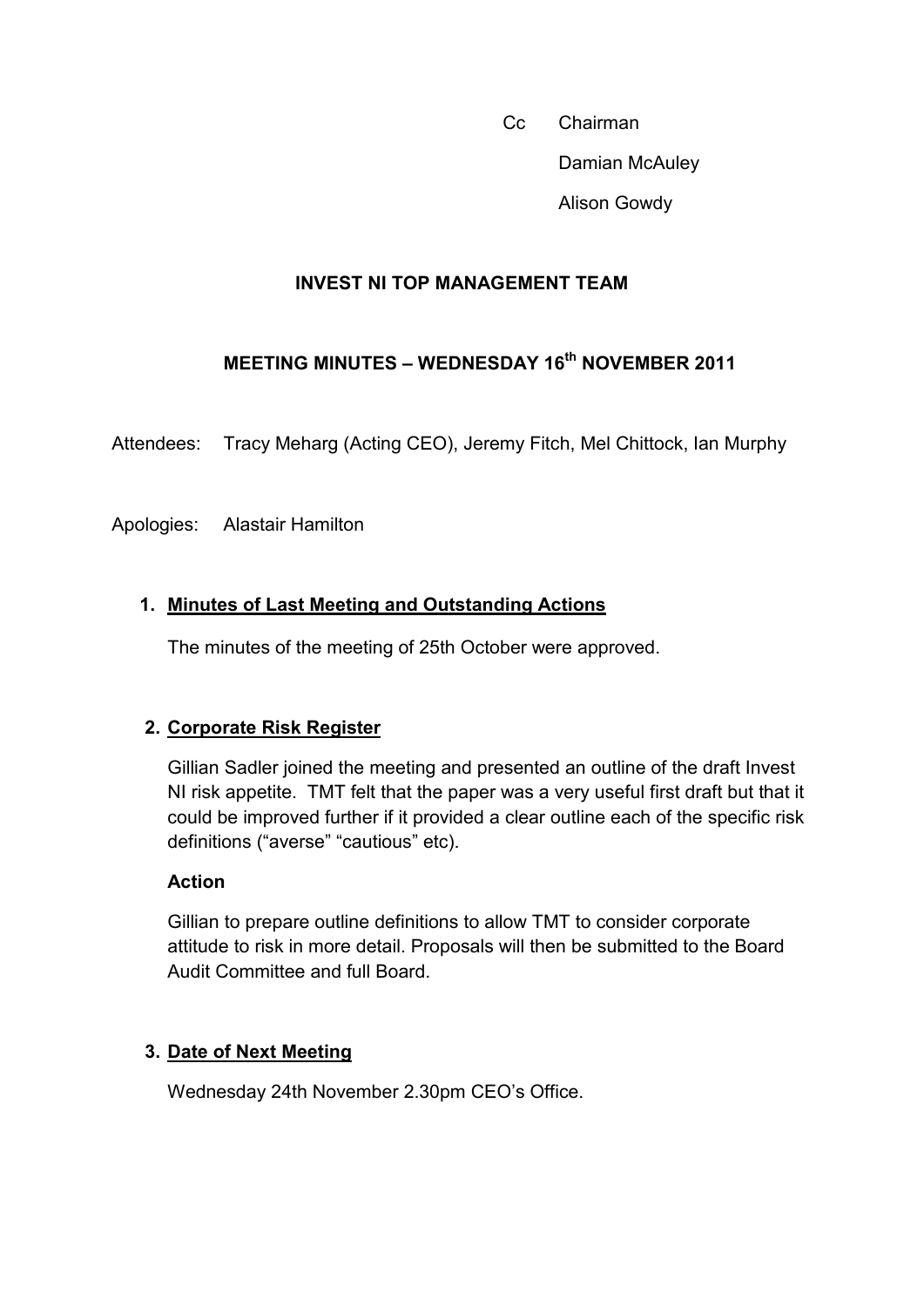Damian McAuley

Alison Gowdy

# **INVEST NI TOP MANAGEMENT TEAM**

# **MEETING MINUTES – THURSDAY 24th NOVEMBER 2011**

Attendees: Alastair Hamilton, Tracy Meharg, Amanda Braden, Mel Chittock, Ian Murphy

Apologies: Jeremy Fitch

# **1 Minutes of Last Meeting and Outstanding Actions**

The minutes of the meeting of 16<sup>th</sup> November were approved.

# **Action**

AB to consider the various options on respect of publication of staff photographs on OrgPlus and bring a recommendation back for TMT's consideration.

# **2. Corporate Risk Register**

Gillian Sadler joined the meeting and presented an updated draft of the Invest NI risk appetite. TMT felt that the quadrant diagram should be amended to show the following as the organisation's attitude to risk:

| Financial      | Minimalist |
|----------------|------------|
| Reputational   | Cautious   |
| Infrastructure | Cautious   |
| Operational    | Open       |

TMT agreed that, subject to the above changes, a recommendation could now be put to the Board Audit Committee.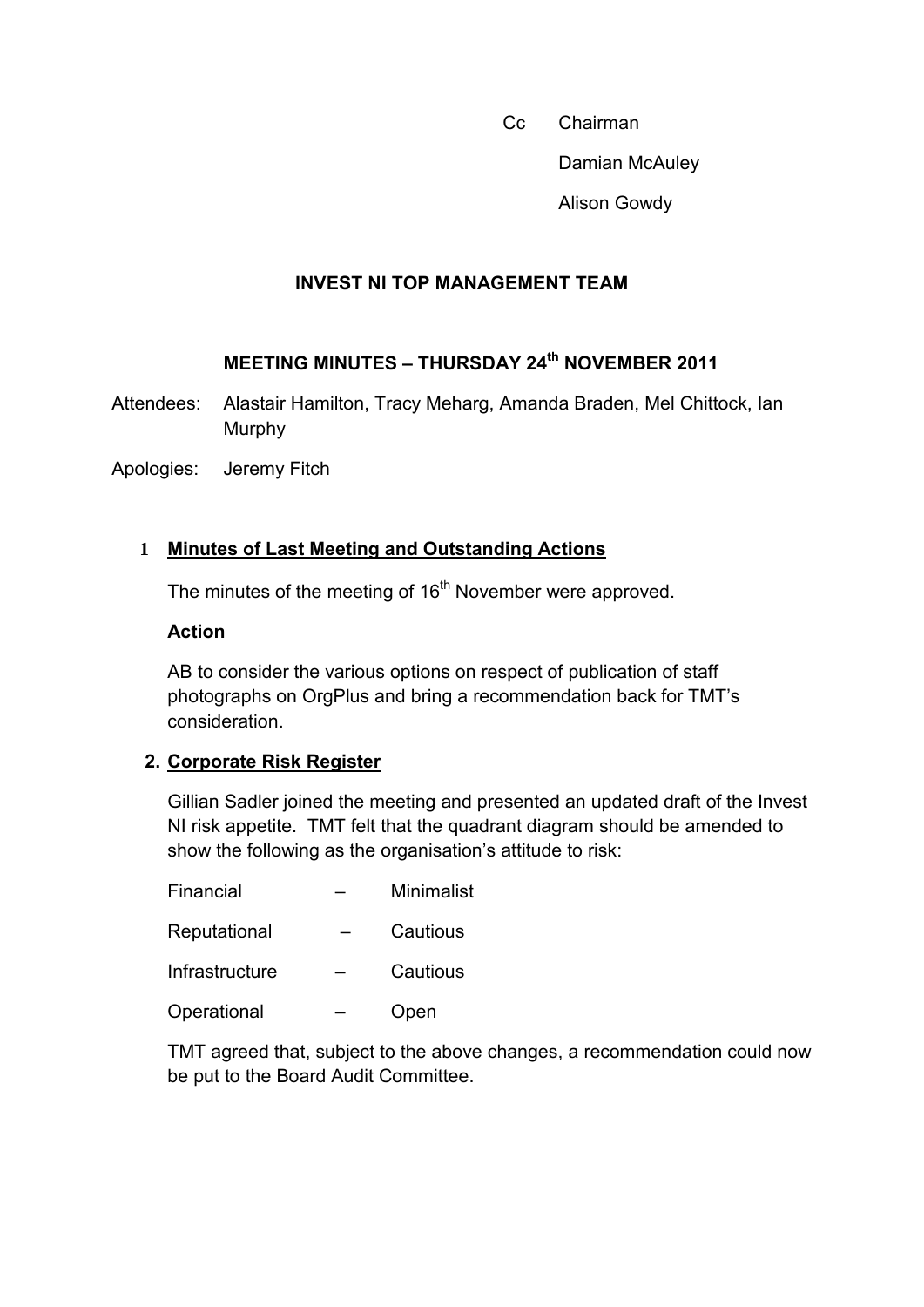# **3. Half-Year OPMR**

Damian McAuley and Gerard McNally joined the meeting and presented an overview of Invest NI performance to the end of September 2011. Performance in most areas has been steady although there is some concern over progress against key jobs, wages and salaries targets.

In light of the fact that the new Programme for Government will run from 2012 – 2015, it was agreed that Invest NI's Corporate Plan should also be aligned with this timescale, and 2011-12 performance will then be incorporated within the overall performance for the first year of the new PfG. It was also noted that CIT and IT will now be working together over the coming months to make the transition to the new Offers Accepted metric.

The following amendments will now be made to the Scorecard for inclusion in the November performance update:

- **(i)** KPIs should now be aligned to the revised 25,000 jobs target and the Performance quadrant of the Scorecard should include a new section which shows corporate performance against each of the four jobs targets (FDI, indigenous, business starts and Jobs Fund). **DMcA**
- (ii) New jobs tables should reflect all jobs e.g. FDI and associated FDI Jobs Fund, Indigenous and associated Indigenous Jobs Fund. **DMcA**

# **Action**

- **JF** to detail pipeline, risk assessment, potential actions etc for the 1,085 inward jobs and associated sub-targets (i.e. 795> than the PSM, £69.5 million of investment commitments and £26.9 million of wages and salaries).
- Examine if it is possible to capture information on jobs safeguarded/sustained, particularly through R&D, BITP etc interventions. Benchmark with Enterprise Ireland to see how they record this information. **DMcA/Richard Johnston.**

# **4. Update on LED Measure**

Bill Scott and Patricia Devine joined the meeting and presented an update on progress with the implementation of the new arrangements for the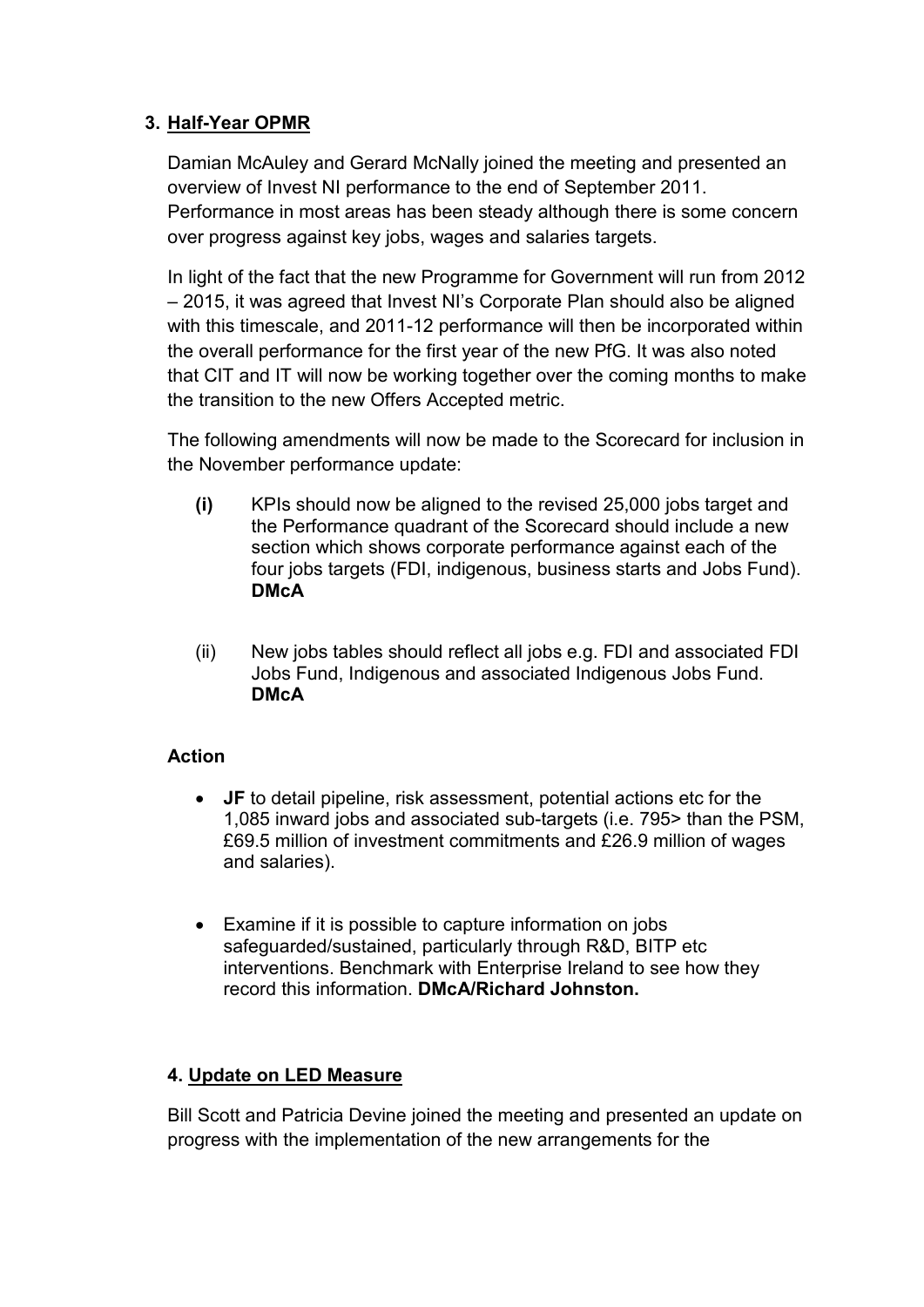management of the LED measure. There has been a very positive uplift in commitments to date and over 50 projects yet to be submitted.

# **5. Delegations- Final Review**

William McCulla joined the meeting to present the review of the performance of the delegations process. TMT felt that it would now be helpful to include an update on processing times at divisional level to be included in the Finance Control meeting. TMT were content to accept the various recommendations made and Mel is to consider how these can be incorporated within the context of the work on organisation design. The actions outlined in the paper were endorsed by TMT and are to be taken forward separately by Mel.

# **6. Investors in People**

Paddy Robb joined the meeting and provided a summary of the findings of the recent IIP assessment. TMT noted the positive nature of the report and the fact that, in terms of next steps, the staff survey action plan will touch on a lot of the issues raised as areas for further development.

# **Action**

- Options to be considered for the timing of next staff survey. **AB**
- Findings of IIP assessment should be presented at next SMT prior to being communicated to all staff. **AB/PR.**

# **7. AOB**

# **Performance Appraisal – Levelling Process**

TMT agreed that, as this was the introductory year of the new appraisal process mid-year levelling would not be appropriate, however the process for year-end levelling should commence in January well in advance of the end of the reporting year.

# **8. Date of Next Meeting**

Wednesday 7<sup>th</sup> December, 10am CEO's office.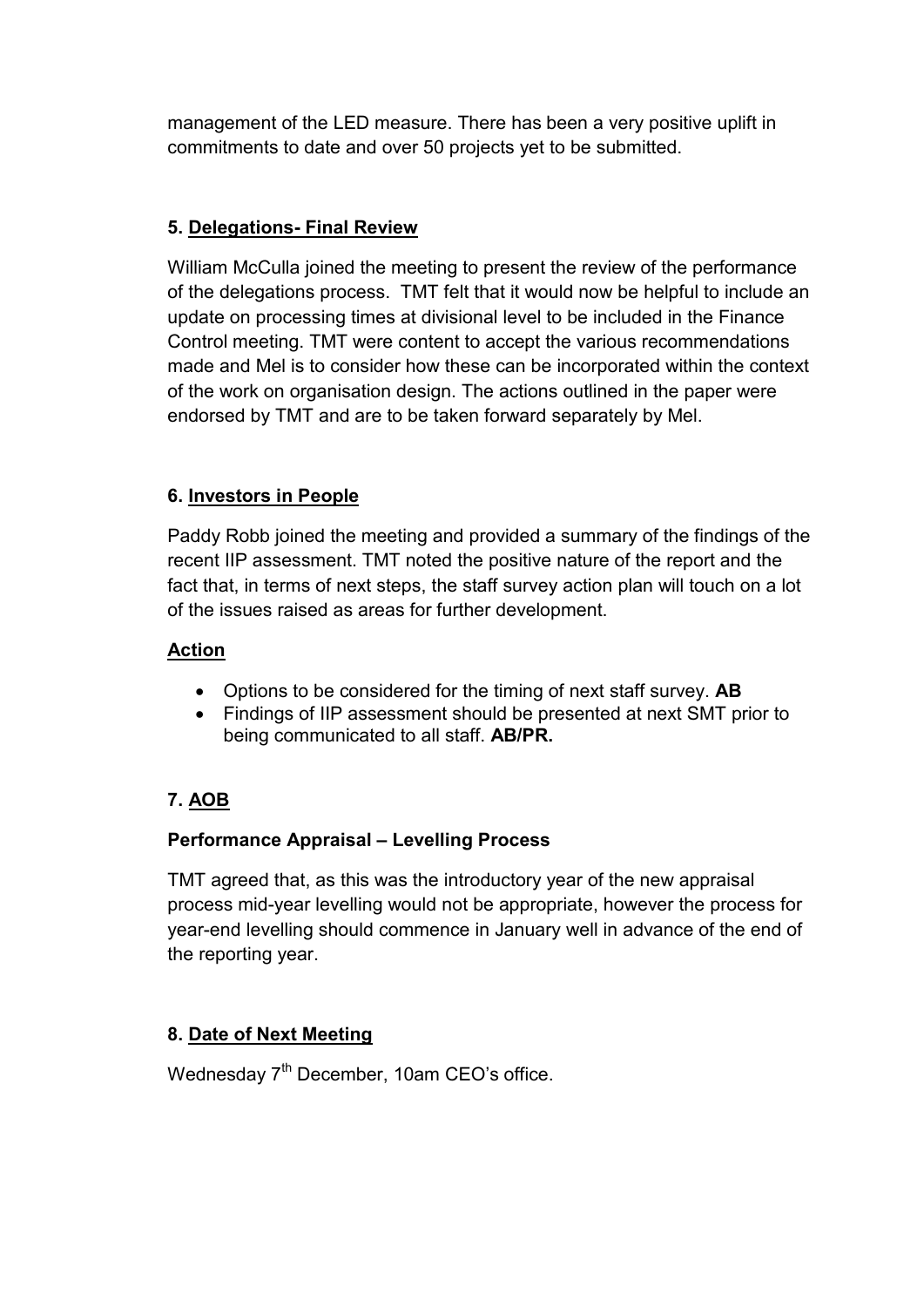Damian McAuley

Alison Gowdy

# **INVEST NI TOP MANAGEMENT TEAM**

# **MEETING MINUTES – WEDNESDAY 7TH DECEMBER 2011**

Attendees: Alastair Hamilton, Tracy Meharg, Amanda Braden, Mel Chittock, Ian Murphy

Apologies: Jeremy Fitch

# **1. Minutes of Last Meeting and Outstanding Actions**

The minutes of the meeting of 24<sup>th</sup> November were approved.

# **2. Gifts and Hospitality Policy**

Amanda presented an updated draft of the Gifts and Hospitality policy. TMT suggested a number of minor amendments.

# **Action**

• Amanda to amend policy and circulate separately for final TMT approval.

# **3. 2012 -13 & 2013 – 14 Budgets**

Katrina and Darrell joined the meeting to present a snapshot of the current forecasts for budget over the next three years. It was agreed that more detailed analysis was necessary by each of the MD groups before an accurate overview of the complete picture could be ascertained.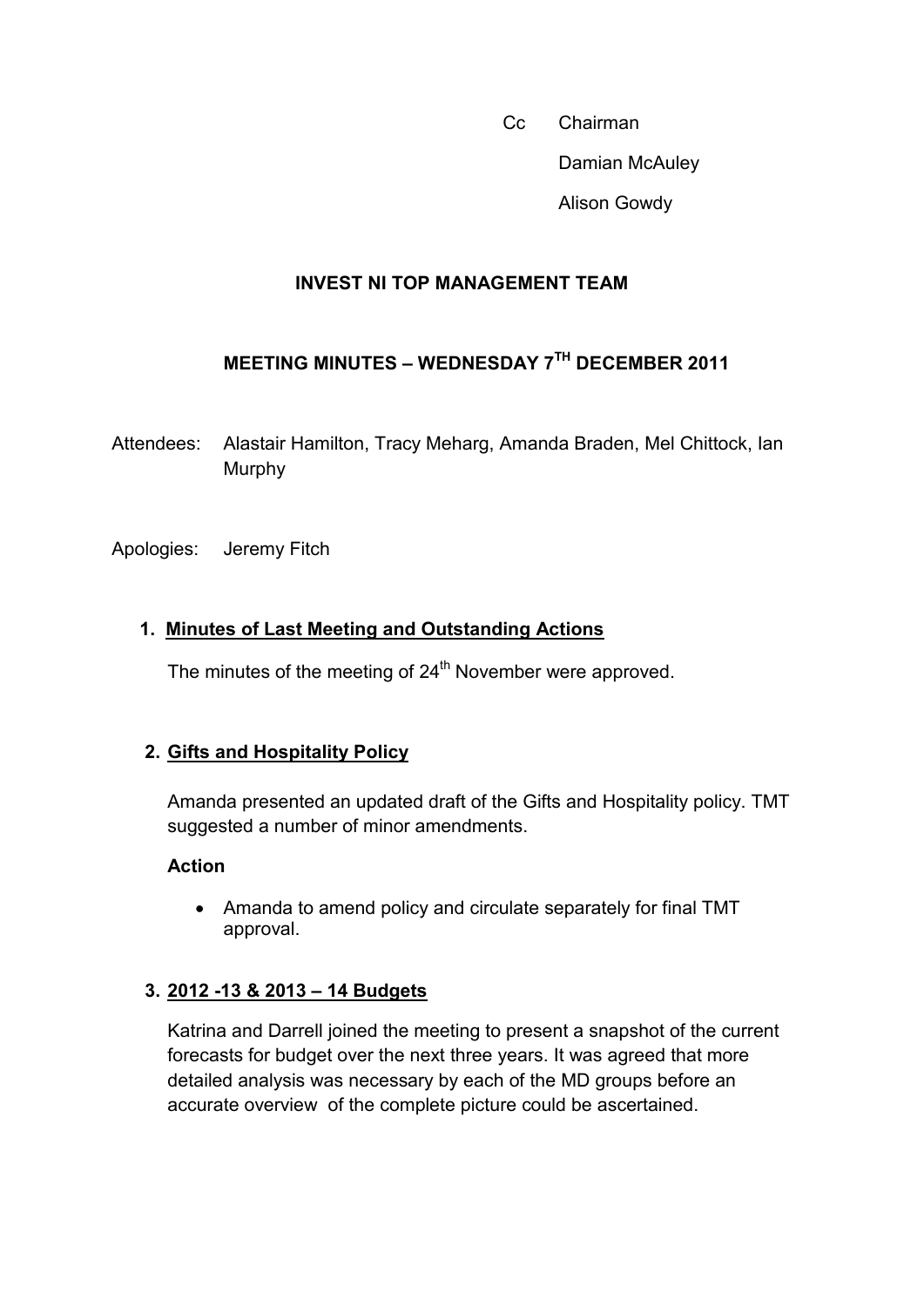# **Action**

• MDs to ask their groups to analyse the forecasts in detail with a view to making as accurate a budget correction as possible at the beginning of 2012/13. In addition, MDs were also asked to consider any further activity that Invest NI could be undertaking which may have a significant budgetary impact. Detailed analysis to be reviewed again at TMT on 15<sup>th</sup> December.

# **4. Corporate Plan**

An interim draft of the Corporate Plan was reviewed in advance of its submission to DETI on 19<sup>th</sup> December. TMT agreed to consider further inputs on issues such as scaling, sectors, business incubation and a reference to Boosting Business and responding to the prevailing economic conditions.

# **Action**

- MDs to provide text inputs as appropriate.
- Plan to be checked for consistency and read across with draft PfG and Economic Strategy. **DMcA.**

# **AOB**

# **Ministerial Diary Appointments for Overseas Engagements**

Alastair reminded the team of the importance of ensuring that requests for the Minister to officiate at Invest NI engagements, particularly overseas, should be cleared via Peter Harbinson in the first instance. Approaches should not be made by Divisions directly to the Minister's Private Office.

# **Date of Next Meeting**

Thursday 15<sup>th</sup> December, 9 am CEO's office.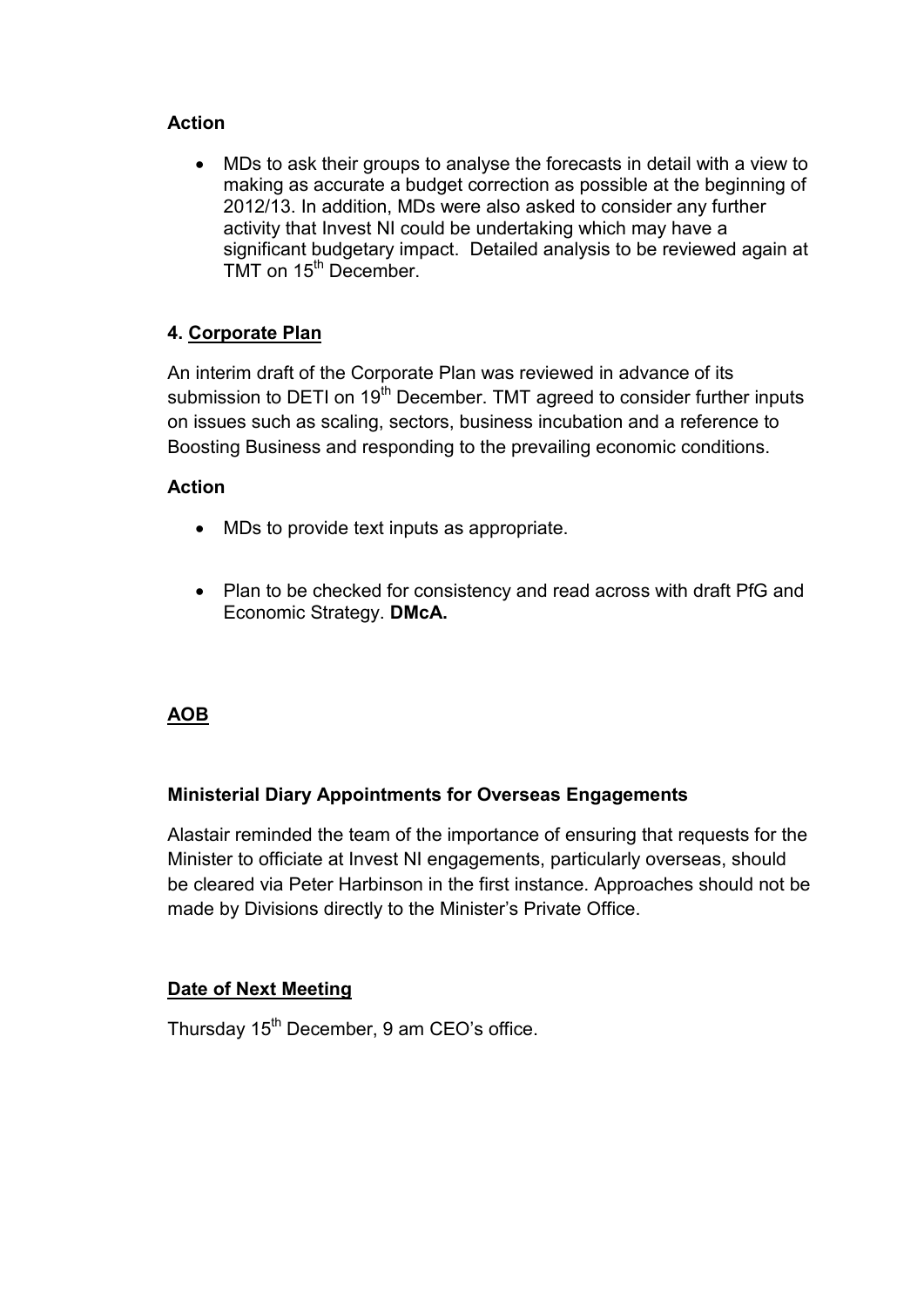Damian McAuley

Alison Gowdy

# **INVEST NI TOP MANAGEMENT TEAM**

# **MEETING MINUTES – THURSDAY 15TH DECEMBER 2011**

Attendees: Alastair Hamilton, Tracy Meharg, Mel Chittock, Ian Murphy, Jeremy Fitch

Apologies: Amanda Braden

# **1. Minutes of Last Meeting and Outstanding Actions**

The minutes of the meeting of  $7<sup>th</sup>$  December were approved.

# **2. FDI Pipeline**

Annual targets to now be included in overall new jobs table. **Action: Gary**

# **3. 2012 -13 & 2013 – 14 Budgets**

Katrina and Brian joined the meeting to review the current budget forecasts and analyse brought forward commitments for the next three years.

# **Action**

JF to confirm the accuracy of the calculations for TCT Division's forecasts.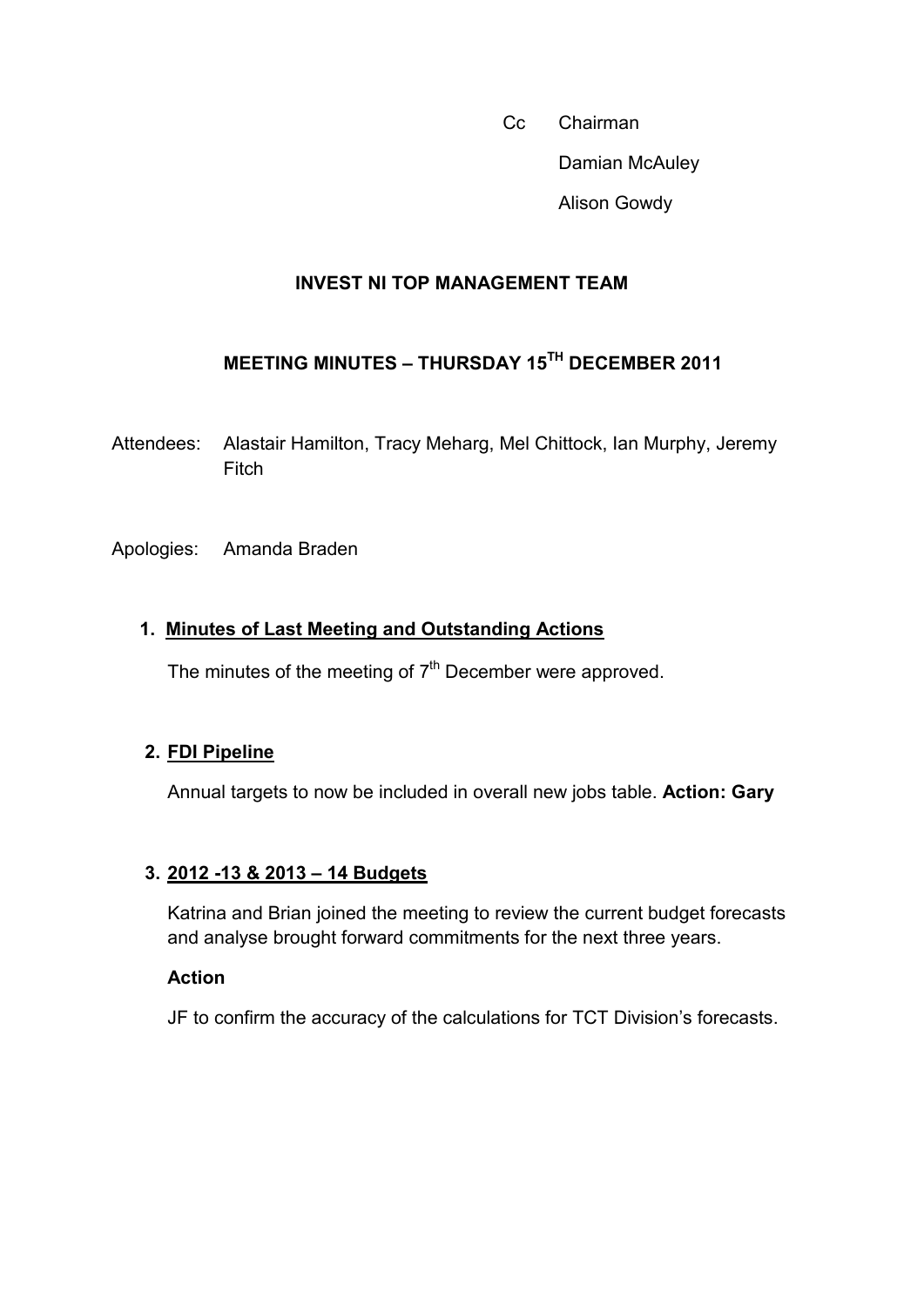# **4. Corporate Plan**

The latest updates to the Corporate Plan were reviewed and a number of further amendments were suggested. It was agreed that this version of the Plan could now be formally shared with the Department however it should be noted that it was still a work in progress.

# **Action**

• PH to update text where possible prior to submission to Permanent Secretary on 19<sup>th</sup> December.

# **Date of Next Meeting**

Wednesday 21<sup>st</sup> December, 9am CEO's office.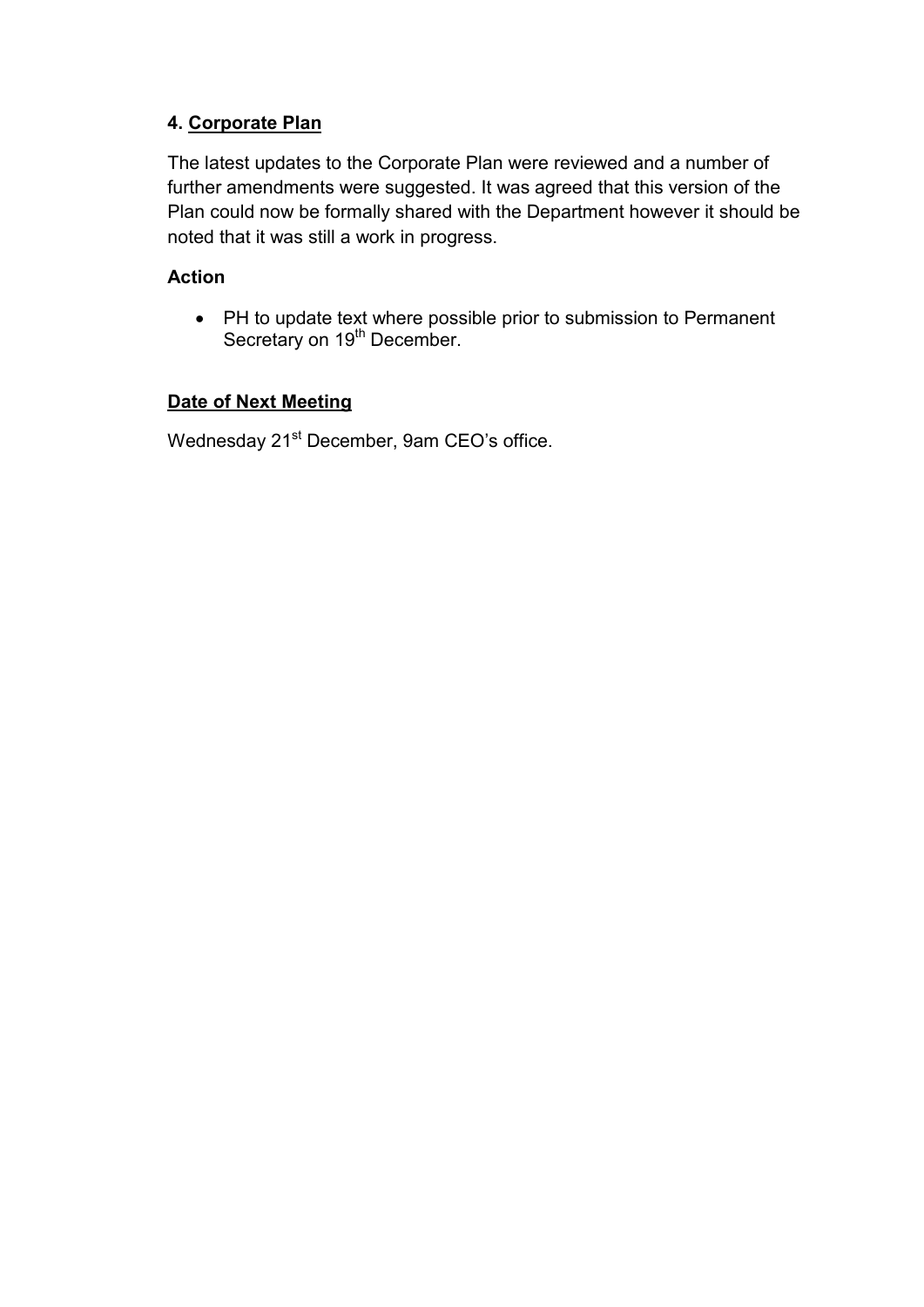Damian McAuley

Alison Gowdy

# **INVEST NI TOP MANAGEMENT TEAM**

# **MEETING MINUTES – WEDNESDAY 21ST DECEMBER 2011**

Attendees: Alastair Hamilton, Tracy Meharg, Mel Chittock, Ian Murphy, Jeremy **Fitch** 

Amanda Braden

# **1. Minutes of Last Meeting and Outstanding Actions**

The minutes of the meeting of 15<sup>th</sup> December were approved.

# **2. 'Phoenix Projects'**

Damian McAuley and Allen Martin joined the meeting and presented an outline of the proposed approach to supporting 'phoenix projects'. TMT felt that the organisation should retain the flexibility to intervene in specific circumstances and asked that the paper be reconsidered to include a list of possible interventions and the associated risks, as well as further clarity on paragraph 5 of the paper and its subsequent impact on the wording of paragraph 15. **Action: DMcA/WMcC**

# **3. 2012 -13 & 2013 – 14 Budgets**

Brian and Ian Maxwell joined the meeting to review the current budget forecasts and analyse brought forward commitments for the next three years. It was agreed that a final figure for surrender should be flagged to DETI, subject to final checks by MDs on their group forecasts.